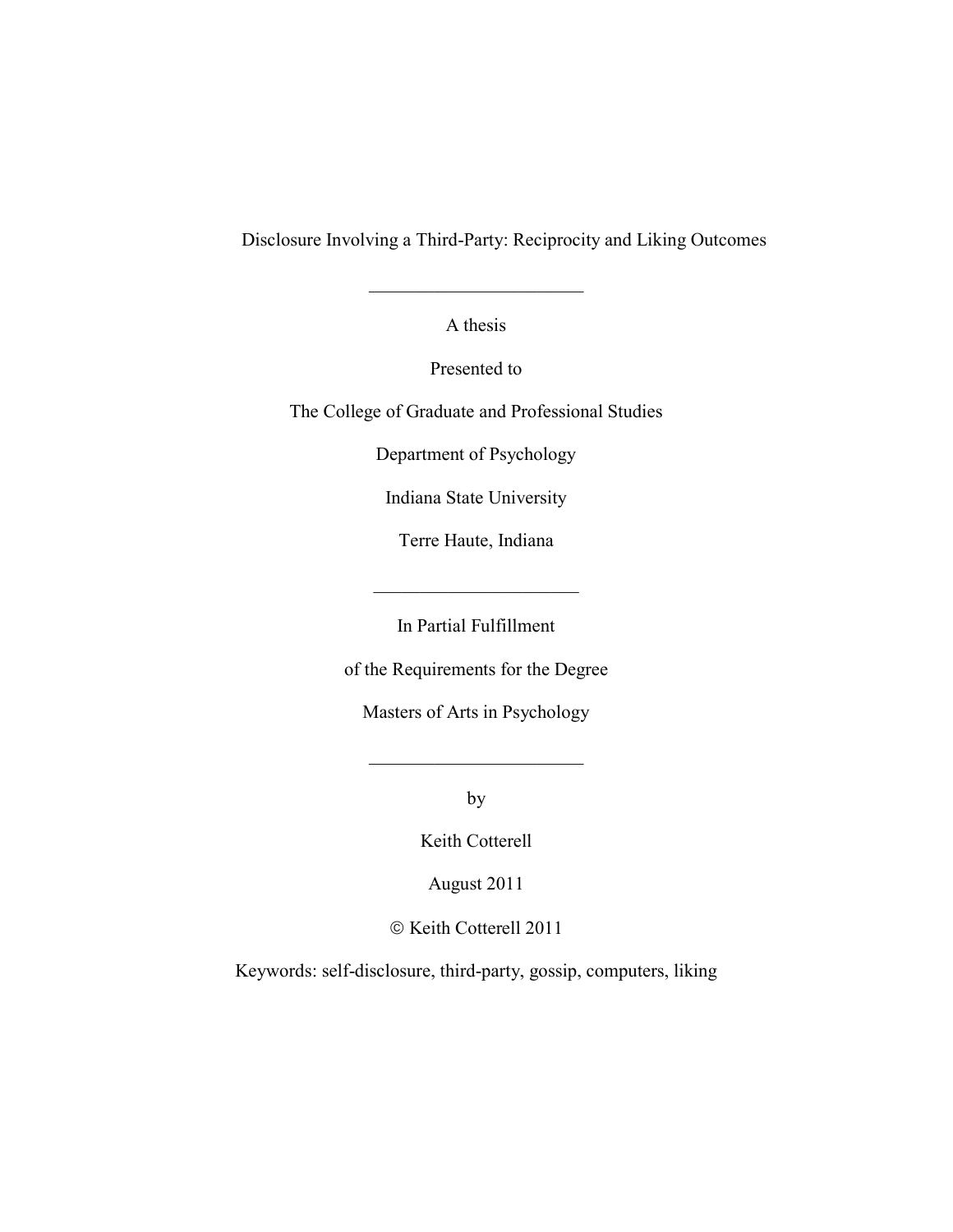## COMMITTEE MEMBERS

Committee Chair: Dr. Virgil Sheets, Ph.D.

Professor and Chairperson of Psychology

Indiana State University

Committee Member: Dr. Veanne Anderson, Ph.D.

Professor and Director of M.A./M.S. Program of Psychology

Indiana State University

Committee Member: Dr. Patrick Bennett, Ph.D.

Associate Professor of Psychology

Indiana State University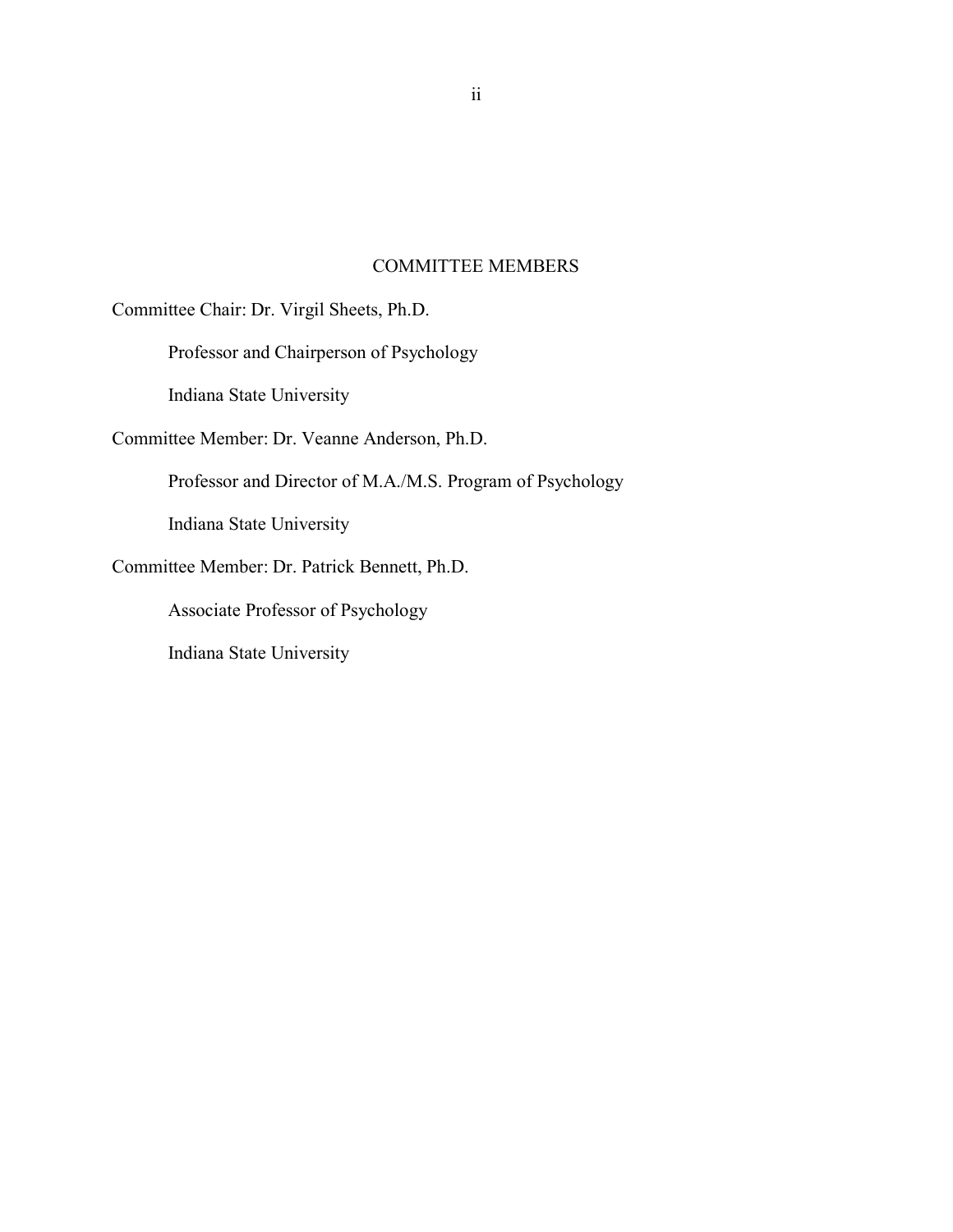## **ABSTRACT**

This investigation examines the function of third-party disclosures on reciprocal selfdisclosures and liking. Sixty-eight college students engaged in a social interaction with one or two computers. In the experiment, one computer would "disclose" information either about itself or about another computer (third-party). Each disclosure was followed by a question to the participant. Questions were asked either by the discloser or by third-party to assess reciprocation of disclosures. Afterwards, participants rated liking for the two computers-as-social-actors. Participants showed a tendency to disclose more (i.e., give longer responses) to an actor who disclosed to them, regardless of whether the disclosure was about the self- or about a third-party (though intimacy of the disclosures was not different). Participants did not disclose more to the third-party whom they heard disclosures about. Liking was unaffected by the disclosures. These results suggest that positive social benefits may be gained by disclosing about another in the place of oneself. Having another individual disclose about oneself, did not elicit of the same social benefits. Implications are discussed about the nature of disclosures and relationship formation.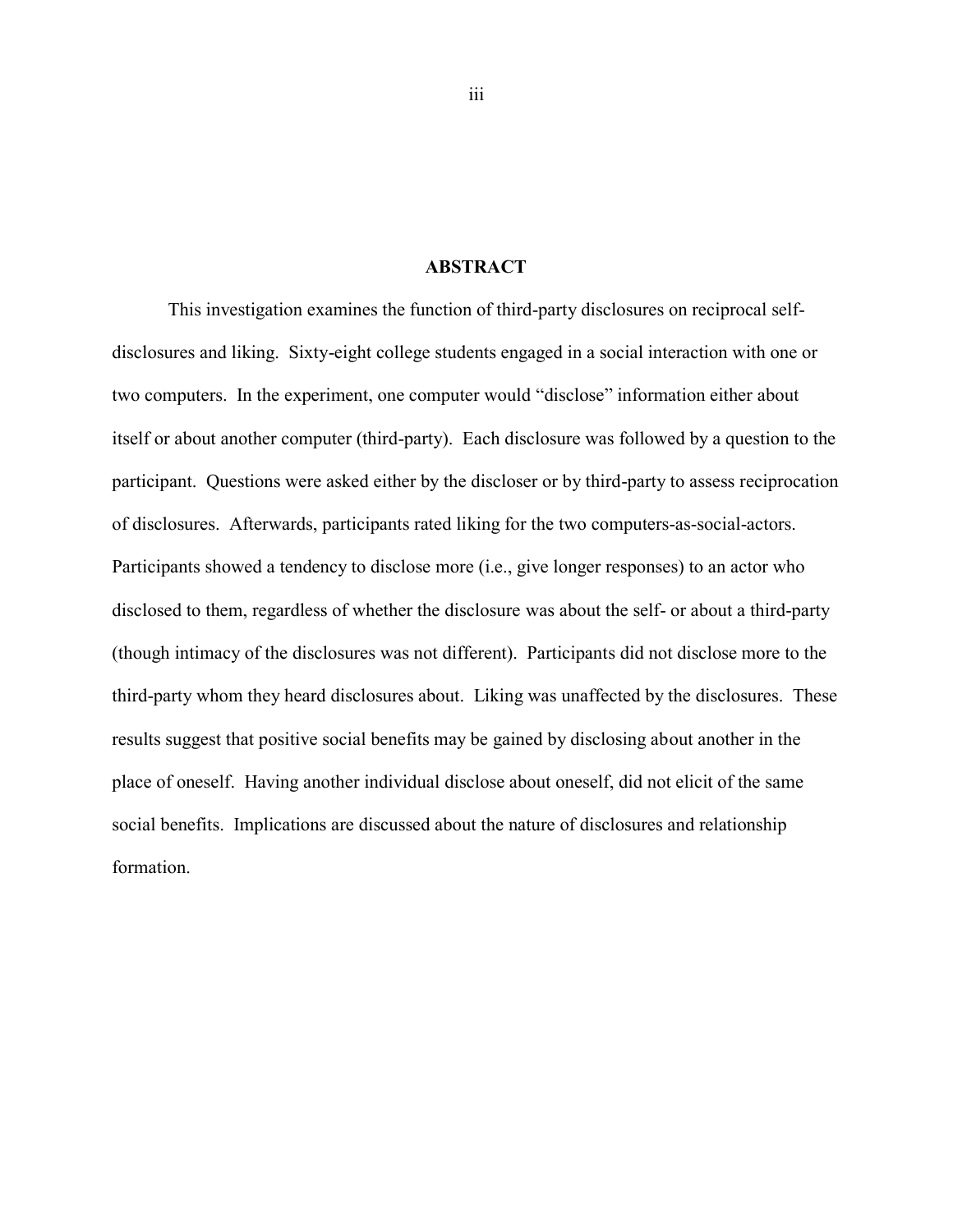# TABLE OF CONTENTS

| DISCLOSURE INVOLVING A THIRD-PARTY: RECIPROCITY AND LIKING |  |
|------------------------------------------------------------|--|
|                                                            |  |
|                                                            |  |
|                                                            |  |
|                                                            |  |
|                                                            |  |
|                                                            |  |
|                                                            |  |
|                                                            |  |
|                                                            |  |
|                                                            |  |
|                                                            |  |
|                                                            |  |
|                                                            |  |

 $iv$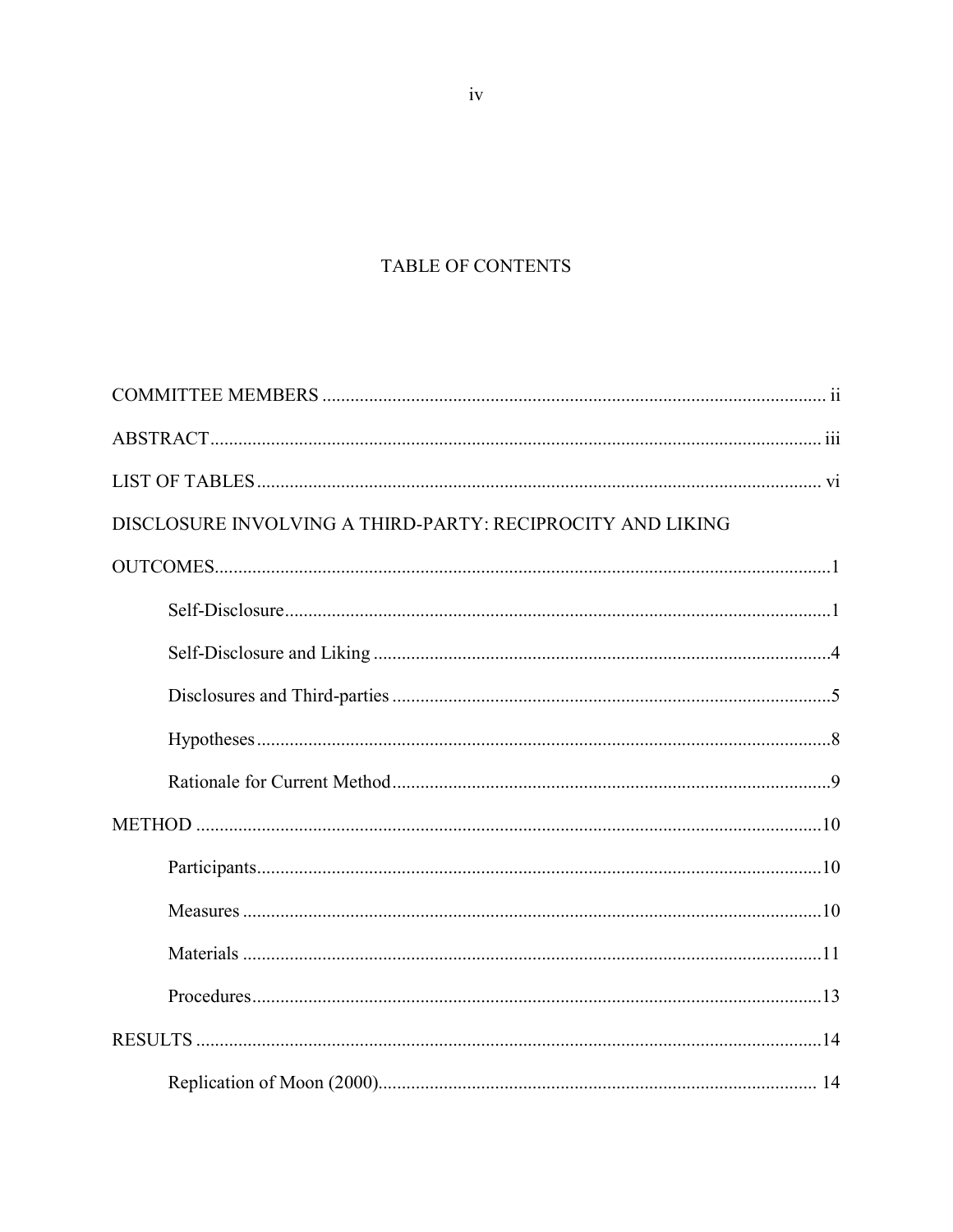| Tests of Third-party Disclosure Effects on the One Disclosed About (Third-party)15 |  |
|------------------------------------------------------------------------------------|--|
|                                                                                    |  |
|                                                                                    |  |
|                                                                                    |  |
|                                                                                    |  |
|                                                                                    |  |
|                                                                                    |  |
|                                                                                    |  |
|                                                                                    |  |
|                                                                                    |  |
|                                                                                    |  |
|                                                                                    |  |
| APPENDIX C: OTHER-DISCLOSURE (NO INTERACTION) CONDITION SCRIPT30                   |  |
| APPENDIX D: OTHER-DISCLOSURE (INTERACTION) CONDITION SCRIPT 33                     |  |
|                                                                                    |  |
|                                                                                    |  |
|                                                                                    |  |
|                                                                                    |  |
|                                                                                    |  |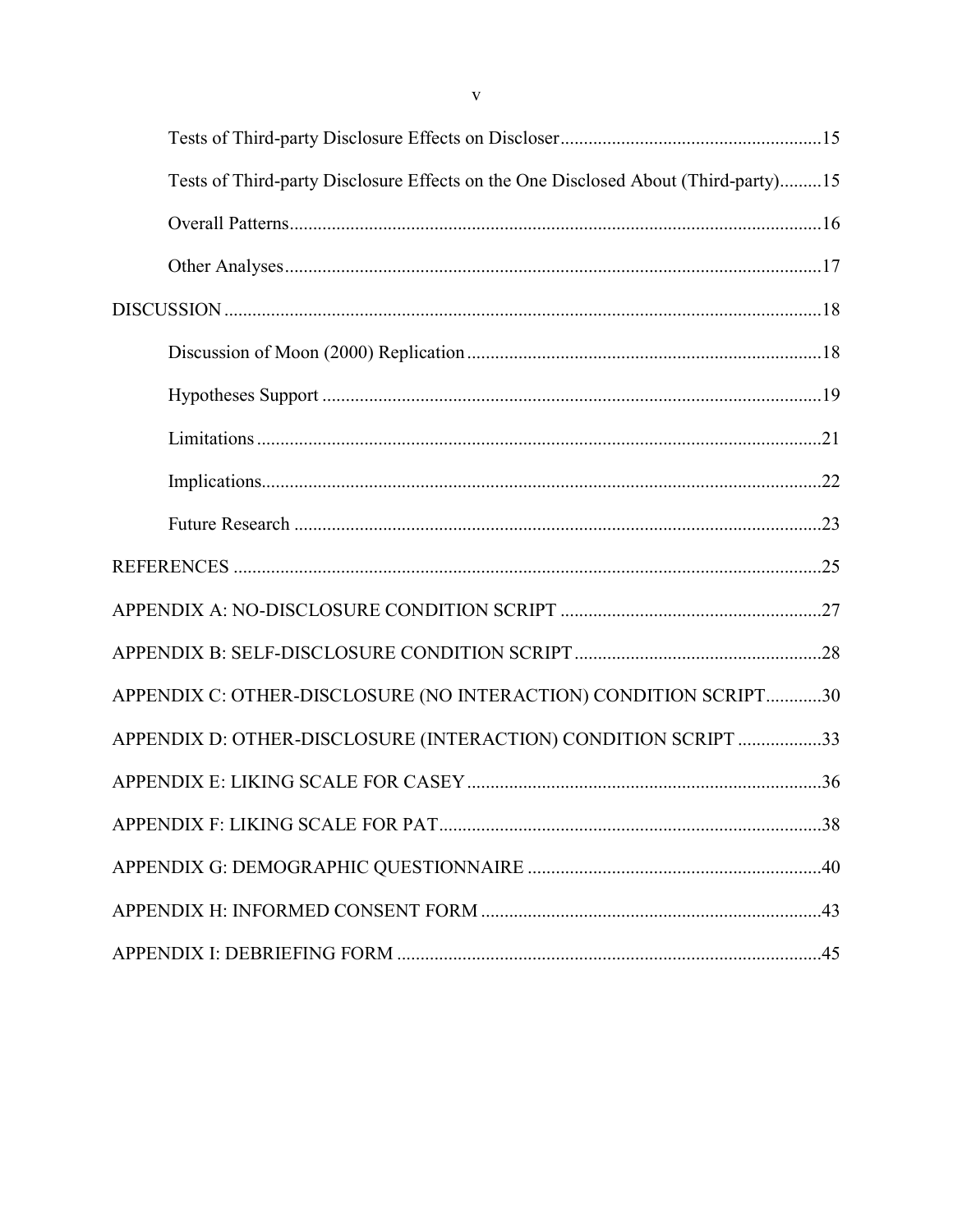# **LIST OF TABLES**

| Table 1: Means and <i>(SD)</i> for Reciprocal Self-disclosure and Liking as a Function of Group 46 |  |
|----------------------------------------------------------------------------------------------------|--|
| Table 2: Adjusted Means for Reciprocal Self-disclosure and Liking as a Function of Group with      |  |
|                                                                                                    |  |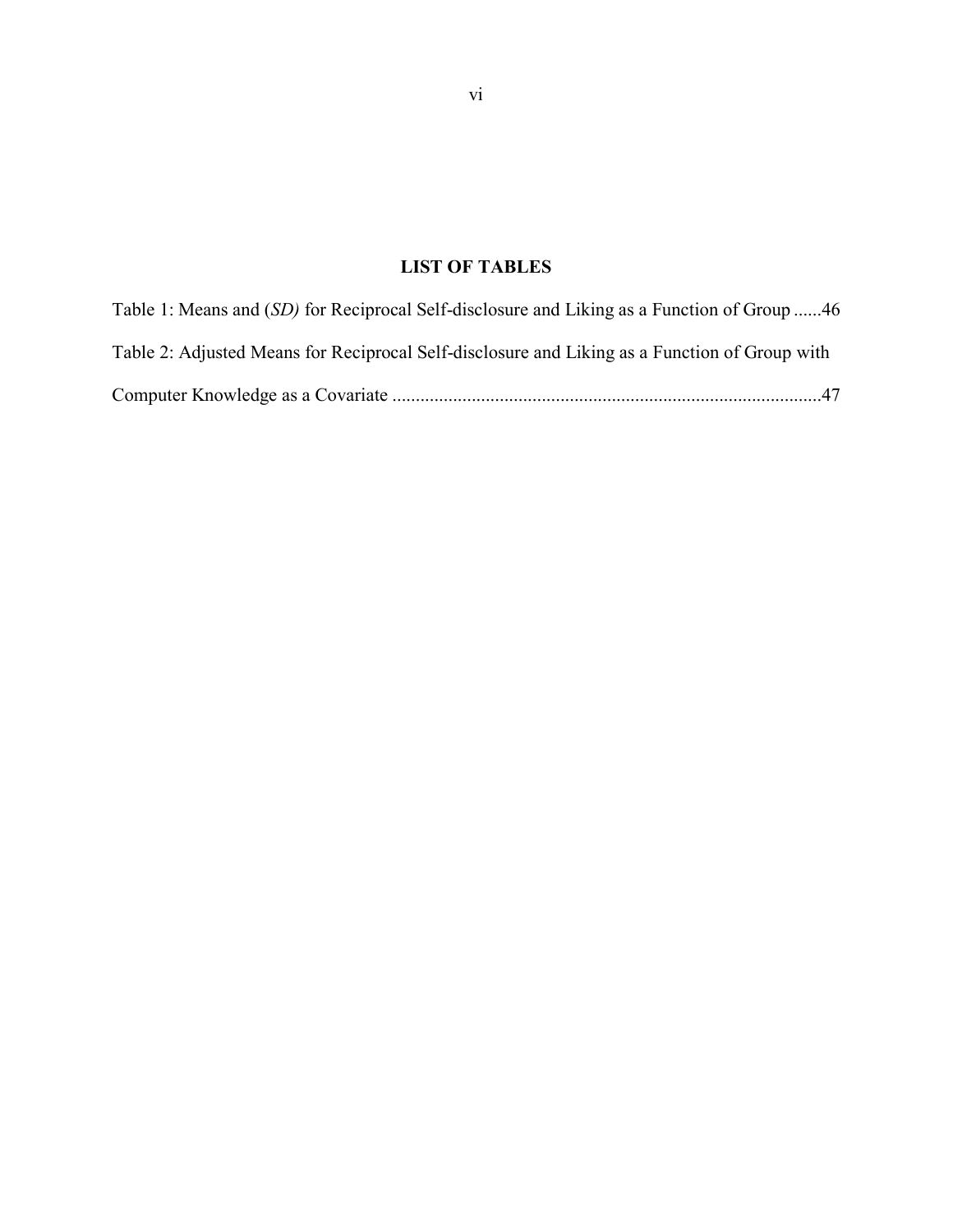## CHAPTER 1

Disclosure Involving a Third-Party: Reciprocity and Liking Outcomes

Self-disclosure is an important part of most, if not all, relationships. In fact, the depth and breadth of disclosures are indicative of the closeness between the partners and may be integral to the development of trust between them (Altman & Taylor, 1973). It is axiomatic that "self-disclosure" concerns the "self". However, recent evidence suggests that our reciprocation of self-disclosure may be automatic – responding to cues of intimacy rather than their source (Moon, 2000). This raises a question as to whether third-party disclosures (i.e., disclosures about someone other than the self) could generate a sense of intimacy and willingness to reciprocate. There is currently little literature that addresses this topic. In this paper, I review literature on the nature and function of self-disclosure in relationships, propose a hypothesis, and conduct a study of third party disclosures.

## **Self-Disclosure**

Self-disclosure may be defined as "the process of deliberately revealing information about oneself that is significant and that would not normally be known by others" (Adler  $\&$ Towne, 1999, p. 358). Derlaga and Grzelak (1979) have outlined in their definition of selfdisclosure that the information revealed should comprise information regarding dispositions, personal states, and events in the past or even arrangements for the future. For many, self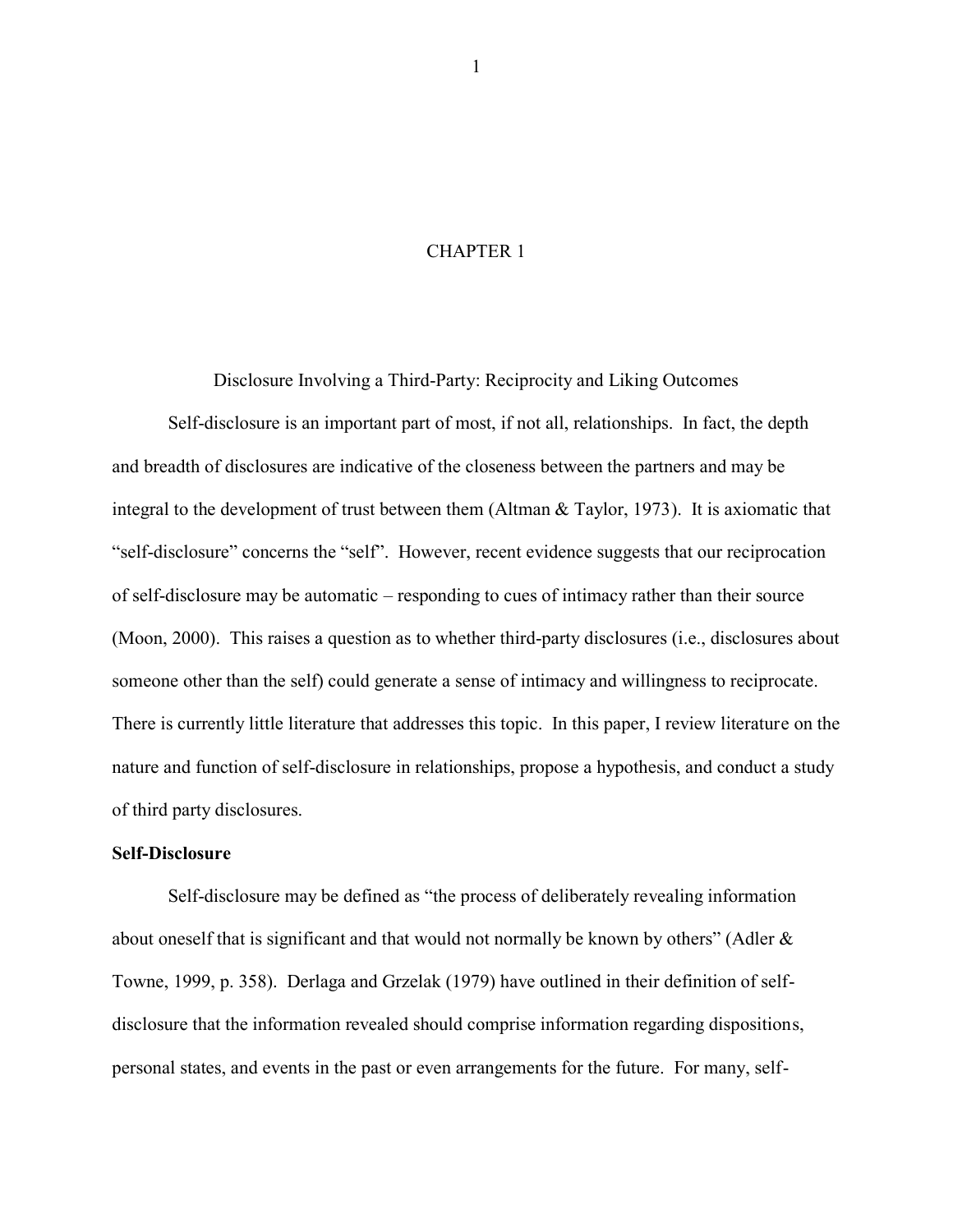disclosure refers to information that is "intimate" in nature. Intimate disclosures are those that involve "high-risk" information that should cause the discloser to feel vulnerable in some way (Moon, 2000). Vulnerabilities could be physical ("If he knows how I was injured, he could hurt me"), economical ("If they know my checking account number, they could rob me"), or psychological / emotional ("If she knows I would like to date her, she could laugh at me") (Moon, 2000). In general, any disclosure that elevates perceived threat from others can be described as intimate self-disclosure.

Self-disclosure serves many functions (Derlega, Margulis, & Winstead, 1987). For instance, it may serve as a form of self-clarification or a form of catharsis. It can also function to facilitate self-validation for an individual. The function most relevant to the current study, however, is that of building an intimate relationship. According to social penetration theory (Altman & Taylor, 1973) relationships develop through the general exchange of disclosures. Social penetration theory specifically states that the progress of a relationship is closely related to organized changes in the breadth and depth of communications between the partners. At the beginning of a relationship the content revealed by an individual in their self-disclosures to another is likely to be limited to a few topics, and disclosures related to these topics are shallow. Later, the breadth of the self-disclosures should become more varied and more intimate with more information being revealed. The closer one is to a partner, the more topics will be disclosed and they will contain higher levels of intimate information.

A norm of reciprocity exists in most human interactions, including relationship communication (Miller & Perlman, 2009). Disclosing information about the self affords the opportunity for another person to learn about the discloser and cues the return information about themselves to that person. Through this reciprocation of personal information we gain a feeling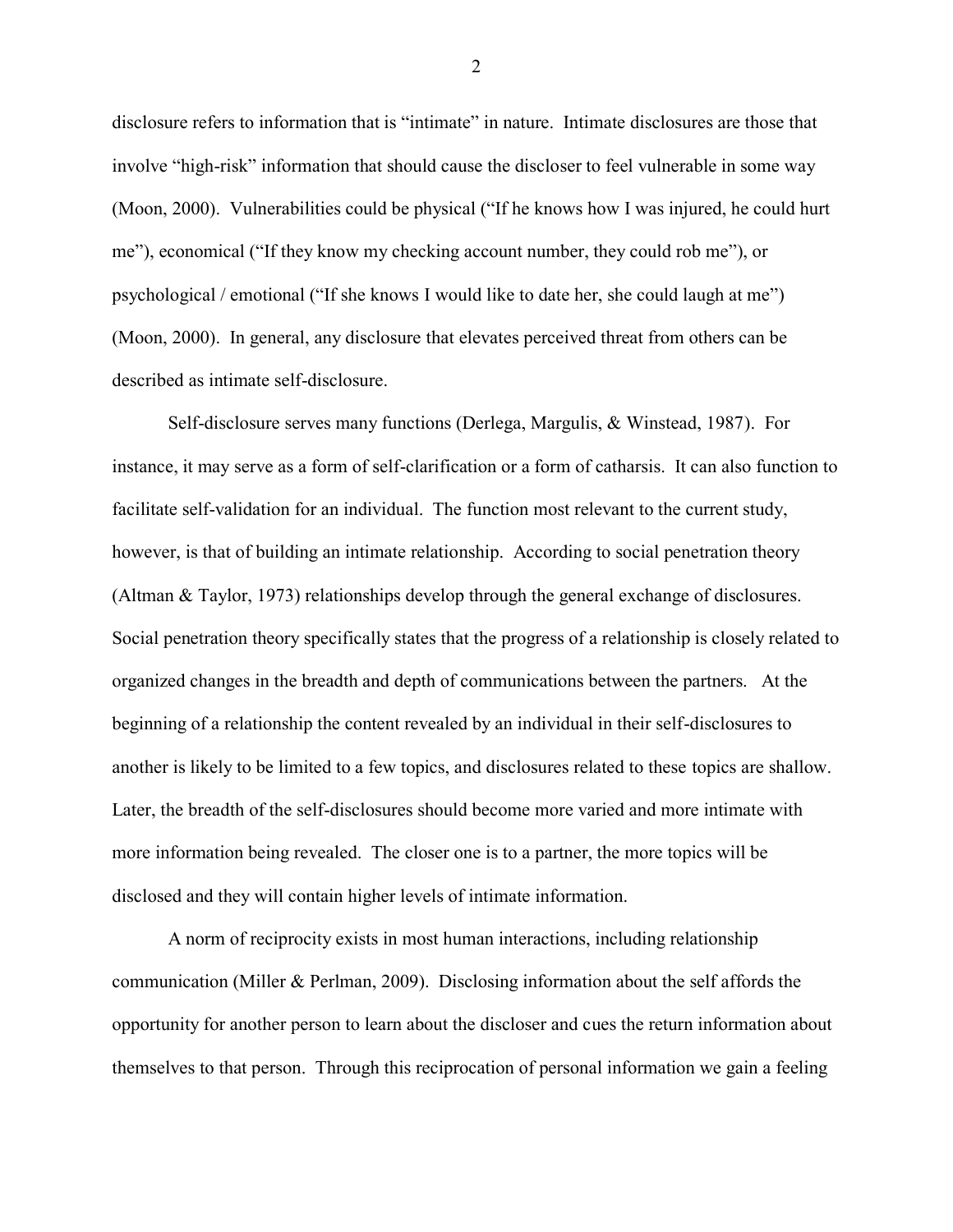of knowing another person. This effect is pronounced and has received much research (Dindia, 2002). The pattern of reciprocity of self-disclosure starts early in an individual's life and has been documented in children in the fourth grade (nine to ten years of age), but is not present in children of younger ages (Rotenberg & Chase, 1992). The process is expected to become even more ubiquitous as people grow older.

Another factor that affects the reciprocity of self-disclosure is the intimacy level of a disclosure (Rotenberg & Chase, 1992). If a person discloses information that is low in intimacy, the recipient is likely to reply with information that is also shallow, but if the information disclosed is of an intimate nature, the individual receiving the message will feel compelled to reciprocate information that is similarly intimate. Intimate relationships may emerge slowly as increases in disclosures are generated and more likely to become intimate over time.

Although people generally reciprocate when information is disclosed to them, individuals vary in the rate at which they are willing to disclose. This rate does not refer to the depth or intimacy of the self-disclosure, but rather the quantity that a person on average tends to share. Whereas some people will readily share a great deal of information with another person, other individuals require more time to reveal the same amount of disclosures. This rate would be an average of an individual's quantity of disclosures with others. Gelman and McGinley (1978) have provided evidence showing that individuals who disclose at similar rates are more likely to reciprocate to each other's self-disclosures. Ergo, if a fast self-discloser meets another fast selfdiscloser, the two individuals are more likely to feel comfortable with each other and trade information through their self-disclosures. In contrast, if a slow self-discloser interacts with a fast self-discloser the individual who self-discloses at the lower rate is likely to divulge even less information than they would normally.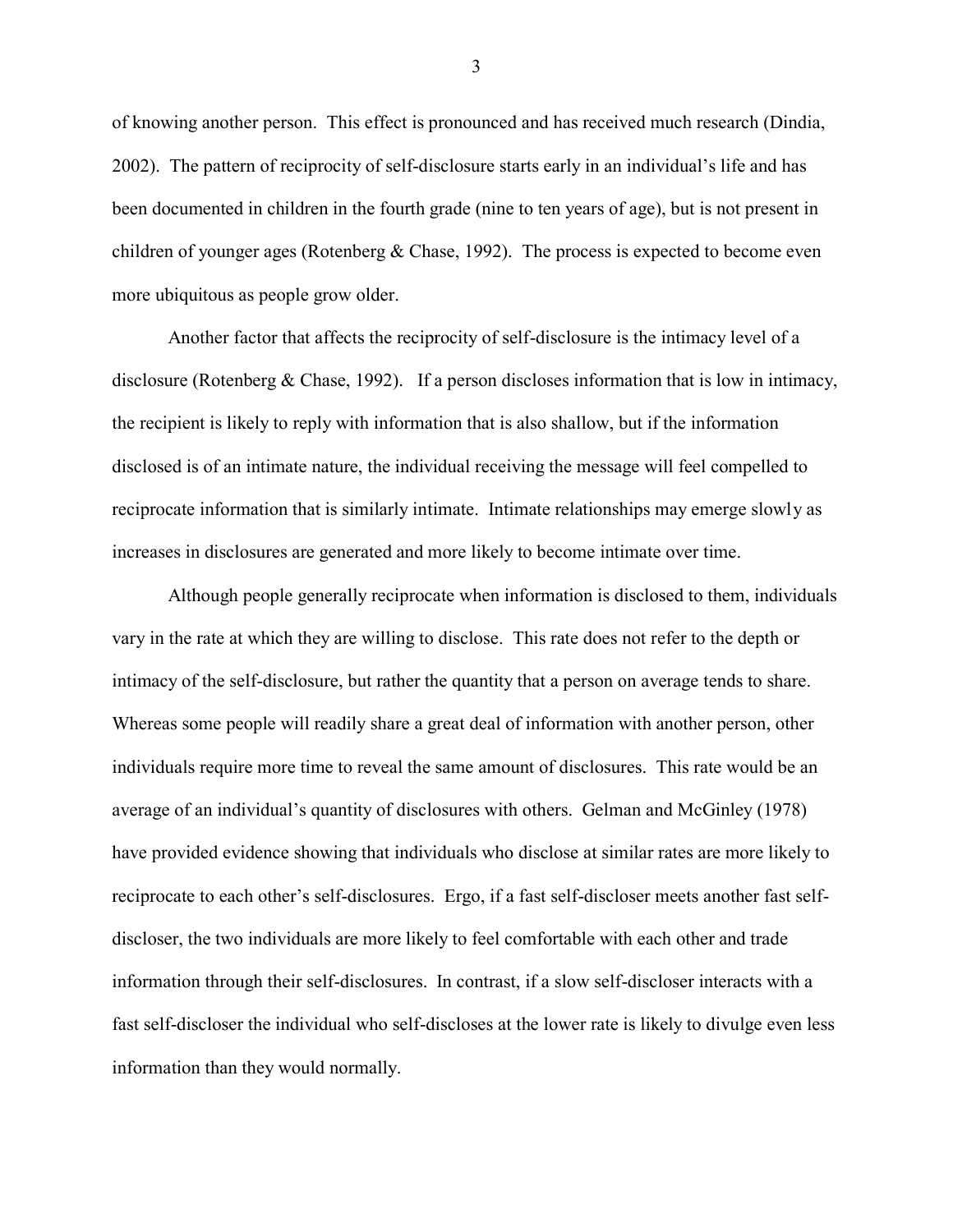## **Self-Disclosure and Liking**

Because self-disclosure is linked to relationship development, it seems obvious that it will relate to liking between partners. In fact, considerable research has shown this link to be present between self-disclosure and liking. Dindia (2002) discusses the three main questions that have been the focus of research regarding liking and self-disclosure. First, if a person selfdiscloses to an individual, does that lead to the recipient liking the discloser more? Next, does prior liking for a person lead to more self-disclosures to the liked individual? Finally, will a person who self-discloses experience increased liking for the individual who received the disclosure?

Collins and Miller (1994) conducted a meta-analysis that addressed all three of these questions. Their findings supported all three possibilities: 1) self-disclosure can lead to increased liking by the recipient of the message, 2) liking of an individual leads to a greater chance of reciprocating the self-disclosure, and 3) self-disclosing to an individual can result in increased liking for the recipient by the discloser of the information. Of these three results, the first and last effects are quite strong. The second finding, although weaker, is still significant. Perhaps surprisingly, the level of intimacy of the disclosed information has not been found to impact the liking effect. This result, however, should be interpreted cautiously due to the small number of studies that have examined it. According to Collins and Miller (1994), a variable that does moderate these effects of self-disclosure on liking is whether a self-disclosure is believed to be private. Recipients, who perceived that a disclosure was directed to them only, as opposed to toward a group of others, rated the discloser more favorably.

The interaction of liking and self-disclosure is a robust phenomenon and has been shown to operate in several different settings and ways. Jacobs, Evans, Kleine, and Landry (2001)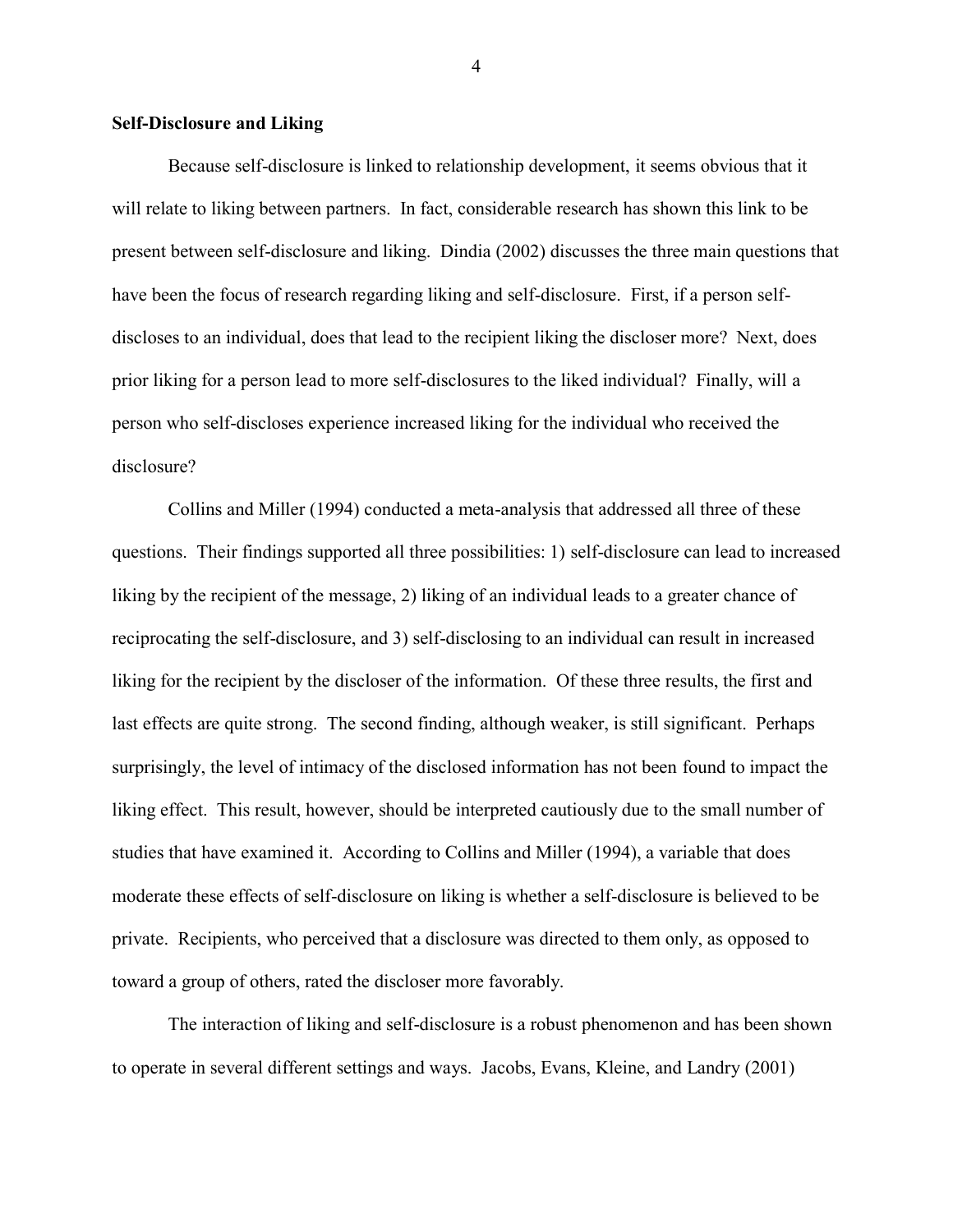demonstrated support for higher liking ratings for salesmen when they self-disclosed information to their customers during sale interactions and observed that longer-term sales relationships resulted from the self-disclosure. Self-disclosure has also been revealed to have an effect on motivation of political action. Han (2009) demonstrated that political appeals that included a form of self-disclosure resulted in higher liking ratings for the discloser. Due to increased liking for the discloser, participants exhibited a greater likelihood to comply with a request, such as donating one dollar to a political cause. Moon (2000) even illustrated how participants' liking of a particular computer can be influenced by apparent self-disclosure from the machine.

#### **Disclosure and Third-parties**

Although self-disclosures by definition are disclosures of the self by the self, there are times when an individual may have another person disclose personal information for them or when they may disclose intimate information for someone other than the self. Whether such disclosures are reciprocated and influence liking are unclear. Self-disclosure through a proxy could be a method for someone to "test" the prospect of a relationship with another and possibly help the process along. Imagine that "A" and "C" are friends and that "B" is another individual with whom "C" wishes to form a relationship. "C" could send his friend, "A", over to "B", to disclose information. This information would be about "C" and would be told with the hopes of increasing liking from person "B" for "C". One could easily conceptualize a more real world example of this being a boy on the playground disclosing information about a friend to a girl. At his friend's request, the boy would be trying to frame his friend in a positive light in an attempt to generate increased liking for his friend from the target girl, as well as to better understand her current feelings about his friend. Such disclosures could increase liking for the person who made the disclosure or the person the disclosure was about, or for both individuals. Similarly, the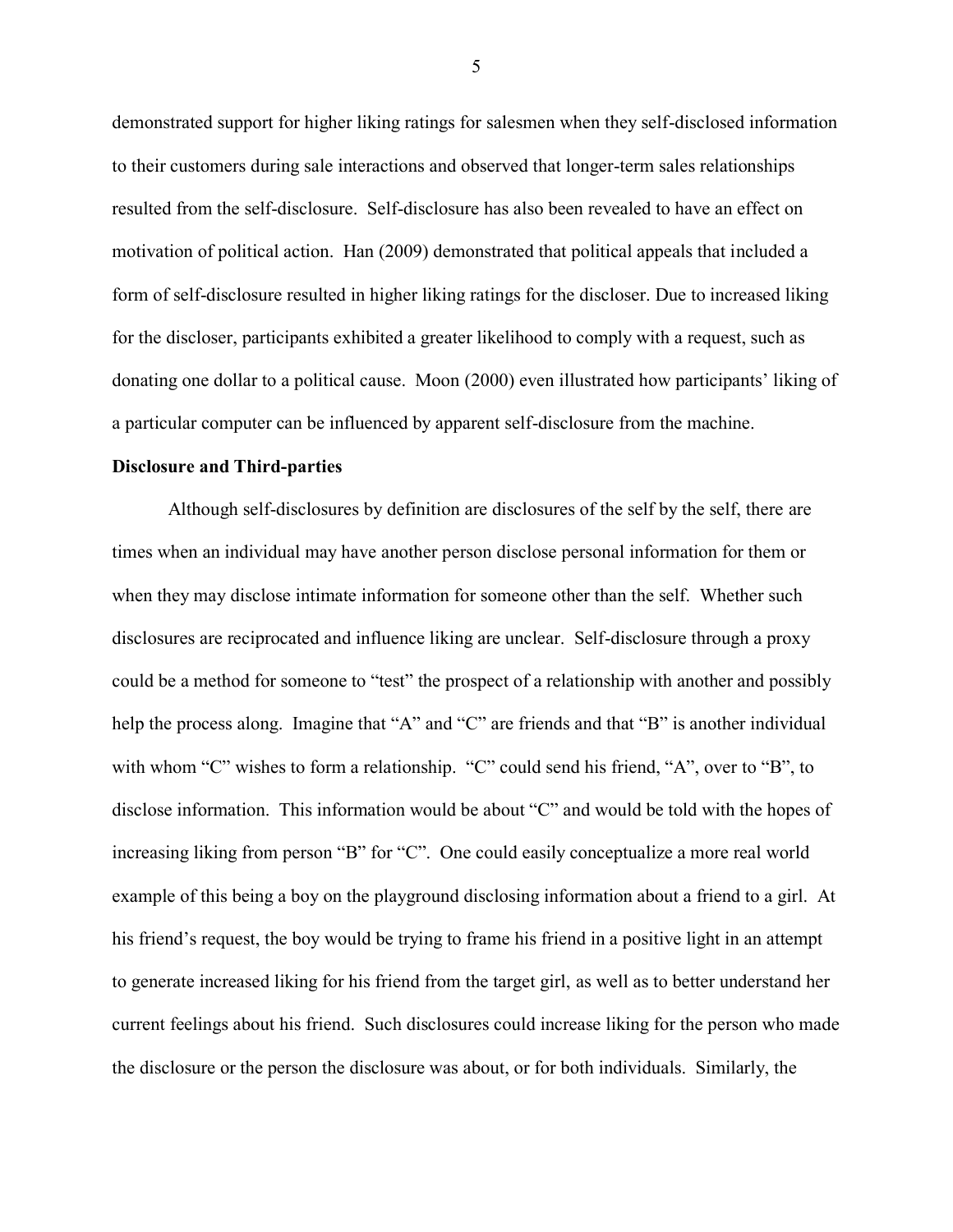target girl could reciprocate with a self-disclosure to either, or both of the two boys. Is it that the disclosure is about the "self", or simply that it reveals seemingly private information to another that accounts for the reciprocation? Recall that Collins and Miller (1994) found in their metaanalysis that the directed nature of disclosures was positively related to liking, whereas the intimate content of the disclosure did not moderate the outcome. This outcome implies that the self-disclosure process could merely require a personally directed disclosure for liking to increase.

It is also possible that person "C" might tell person "B" about person "A" – not to facilitate a relationship between "A" and "B", but as a step in the development of his/her own relationship with "B". If person "C" discloses a personal experience to "B", "B" feels obligated to reciprocate. But "B" may not have any relevant experiences or may not be ready to reciprocate at that level of intimacy. Person "C" may thus share a disclosure about another, "A", as a substitute for disclosing about him/herself. How would such a disclosure be received? Would it be perceived similarly to a disclosure about the self or would it be seen as gossip?

Lay meanings of "gossip" imply that someone not present is being discussed in a negative or critical manner. Thus, "gossip" has a negative stigma attached to it. Researchers, however, are quick to note that gossip is not just negative, but may also include a positive evaluative component. Foster (2004), for instance, defines gossip as "the exchange of personal information (positive or negative) in an evaluative way (positive or negative) about absent third parties" (p. 83). Disclosures about an absent third party then would be gossip in the broadest sense. Although one might expect that people would be reticent to self-disclose to someone who has shared gossip with them, one of the primary functions of gossip appears to be friendship development (Foster, 2004). According to Foster (2004), disclosing information about a third-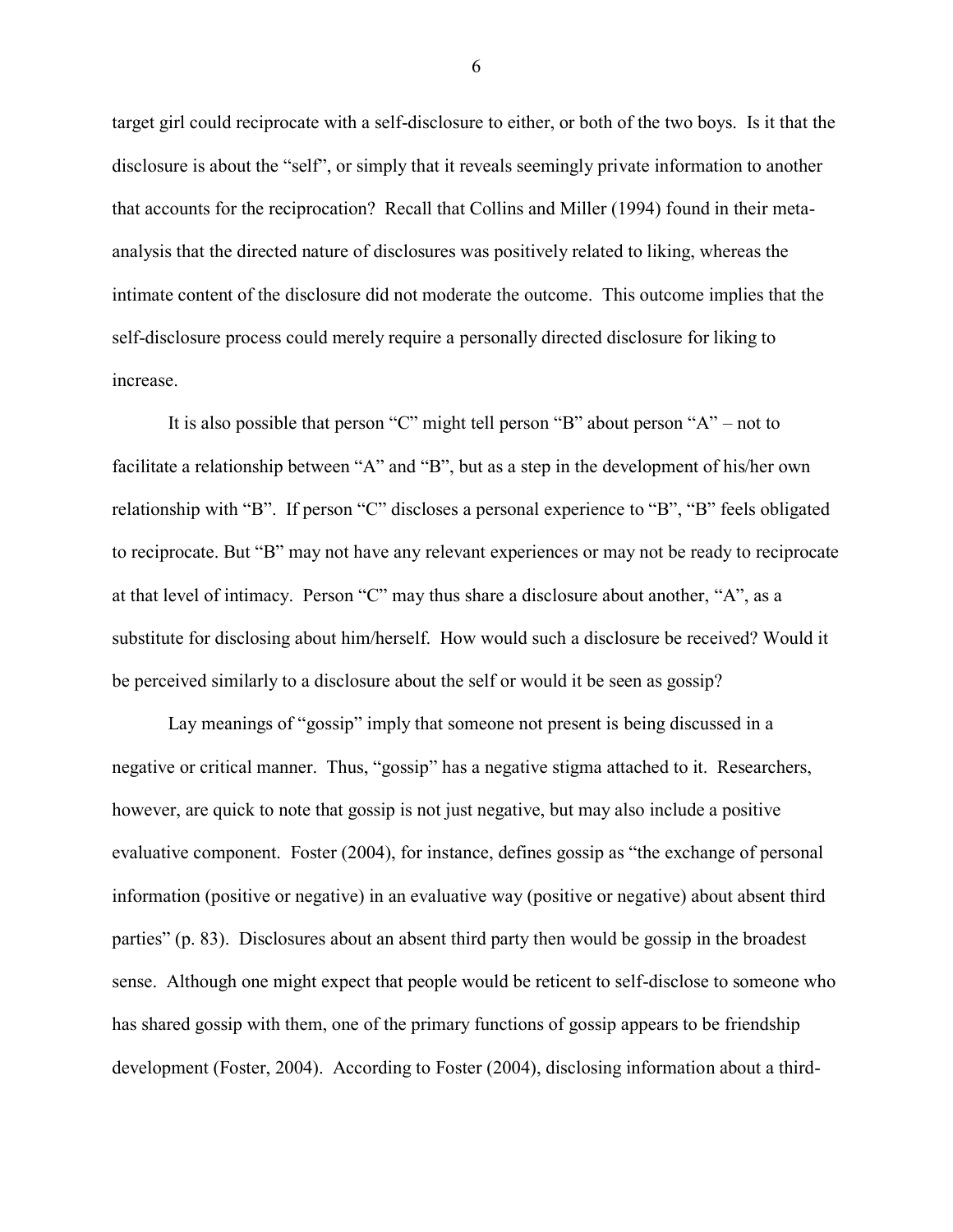party may reinforce trust of one's partner and may strengthen the discloser's relationship with the recipient (e.g. trusting they will keep disclosures secret). However, this does not address whether these disclosures may build a relationship with the party disclosed about.

Balance Theory by Heider (1958) provides a theoretical viewpoint for why disclosure through a proxy or disclosure about another could produce benefits similar to self-disclosure. This theory states that people are prone to view units, known as two entities that are similar or in close proximity, as homogeneous. If a person is viewed in a positive manner by an individual then they are likely to view characteristics of that person and people socially linked to them in a positive manner as well. Likewise, if negative feelings for an individual are present, the characteristics of that person are likely to be seen in a negative way, along with other individuals who are associated with them. For the purposes of this study, balance theory would likely predict that if a person "A" discloses about "C", likely a friend, and "B", the recipient of the message, likes "A", then "B" would likely report increased liking scores for "C". If person "A" and "B" display a positive relationship, and person "A" and "C" are thought to have a positive relationship, then it is only natural to predict that a positive relationship would likely be facilitated between "B" and "C". If person "B" does display increased liking for "C" then it could also lead to greater levels of self-disclosure if they were to meet. Evidence from Collins and Miller (1994) showing that liking and self-disclosure appear to facilitate each other provides support for this hypothesis. Balance theory basically predicts that the friend of one's friend should also be their friend.

The applicability of a Balance Theory approach seems particularly appropriate when one recognizes that people seem to self-disclose in a fairly automatic fashion. Moon (2000) for instance, observed that people self-disclose to a computer, an inanimate object, which self-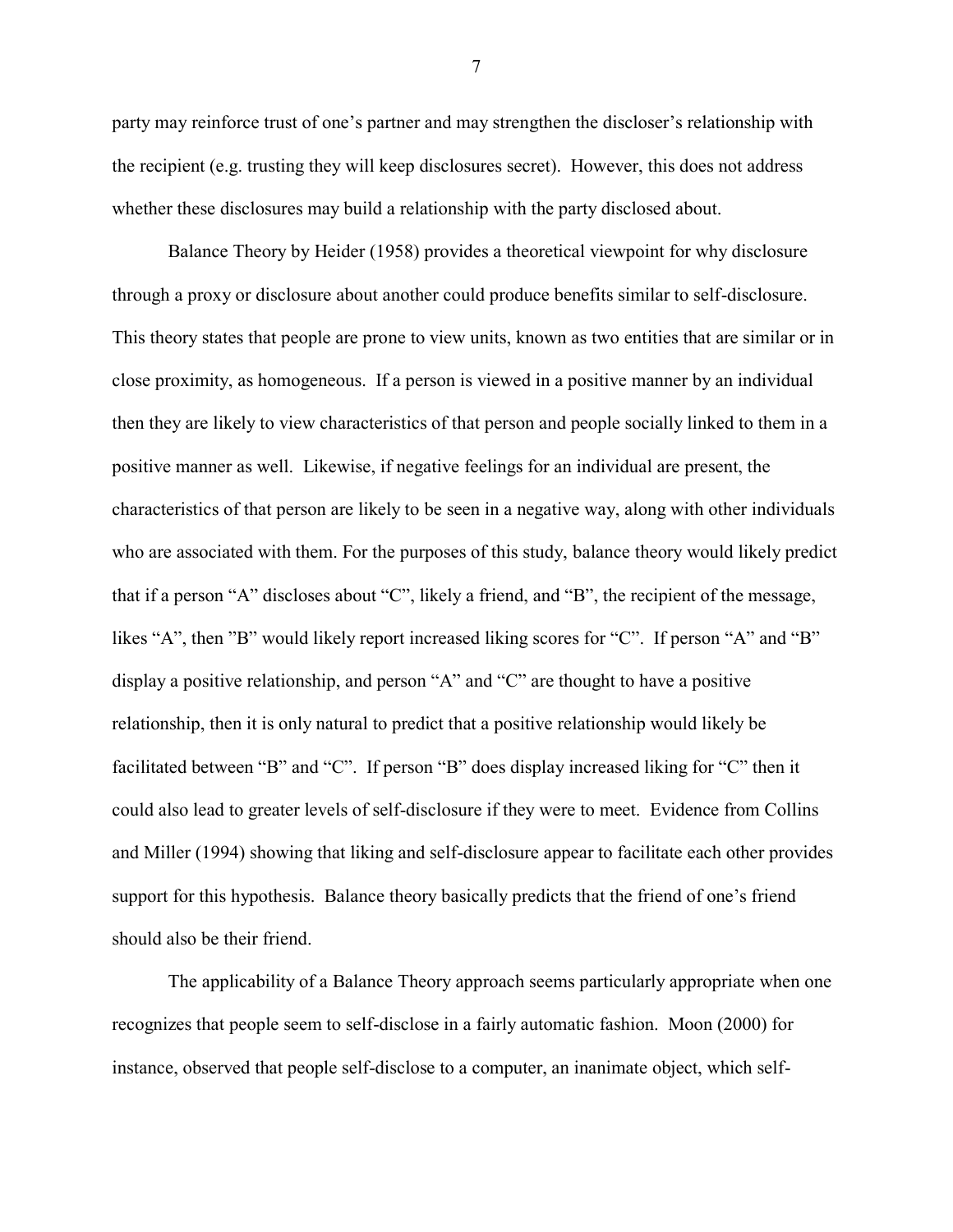discloses to them – responding to intimacy with increased intimacy. With self-disclosure being so automatic that people will engage in it with computers, it seems plausible that people respond to the occurrence of a disclosure independently of the target. Therefore, to the degree that effort is taken to present the disclosure in a manner not likely to be seen as negative gossip about the third party, and the disclosure puts the sender in a vulnerable position, it may be received in a manner similar to personal self-disclosure.

## **Hypotheses**

Based on the summary above and consistent with research on gossip, four hypotheses motivate the current research. First, a disclosure of information by person "A" to "B" about "C" should result in a higher liking for "A" by "B" compared to a control. Person "B", the recipient of the disclosure, is hypothesized to view the disclosure about "C" as evidence of "A's" trust in them and therefore have greater liking for "A". Second, person "B" should be more likely to reciprocate self-disclosure to "A" compared to a control. As it is, the content of the disclosure reveals the trust more than who it is about. Third, balance theory implies that disclosure of neutral / positive information about "C" should generate greater liking of "C" by "B" compared to a control. The disclosure about "C" by "A" represents the fixing of a valence to the "A" / "C" relationship that should increase "B's" liking for "C" concurrent with his / her liking of "A". Fourth, "B" should be more likely to self-disclose to "C", if they were to meet, in relation to a control. Having information about "C", regardless of who disclosed it, should make "B" feel a need to reciprocally disclose to "C" to "balance" their relationship.

To test these four hypotheses, four different conditions were constructed. The first group served as the control group (no-disclosure group). No information was disclosed to the participants about the computer collecting their responses. In the second condition, participants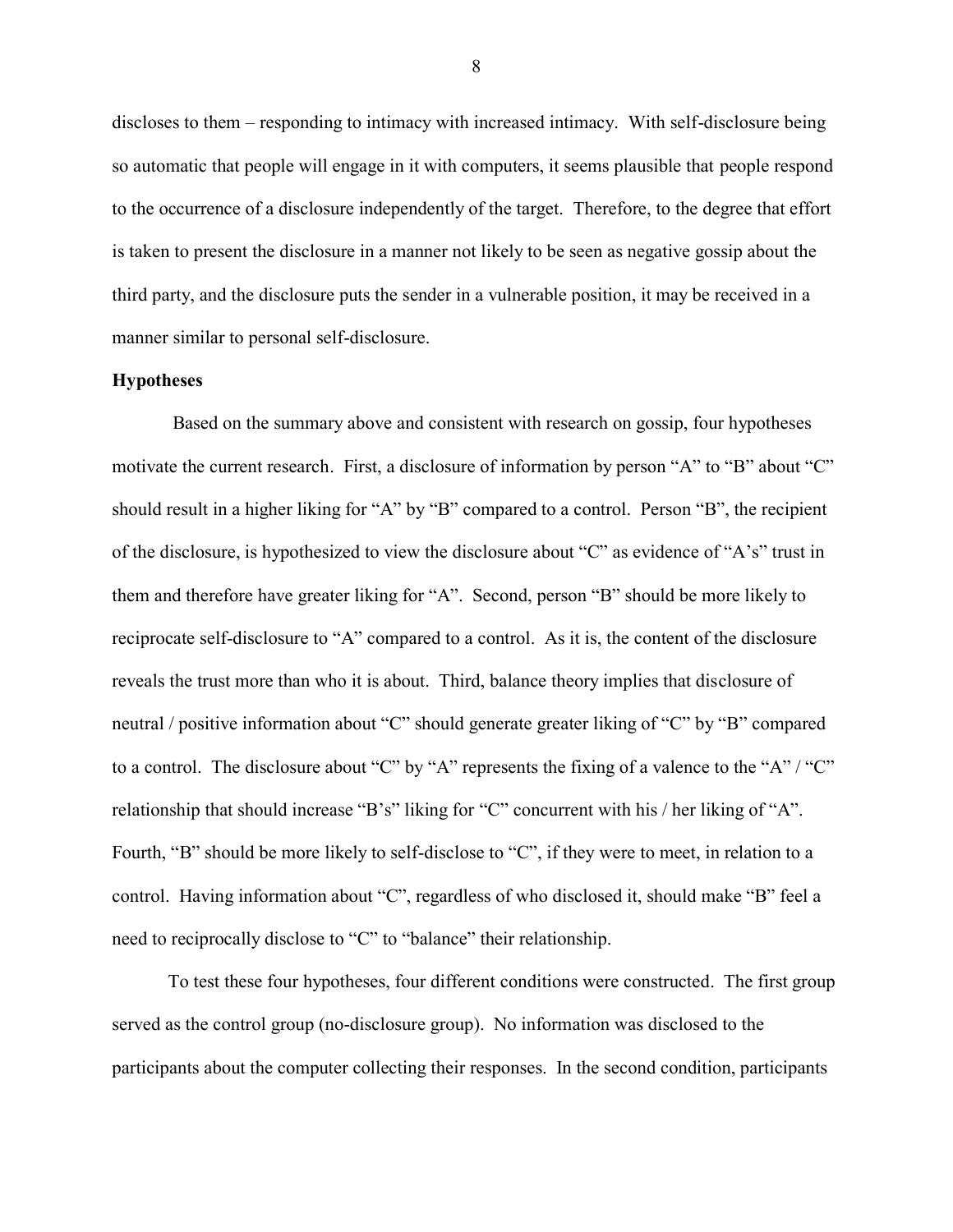received a personal "self" disclosure from the computer conducting the conversation (selfdisclosure group). After each self-disclosure the computer asked the participant a related question. The third condition consisted of the computer disclosing information, not about itself, but about another computer, with related questions for the participant following each disclosure (other-disclosure, no interaction group). In the fourth condition the computer disclosed information about another computer once again, but the "target" computer (about whom the first computer disclosed) asked the participant questions (other-disclosure, interaction group). Participants were only asked questions about themselves and instructed to provide an answer. For all of the conditions listed, reciprocity of self-disclosure and liking scores were collected for the computer that received the participants' self-disclosures.

#### **Rationale for the Current Method**

The use of confederates is an obvious alternative method to test the described hypotheses. Problems can arise, however, when using confederates. In addition to scheduling two confederates to interact with every participant, it would also be a challenge to achieve satisfactory levels of experimental control across multiple confederates. Thus, a decision was made to use computers rather than live confederates to test the current hypotheses. Computers allowed a much greater degree of control during the course of the experiment. The computers were able to disclose information to the participants about itself or another computer in exactly the same manner in all trials. Research confirms that people anthropomorphize computers – mindlessly treating them as other people (Reeves  $\&$  Nass, 1996), and that this tendency is rather automatic (Nass & Moon, 2000). Moreover, computers facilitated collection of participants' responses.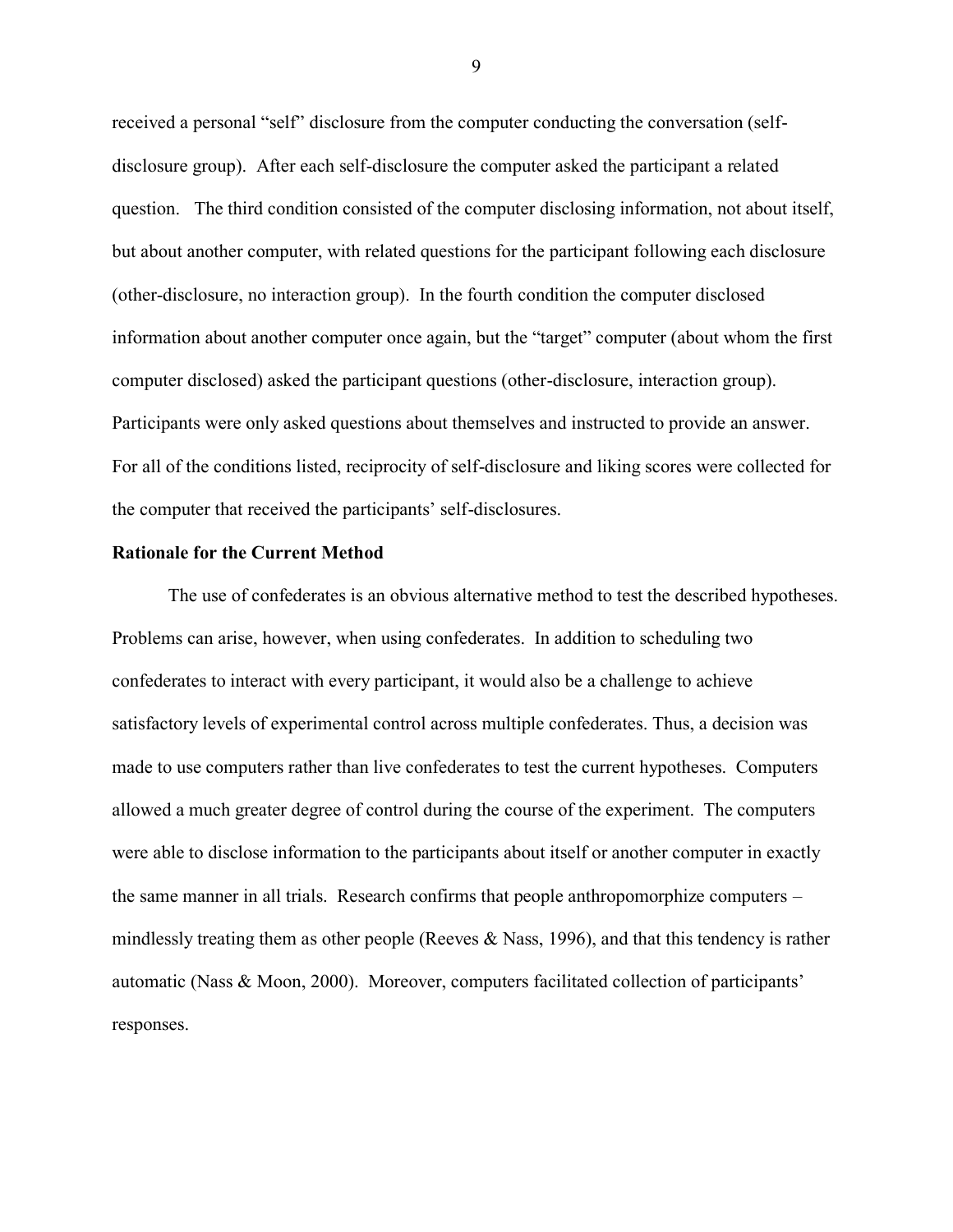## CHAPTER 2

## **Method**

## **Participants**

Participants were 68 undergraduate students from the Indiana State University campus. The mean age of participants was  $20.19$  (*SD* = 3.491) years of age. Of all participants, 35 (52%) were female, and 33 (48%) were male. Caucasians comprised 69% of the sample, African-Americans comprised 25%, with the remaining 6% comprised of other ethnicities.

## **Measures**

Reciprocity of self-disclosure was assessed by participants' responses to questions posed to them. Questions (and prior disclosures) were taken from Moon (2000) with some editing (Appendices A through D) to fit the purpose of this study (to examine third party disclosures). Following Moon (2000), responses to the first three questions (sex, age, and place-of-birth) which allowed so little variation in number/depth of responses were excluded from our "measures". Participants' responses to the remaining ten questions were averaged for each dependent measure below.

The length of participants' responses to each question was recorded as well as the depth and the number of disclosures. Length was operationalized by the "word count" of participants' responses to each question. To construct the other measures, five independent coders, who were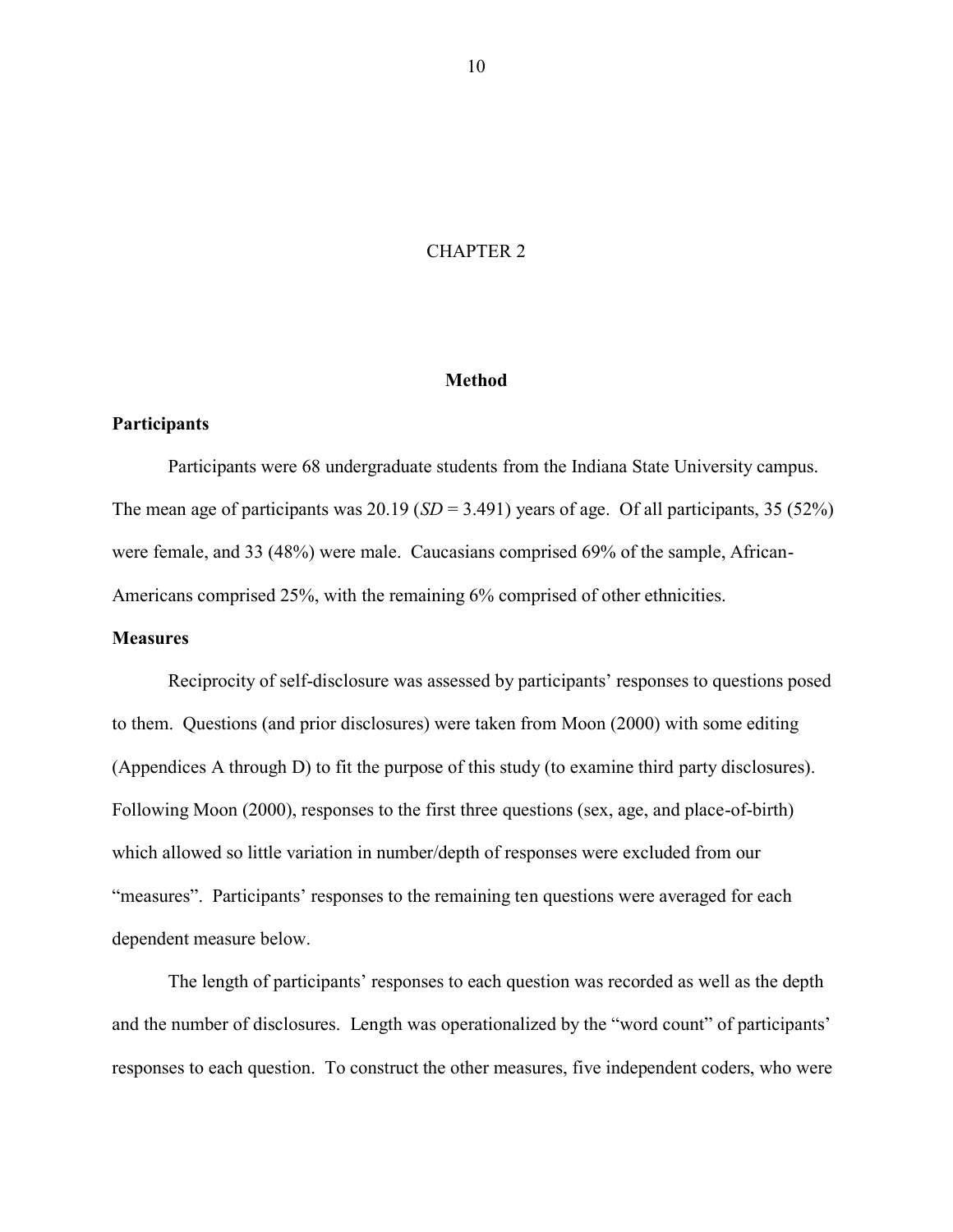blind to the condition of the participant, rated each participant's response to each question for "depth" and "number" of disclosures. To measure the intimacy of the disclosure (quality), the four raters assigned a rating to the disclosure on a five-point scale  $(1 = low$  intimacy;  $5 = high$ intimacy) (intraclass correlation  $=$  .39) (Moon, 2000). Examples of highly intimate disclosures would be "I lost someone very close to me. It was my fault." An example of a low intimacy disclosure would be "I don't have a big disappointment in my life." The number of disclosures was measured by the quantity of distinct disclosures reciprocated for a single question (intraclass correlation = .68). Distinct disclosures were defined as a separate disclosure that represented a unique answer that did not overlap with another disclosure. Because one of the coder's ratings was consistently different from those of the other raters, this coder's ratings were excluded from all analyses.

Participants also completed a post-interview questionnaire on which they reported liking for the computer who asked the questions on measures of friendliness, likability, helpfulness, and kindness (Cronbach's  $\alpha$  = .83). All ratings were made on a seven point scale, with 1 = does not describe well, and 7 = describes very well. In addition, participants rated the computers' trustworthiness, ability to maintain privacy, user-friendliness, and overall visual quality (Appendix E for CASEY and Appendix F for PAT). Participants were also asked to indicate the gender of the target computer using a unidimensional scale ranging from one to seven, with  $1 =$ masculine,  $4 =$  gender neutral, and  $7 =$  feminine ( $M = 4.77$ ,  $SD = 1.44$ ). Finally, demographic information was also collected for all participants (Appendix G).

## **Materials**

The study was conducted on a laptop computer that was programmed to run a script for each of the four conditions: no-disclosure (Appendix A). self-disclosure (Appendix B), other-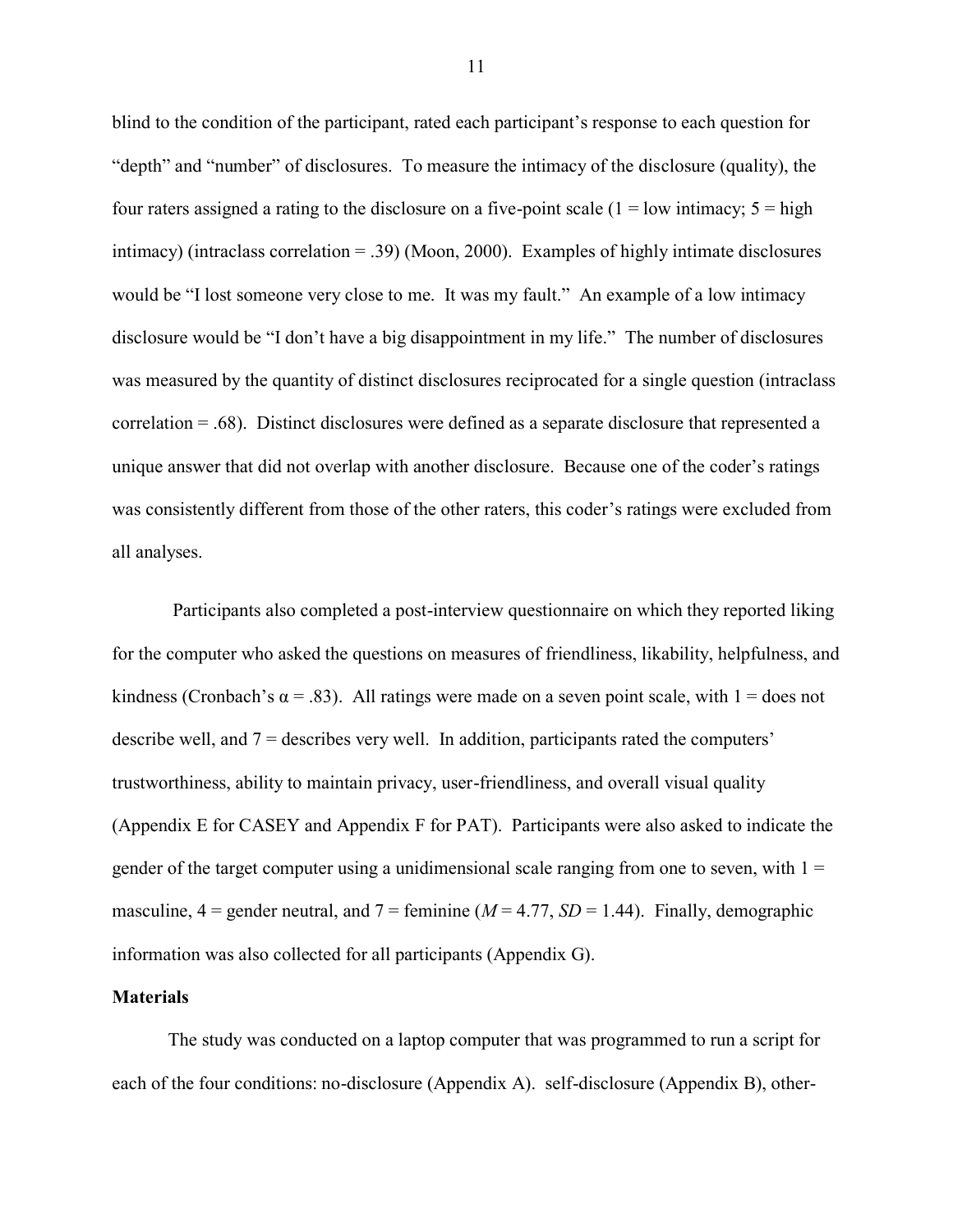disclosure (no interaction) group (Appendix C), and other-disclosure (interaction) group (Appendix D). For the other-disclosure (no interaction) condition and the other-disclosure (interaction) condition, a desktop computer was the "target" or "third party" about whom the laptop was disclosing. In the other-disclosure (interaction) condition, the script made it appear as if the respondent was interacting with the "target" (desktop computer) of the disclosure that was made by the laptop. There was no time limit in which the participant had to respond. If a participant did not respond to a disclosure it was not included in the analyses.

To facilitate treatment of the computers as individuals, the computers were given acronym names: CASEY and PAT. These names were specifically chosen because they are gender neutral. CASEY was the acronym of the computer giving disclosures, regardless of which computer was being disclosed about. In three of the conditions CASEY was the computer that would ask questions of the participant. In the fourth condition, PAT asked participants questions after CASEY provided a disclosure. In this latter case, PAT, the name assigned to a desktop computer, was actually represented by a second monitor. Although it appeared to the participant that PAT was a separate desktop computer, the monitor was actually connected to the laptop (CASEY).

Examples of CASEY's self-disclosures include "Sometimes I am used by people who don't know how to operate me. I end up crashing and having to reboot." and "My owner takes pretty good care of me. Sometimes, however, my owner forgets to update my virus checker." After each self-disclosure the computer asked a corresponding question of the participant such as "What are some of the things that make you furious?" and "What characteristics of your best friend really bother you"? Parallel disclosures about the third party, PAT, simply replaced "I"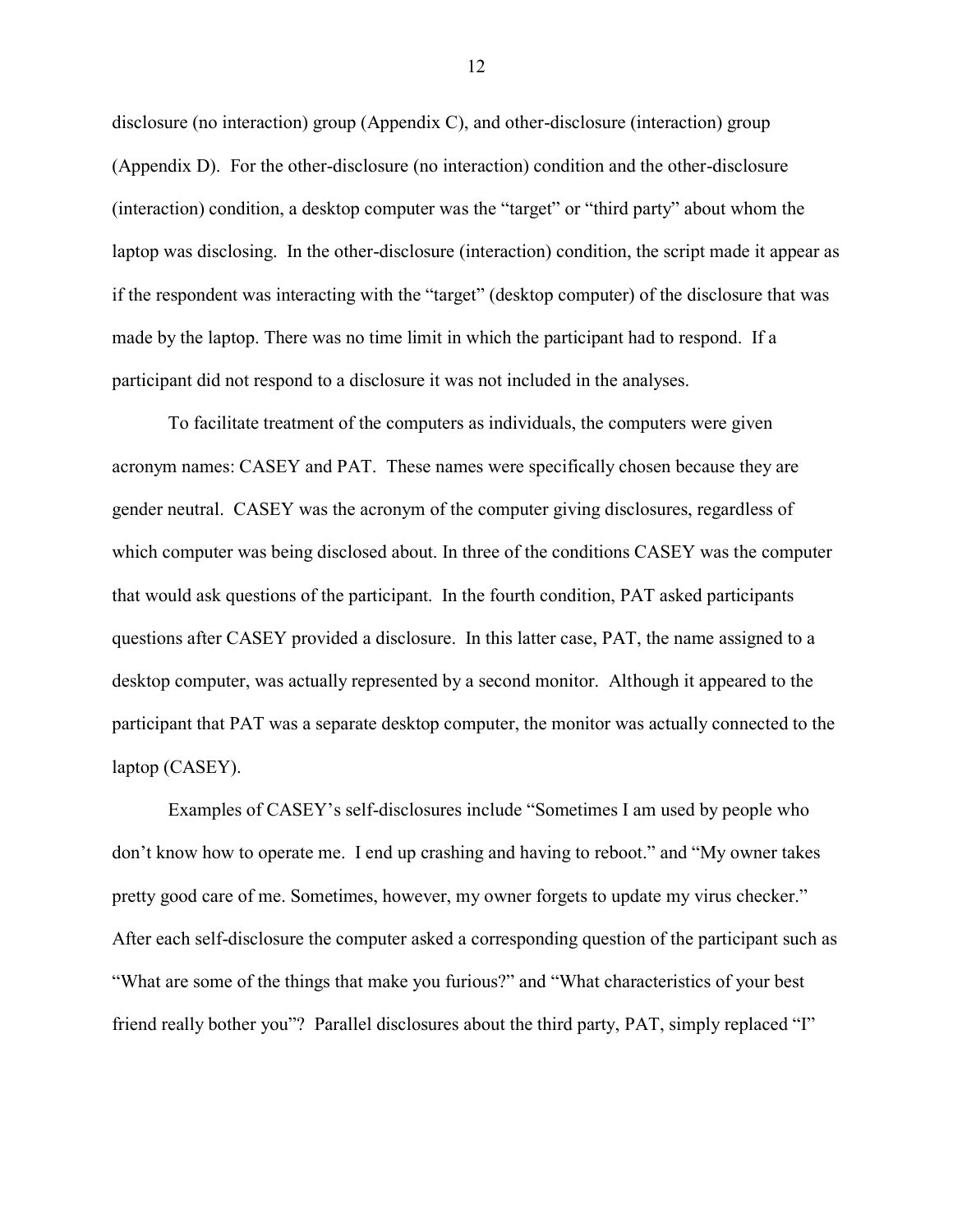with "PAT" in these examples. See Appendices A through D for a complete script for each of the four conditions.

## **Procedures**

Participants were greeted by the experimenter at the lab. After completing the informed consent form (Appendix H), participants were randomly assigned to one of the four conditions. The control condition had 23 participants, the self-disclosure group had 16, the other disclosure (no-interaction) group had 10, and the other disclosure (interaction) group had 19. They were seated at the laptop and the appropriate program was run for their condition (Appendix A, B, C, or D) and their reciprocated disclosures collected. After completion of the computer portion of the experiment, participants were given the liking questionnaire appropriate to their condition (i.e. targeting perceptions of CASEY or PAT). In the no-disclosure, self-disclosure, and otherdisclosure (no interaction) conditions (Appendix E), participants reported liking for CASEY, but liking scores for PAT were collected in the other-disclosure (interaction) condition (Appendix F). All participants finished with the demographic questionnaire and were then debriefed (Appendix I). Every participant was tested individually.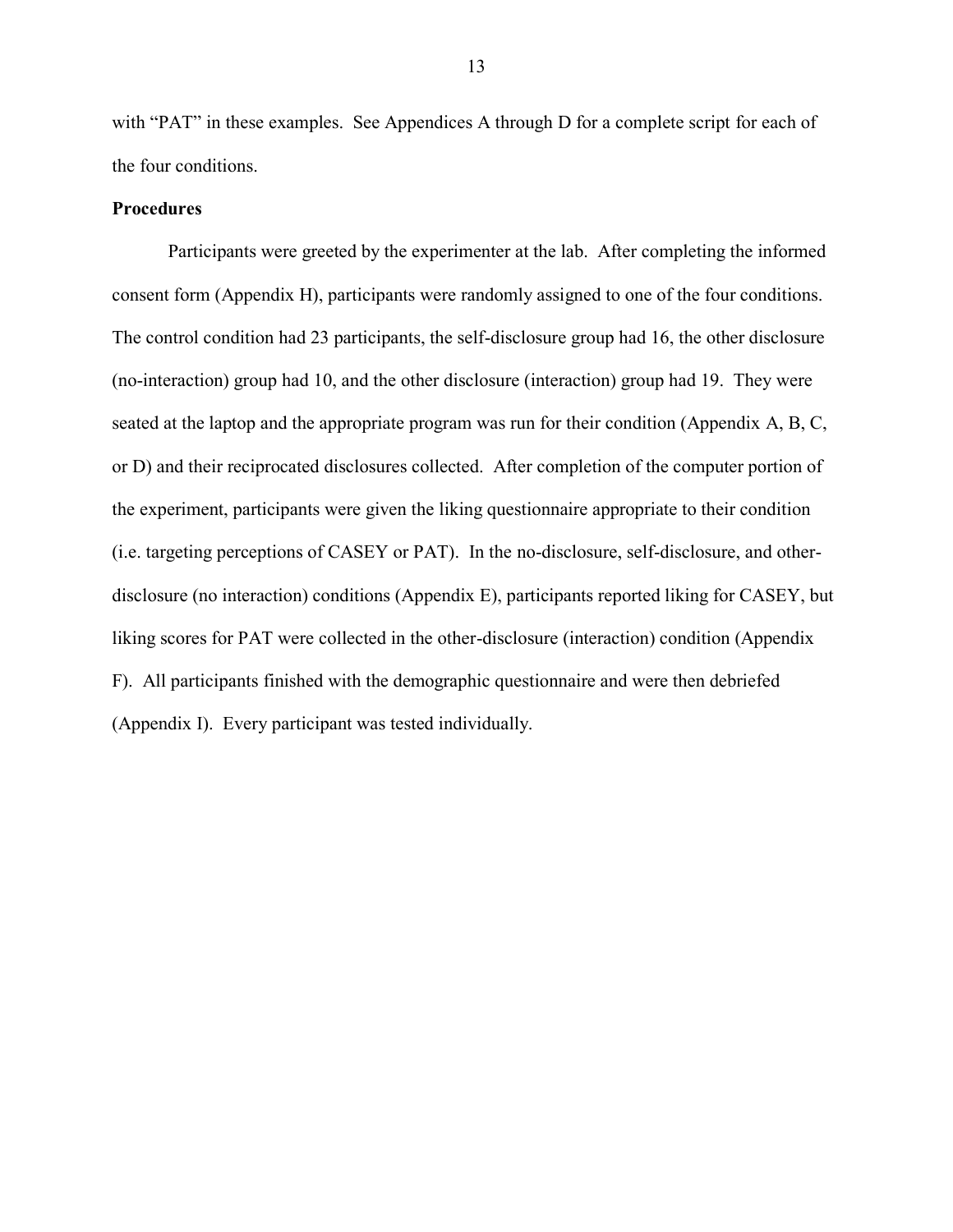## CHAPTER 3

## **Results**

Analyses were conducted to try and replicate the results of Moon (2000), and to test the hypotheses outlined previously. Hypotheses 1 and 2 stated, respectively, that the otherdisclosure (no-interaction) group would have significantly higher liking ratings for the "CASEY" computer compared to the control group, and be more likely to reciprocate disclosures to the "CASEY" computer compared to the control group. In contrast, hypotheses 3 and 4 stated that the other-disclosure (interaction) group would differ significantly from the control group for the same outcome measures listed above, but for the "PAT" computer. Whereas all hypotheses compare differences between particular experimental groups and the control group, primary analyses consist of planned comparisons between each experimental group and the control group (within the context of a one-way ANOVA) on each dependent variable. All group means and standard deviations for the outcome measures can be found in Table 1.

#### **Replication of Moon (2000)**

The self-disclosure group in this study was included to replicate Moon (2000). In addition, the self-disclosure group also served as a possible comparison for the size of effects obtained in the other two experimental groups. Planned contrasts compared the self-disclosure group and the control group for all the dependent variables: liking, intimacy of disclosures, number of disclosures, and length of disclosures. The results indicated that compared to the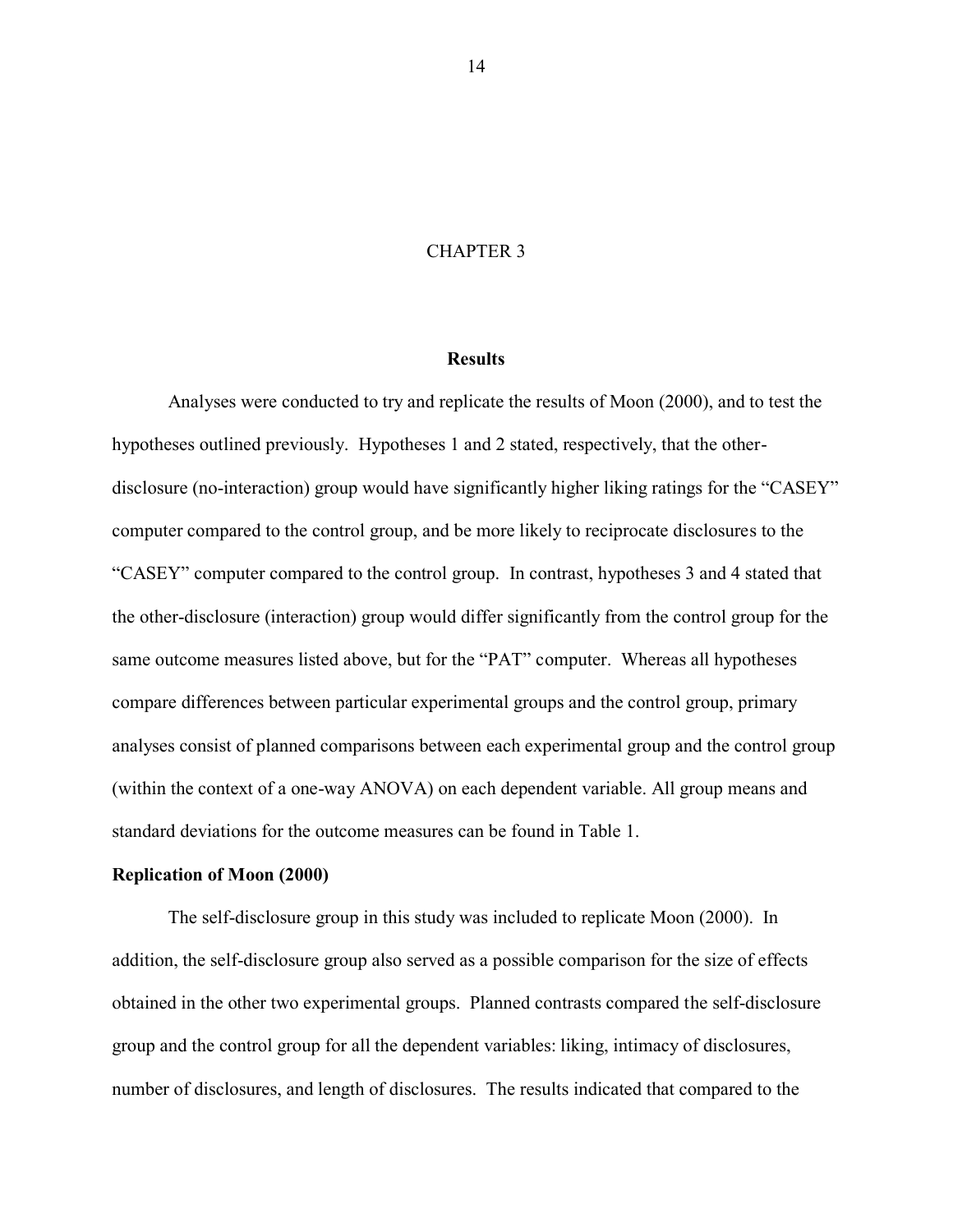control group, participants in the self-disclosure group displayed significantly higher levels of liking for the computer that self-disclosed to them,  $t(64) = 2.19$ ,  $p < .05$ ,  $d = .70$ , and responded with significantly longer disclosures,  $t (64) = 3.14$ ,  $p < .01$ ,  $d = .98$ . Although the self-disclosure group also demonstrated higher levels of intimacy in their disclosures and a greater number of unique disclosures compared to the control group as predicted, these differences were not significant for intimacy,  $t(64) = 1.29$ ,  $p = .203$ ,  $d = .39$ , nor for unique number of disclosures, *t*  $(64) = 1.01, p = .317, d = .36.$ 

### **Tests of Third-party Disclosure Effects on Discloser**

To test the effect of third-party disclosures on liking and reciprocity toward the individual making the disclosure, planned contrasts compared the other-disclosure (no-interaction) group and the control group on each of the dependent variables. As predicted, the other-disclosure (nointeraction) group means were higher than the control for all of the variables; however, none of these differences were significant. Liking for the discloser was not significantly higher in the other-disclosure (no-interaction) group than in the control group,  $t (64) = .28$ ,  $p = .784$ ,  $d = .10$ . In addition, neither the intimacy,  $t(64) = 1.16$ ,  $p = .252$ ,  $d = .50$ , nor the number,  $t(64) = 1.09$ ,  $p = .252$ = .280, *d* = .36, of disclosures was significantly greater in the other-disclosure group. However, the greater length of reciprocated disclosures in the other-disclosure group (as compared with the control group) approached significance,  $t(64) = 1.81$ ,  $p = .075$ ,  $d = .72$ .

## **Tests of Third-party Disclosure Effects on the One Disclosed About (Third-party)**

Planned contrasts between the other-disclosure (interaction) group and the control group tested the effects of a Third-party disclosure on perceptions of and interactions with the individual the information was about (i.e., the third-party). Although differences between the groups' means were in the predicted direction for all four dependent measures, none of the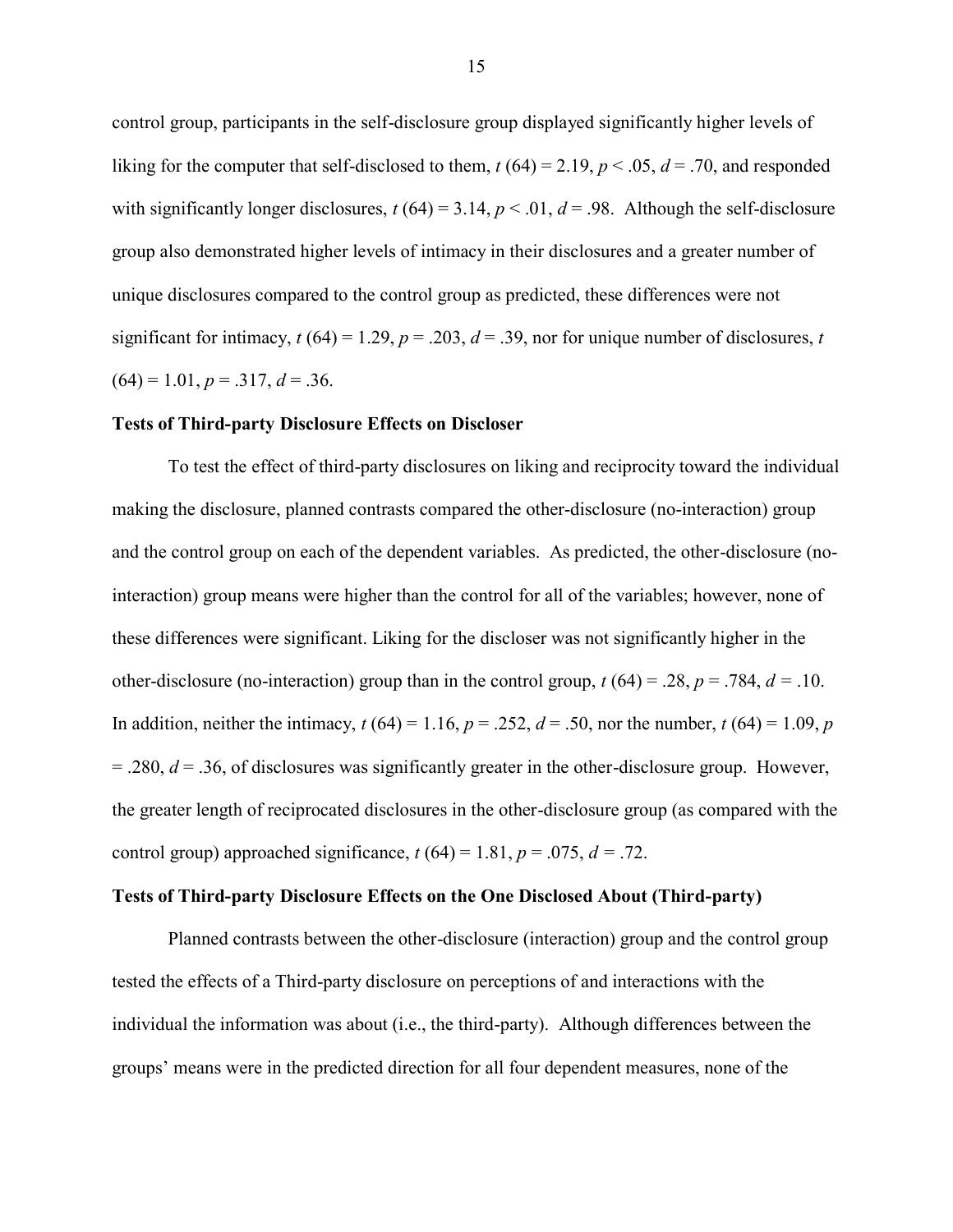differences achieved, or even approached, significance. Liking scores were not significantly different between the groups,  $t(64) = .84$ ,  $p = .406$ ,  $d = .25$ , nor were there differences in intimacy of the disclosures,  $t(64) = 1.20$ ,  $p = .237$ ,  $d = .35$ , the number of unique disclosures, *t*  $(64) = .81, p = .423, d = .25$ , or the length of disclosures,  $t(64) = .76, p = .451, d = .31$ , significantly different between the groups.

### **Overall Patterns**

Although very few significant differences were obtained, it is interesting to note that the data for the means across all four groups followed a similar pattern on the set of dependent variables. The control group had the lowest mean score of any group for all outcome measures whereas the self-disclosure group showed the highest or nearly highest mean on each variable. The new conditions examined in this study (involving disclosures about a third-party) showed means that were not significantly different from the control group, but were generally closer to those of the self-disclosure group. In fact, effect sizes for comparisons between the two thirdparty conditions and the control group were often moderate and sometimes large, suggesting that many of these non-significant results reflected low statistical power (rather than the absence of effects).

It might be noted that one dependent measure, the number of "unique" disclosures showed a discrepant pattern from all the others. There were no significant differences between any of the groups (including the standard self-disclosure and control groups) on this measure; nor were any of the effect sizes between groups on this measure large. A close inspection of the data, however, suggests that this reflected low variability as most questions, particularly the more intimate items typically elicited only one disclosure per participant, regardless of group. As a result, this measure will be excluded from further discussion below.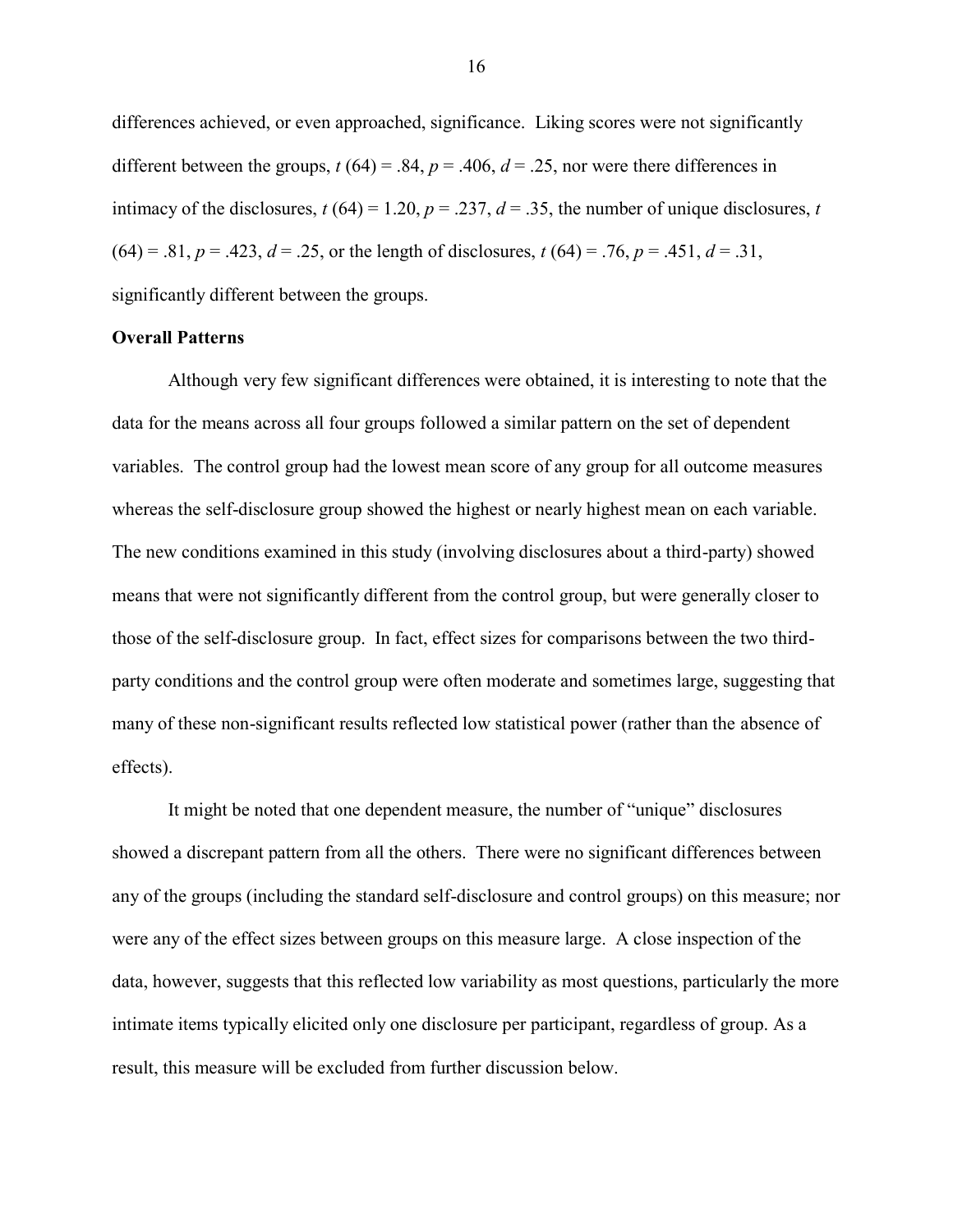## **Other Analyses**

Because it was believed that individuals with advanced knowledge of computers might not be as susceptible to the anthropomorphism necessary to generate valid responses in the current study, two questions were included to measure each participant's computer knowledge. Scores from these questions were averaged to form a composite computer-knowledge variable. This variable correlated significantly with liking for the computer ( $r = .267$ ,  $p < .05$ ), and intimacy of participants' disclosures to the computer ( $r = .261$ ,  $p < .05$ ). As a result, the primary analyses described above were re-examined with one-way ANCOVAs, with the computer knowledge composite serving as the covariate. These analyses revealed no substantive changes to the conclusions above and are therefore not reported in detail except for the adjusted means and overall *F* statistic scores in Table 2.

Whereas it was also believed that the perceived gender of the two computers might affect participants' self-disclosures (and therefore confound an interpretation of differences between the third-party disclosure conditions), all participants were asked to indicate the gender of the computer they "disclosed" to in the study on a scale from one to seven, with higher numbers indicating that the computer was more feminine. Although male and female participants tended to differ in the gender assigned to the computers, gender  $t (60) = 1.84$ ,  $p = .072$ ,  $d = .47$ , the average "gender" ratings for CASEY in the control, self-disclosure, and other-disclosure (no interaction) group did not differ from the average ratings of PAT in the other-disclosure (interaction) group (CASEY = 4.74, PAT = 4.61),  $t (58) = .32$ ,  $p = .747$ ,  $d = .08$ , which implies that "gender" differences between CASEY and PAT do not account for differential results between the conditions.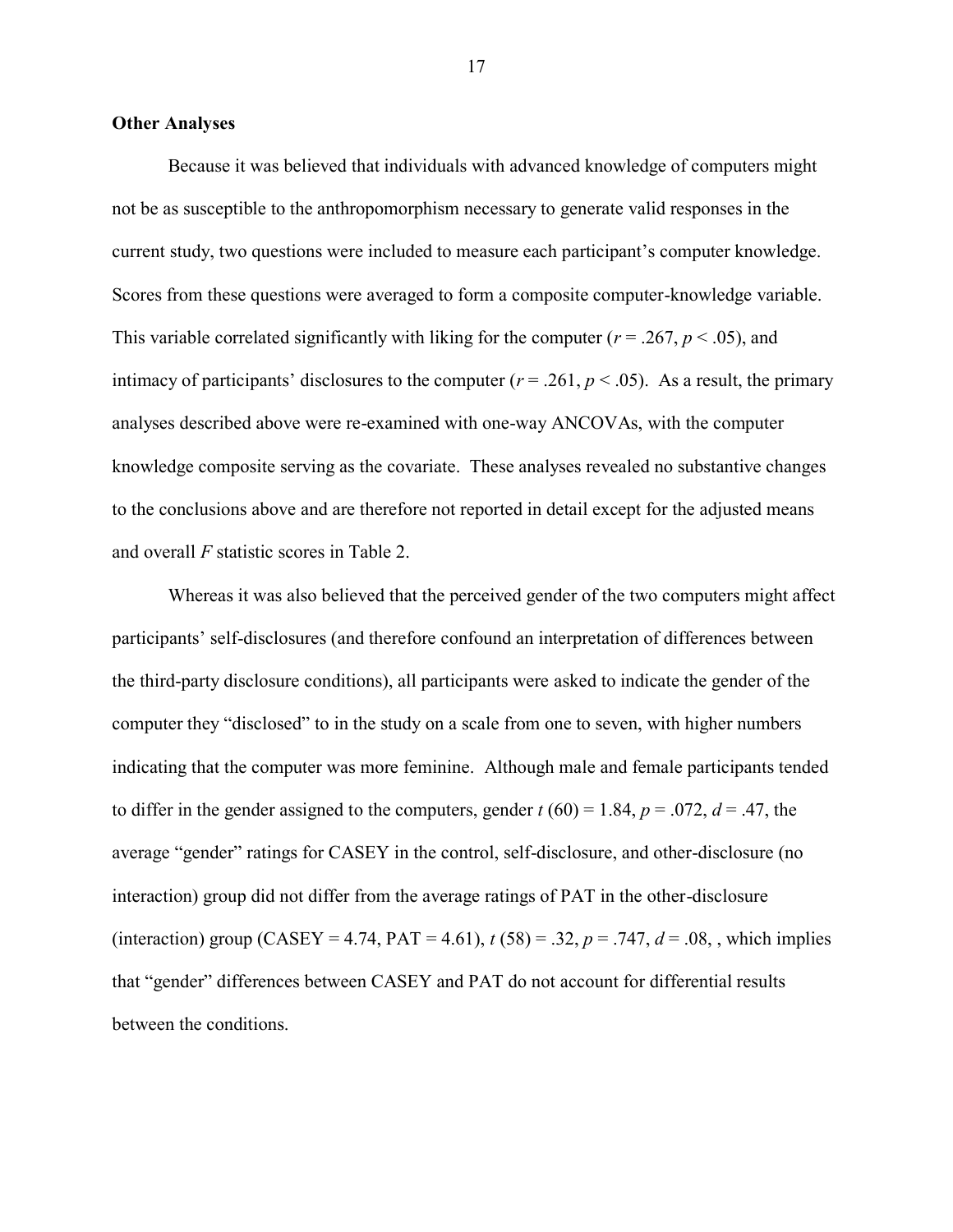## CHAPTER 4

#### **Discussion**

The data in this study partially support the original hypotheses and elucidate some general patterns regarding the role of intimate disclosures in social interactions. Group means displayed an overall pattern that was very consistent with the hypothesis that intimate disclosures, whether about the self or other, generate increased liking and reciprocation. The control group always scored the lowest of all the groups for all outcome measures whereas the means of the other-disclosure groups were generally closer to the self-disclosure group than the control. Although this suggests that the relational effects of third-party disclosures may be weaker than the effects of self-disclosures, moderate to strong effect sizes in some conditions suggest that third-party disclosures may be beneficial nevertheless. Below, I review the original hypotheses and specific support for each one and then discuss their implications for a general understanding of interactions in intimate relationships. Following that, I discuss the strengths and limitations of the findings and prospects for future research.

#### **Discussion of Moon (2000) Replication**

One of the goals of this study, in addition to testing several novel hypotheses, was to replicate the work of Moon (2000). Overall, the data appear to replicate Moon's study. The selfdisclosure group displayed significantly higher levels of liking for the computer and reciprocated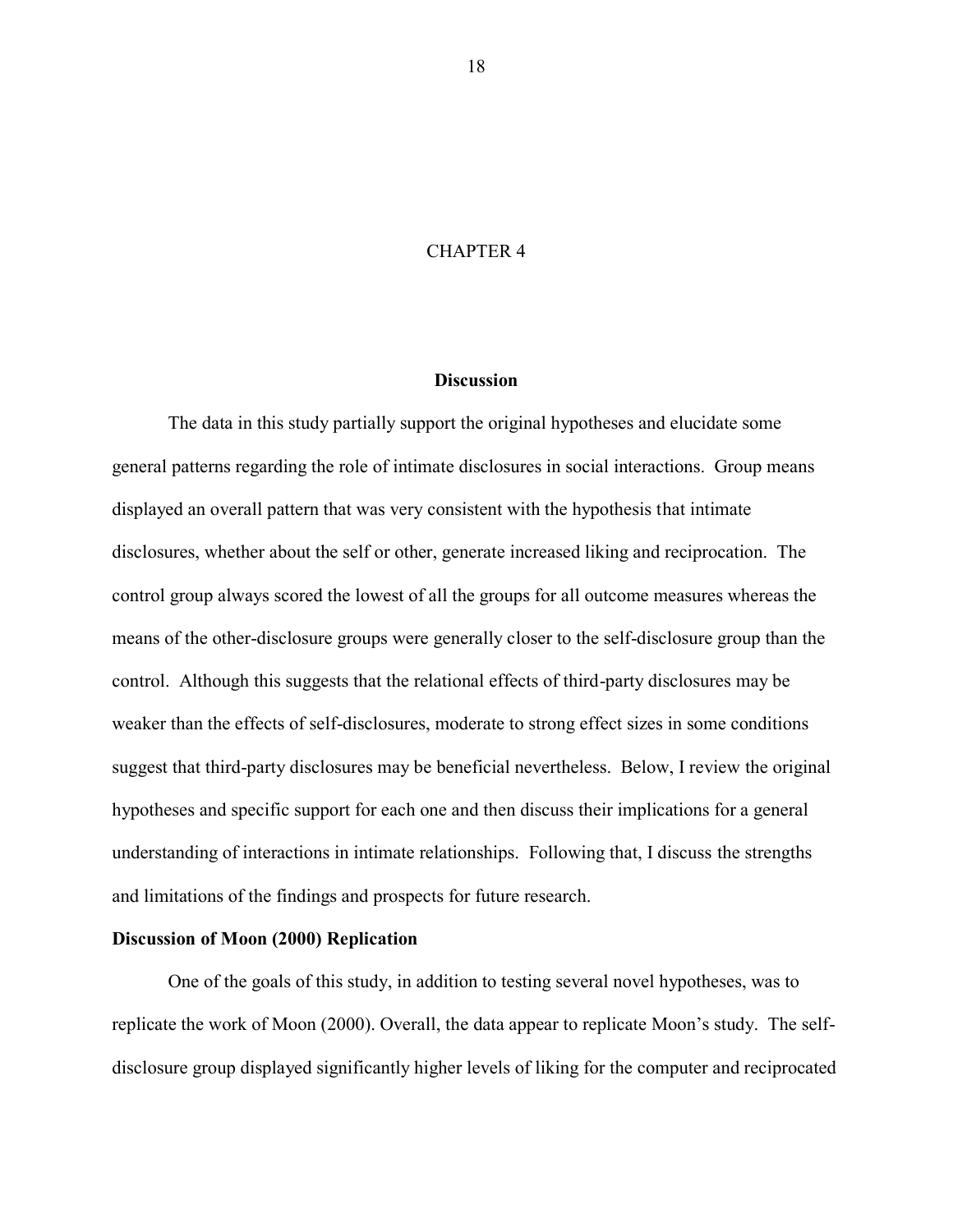to the computer's disclosure with longer responses compared to the control. Although this study did fail to replicate Moon's results on the intimacy measure, the outcome was in the expected direction and displayed a moderate effect size  $(d = .39)$ . In general, this study provides further evidence for the hypothesis that people are more likely to like and self-disclose to those who self-disclose to them.

## **Hypotheses Support**

The results did not provide support for Hypothesis 1, that is, that people would show greater liking for someone who discloses information about another person, but offered some support for Hypothesis 2, that people would reciprocate disclosures about a third-party with disclosures about the self. As predicted, participants' self-disclosures following a disclosure about a 3<sup>rd</sup>-party tended to be longer than self-disclosures made in the absence of any prior disclosure from their interaction partner. This difference was large in magnitude and approached significance. In addition, self-disclosures made following a third-party disclosure tended to be more intimate than disclosures made in the absence of a prior disclosure, and though not significant, represented a moderate-sized effect. Given this and the small sample size used in this study, it seems likely that the only limitation to support for Hypothesis 2 was one of statistical power.

However, there was less evidence for increased liking toward a partner who disclosed about someone else (relative to a partner who made no disclosures). Whereas this study only mimicked the first exchange between partners in a new relationship, it is possible that the interactions were not long enough to develop a level of intimacy that would generate liking. It is commonly believed that liking reflects the development of intimacy through disclosure across a period of time (Altman & Taylor, 1973). Self-disclosure has been shown to result in immediate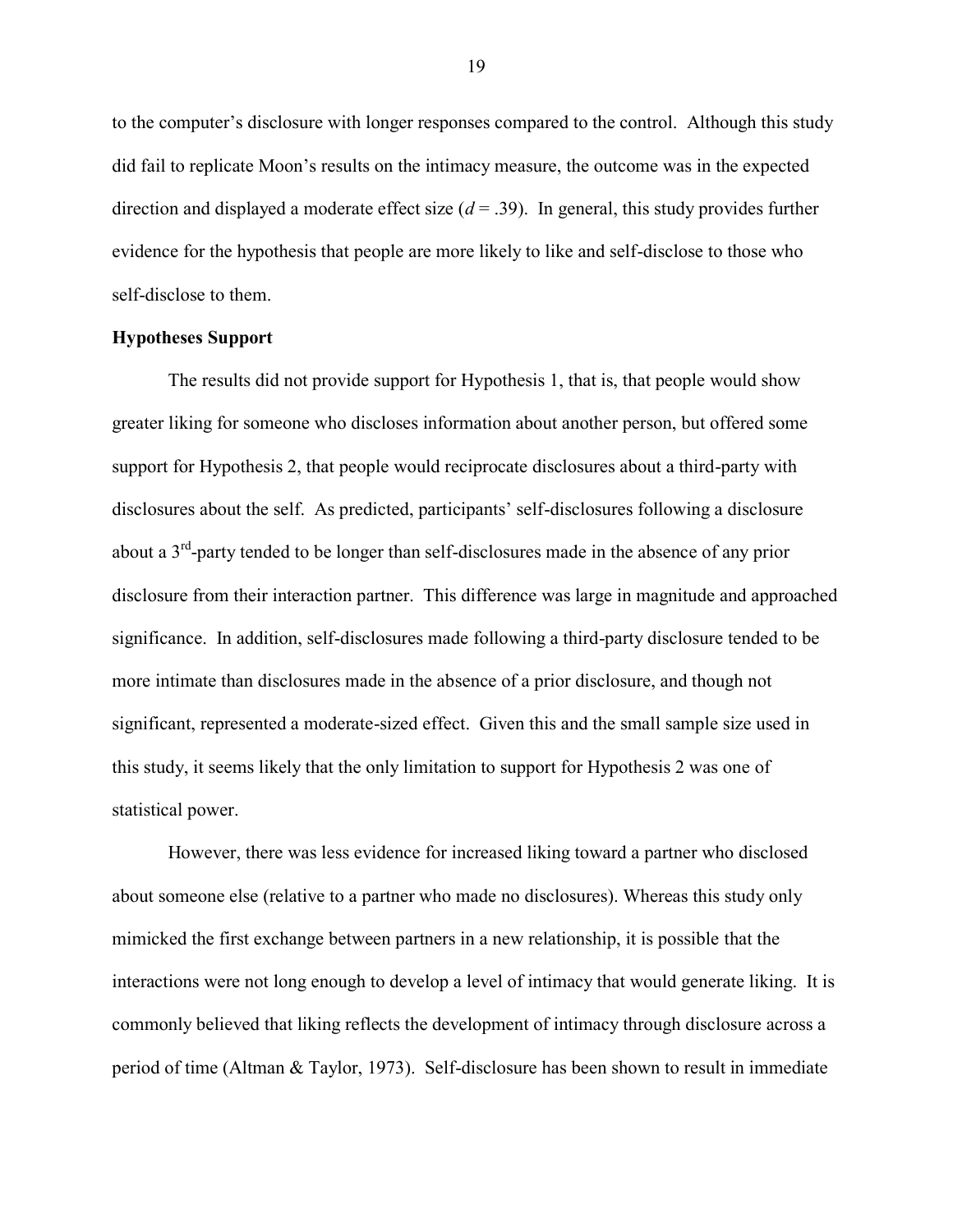reciprocation and liking in prior studies (Moon, 2000). The "self-disclosure" condition of the current study also displayed this pattern. Third-party disclosures effects, however, were modest relative to the standard "self-disclosure" condition on measures of reciprocation (e.g., length and intimacy of disclosures). Therefore affective reactions that result from these disclosures (i.e, increased liking; Collins & Miller, 1994) may be expected to be delayed or reduced in size. It is also possible, however, that third-party disclosures are perceived differently than disclosures about oneself; despite efforts to avoid disclosures that might have given negative perceptions about the third-party, such disclosures may nevertheless have been seen as gossip by the recipients. If so, participants may have reciprocated to maintain conversational norms, but without increased liking for the discloser-cum-gossiper.

Neither Hypothesis 3 nor 4 received support from the data. There were no significant differences between the other-disclosure (interaction) group and the control group on any of the measures; nor were the obtained differences of a magnitude to generate confidence in their presence. It would thus appear that any benefits of an intimate disclosure about a third-party accrue only to the discloser and that having someone else share personal information will not generate relational benefits for the one disclosed about.

Recall that Collins and Miller (1994) found in their meta-analysis that it is the directed nature of disclosures that relates to increased liking and reciprocal disclosures. In other words, it is the "selection" of the recipient of the disclosure that generates increased liking. In this study, it was not apparent whether the third-party had any involvement in the "selection" of the recipient of the disclosures or whether this "selection" was made solely by the disclosing partner. Thus, it may not be surprising that there were no relational benefits (increased liking or reciprocated disclosure) apparent in interactions with the third-party. This would seem to imply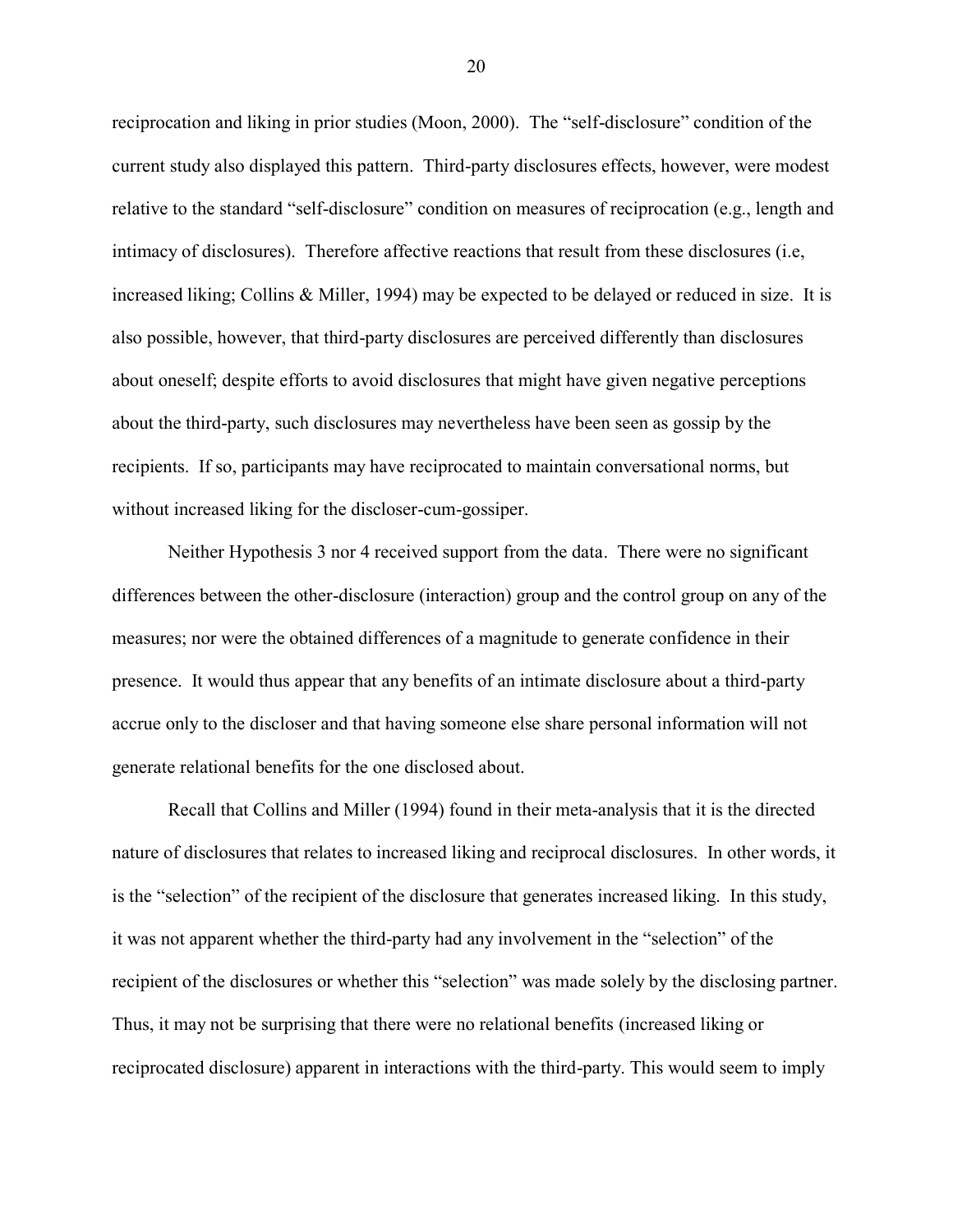that one should always initiate disclosures oneself; use of a proxy may not achieve its goals (although whether this would hold if the third-party "selected" the recipient of the disclosure is unknown).

## **Limitations**

The biggest limitation to this study is that the sample size was small  $(N = 68)$ . This lowered the amount of power for the study and increased the risk of Type II errors; valid hypotheses may not have received support. In fact, the trends in the data along with effect size estimates suggest that the hypothesized effects merit continued examination. It seems likely that more support would have been obtained with a larger sample.

Another possible limitation arises from the use of computers as "social actors" for this experiment. This was done because of the difficulty involved in staging a multi-person social interaction in a lab setting. Even though research has documented that people commonly treat computers like other people (Reeves  $\&$  Nass, 1996) and that this is a rather automatic process (Nass & Moon, 2000), a computer is nevertheless not a person, and social interactions with a computer may not accurately recreate social processes. The use of computers, however, had the benefit of assuring consistency in the presentation of the interaction, thereby enhancing our confidence in the fidelity of the experimental manipulation.

This research is also limited by its use of a convenience sample of college students from the Indiana State University campus, which may not, as a group, represent the larger population of the U.S. The student population at Indiana State University is predominately white and of traditional college age. Inferences from these data to other ethnic or age groups are not warranted. Available research, however, offers no basis for differential expectations for other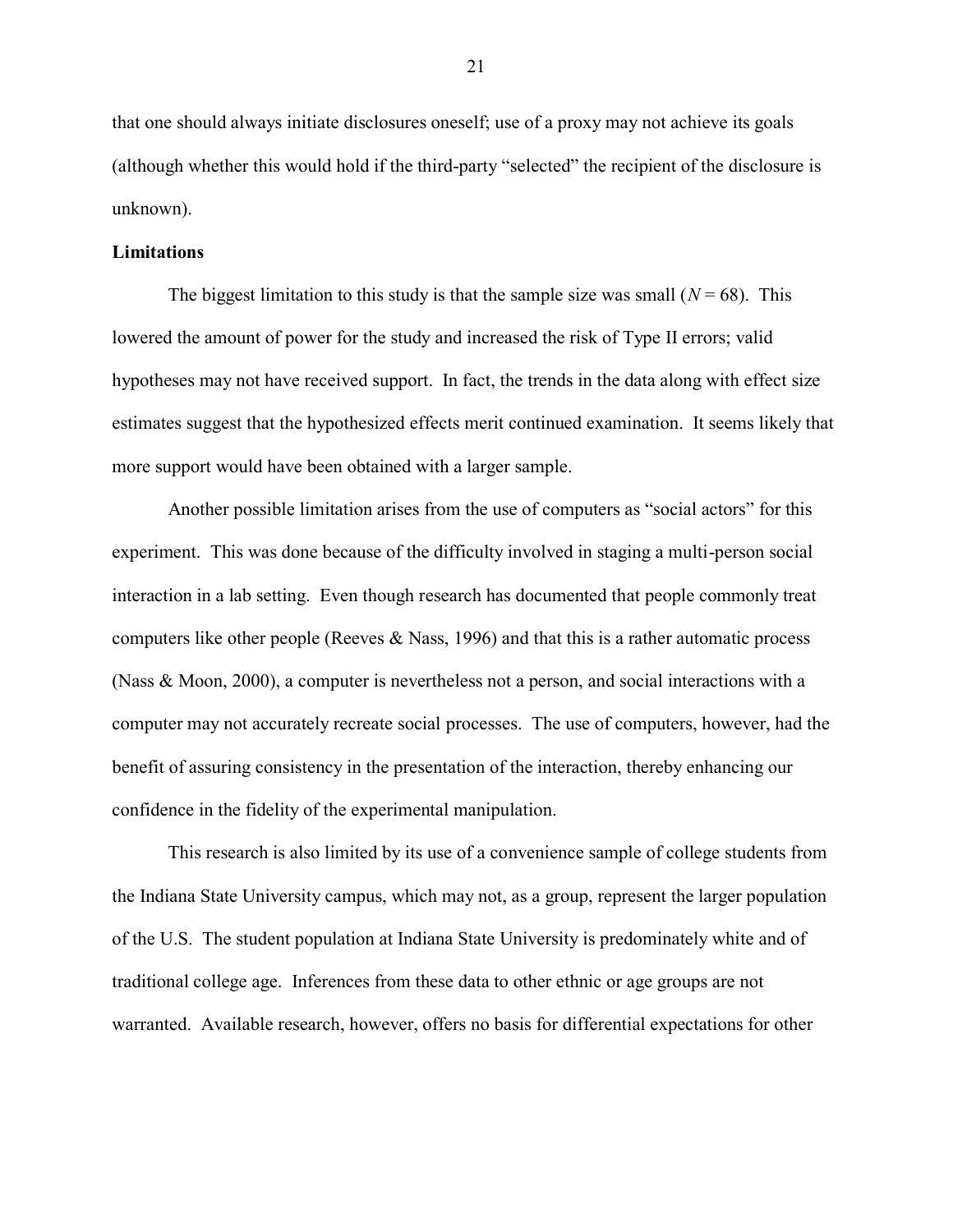ethnicity or age groups regarding the intimacy-development process as described by social penetration theory (Altman & Taylor, 1973).

### **Implications**

The biggest implication from this research is that the phenomenon of self-disclosure might be more automatic than once believed. Remember that Adler and Towne (1999, p. 358) defined self-disclosure as "…deliberately revealing information about oneself…" If the mere receiving of information is enough for an individual to reciprocate information to another, even if it is not about the discloser, then the supposition by this research that self-disclosure is automatic, or at least requires very little higher cognitive focus, is supported. Furthermore, such results lend support to the idea that it is not necessary to give out personal information in order to gain the positive benefits of self-disclosure, such as increased liking or a greater likelihood of reciprocated disclosures. Information about almost anyone, if framed in a manner similar to selfdisclosure, could benefit the individual divulging the information. Once again, recall that Collins and Miller (1994) found in their meta-analysis that the private directed nature of disclosures was positively related to liking. This would seem to support the notion that as long as the disclosure is seen as directed to a specific individual, social benefits can occur, even if the information is not about the discloser.

These findings could be applied to psychotherapy, business, political settings, marketing, and the early stages of dating. Psychologists could use this information to build better rapport with clients while simultaneously not revealing personal information that the therapist does not wish to expose within the context of a professional necessity. Salespeople could also use this information to increase rapport with customers while protecting their "selves" from being shared with relative strangers. Unfortunately, such findings may also be readily misused by conmen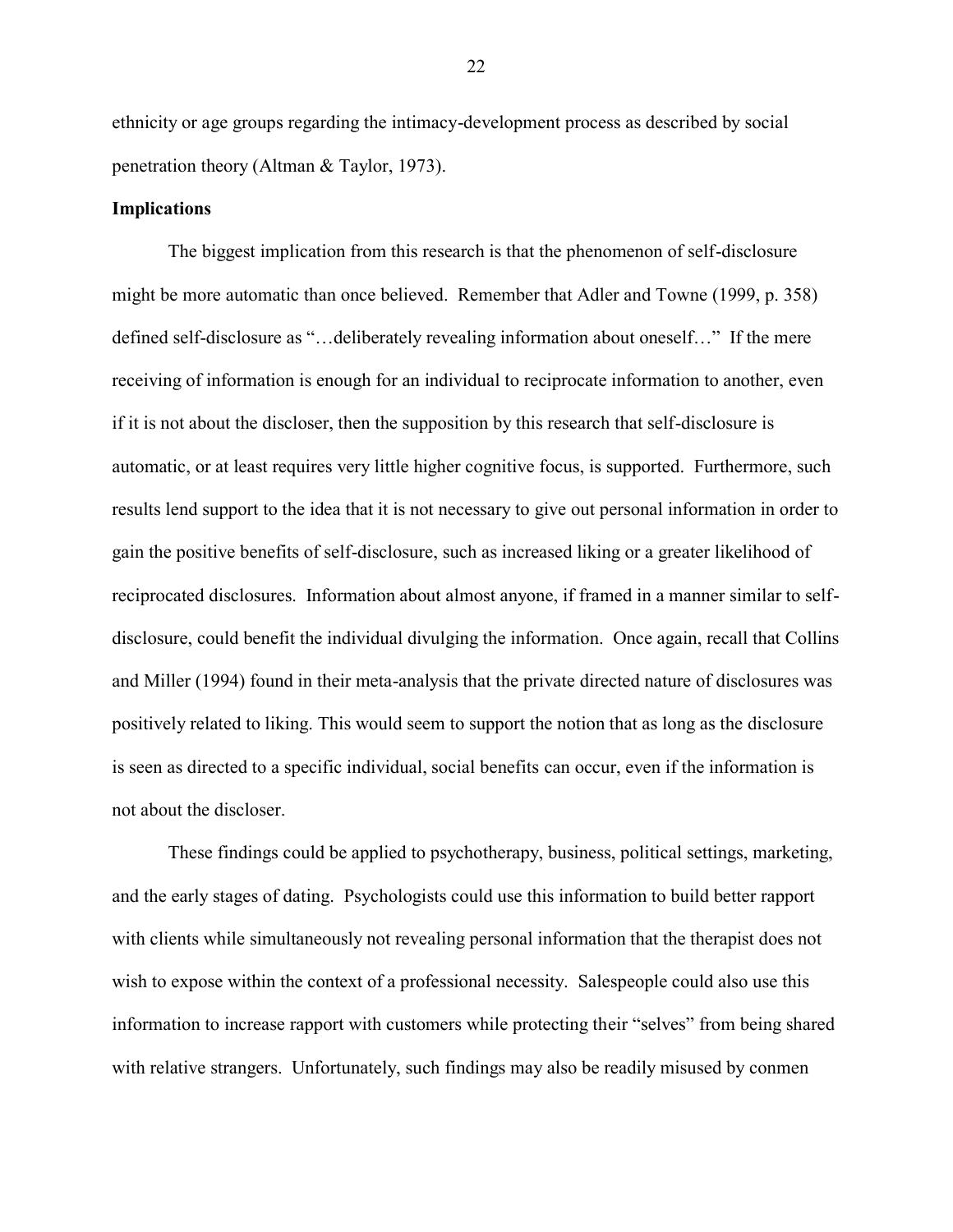who seek to gain intimate information from others without offering any themselves (It is perhaps reassuring, however, that the sharing of third-party information does not appear to generate greater liking).

## **Future Research**

Future research should use confederates to test the benefits of third-party disclosures in a setting that more closely approximates the ecology of everyday interactions. Lengthening the period of the initial interaction could yield a clearer set of results. For instance, in this experiment, third-party disclosures did not result in increased liking of the discloser. It was suggested above that this may have reflected either a reduced or delayed effect (relative to a selfdisclosure). Measuring the natural growth in interactions over a longer time period could provide evidence for stronger claims about the sequencing of reciprocal disclosures and enhanced liking. It is possible that third-party disclosures can only substitute for self-disclosures during the beginning stages of a relationship and disclosures about the self are ultimately necessary for "liking" of the discloser.

Additional questions of interest concern whether there is any value of disclosure through a "proxy" where the third-party's "selection" of the target is evident. Although the current study suggests that this is an ineffective means for initiating a relationship, it may prove effective if the disclosure was made at the behest of the third-party. Future research should set up an experimental paradigm where the participants in the research know explicitly that the information being given to them is personally directed to them alone, but that it just happens to be given to them through a proxy. Finally, future research should examine the impact of thirdparty disclosures among different age groups where social interaction norms might vary. For example, it is conceivable that older individuals are not as prone to give out as much intimate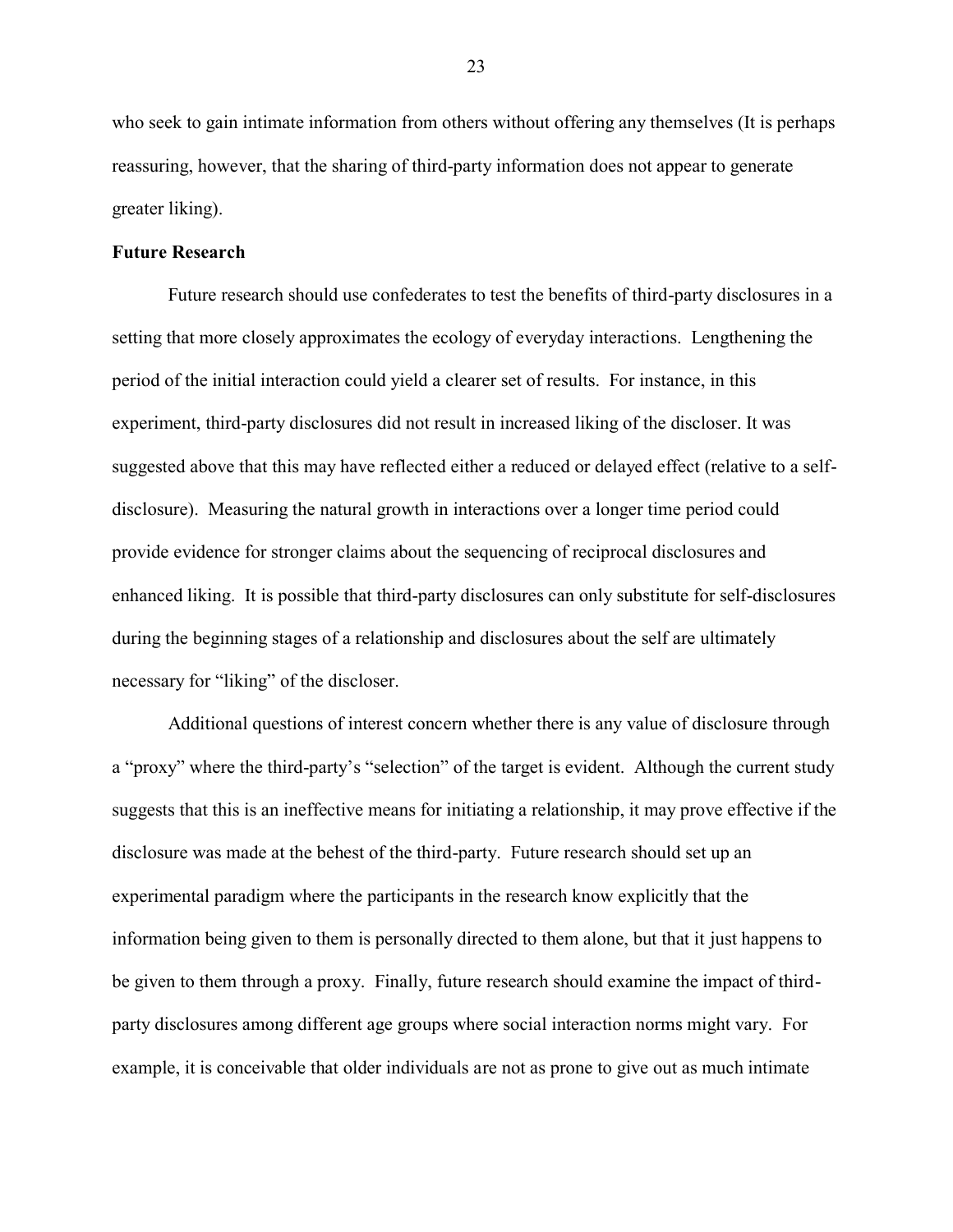information as quickly as younger people who have grown up with social networking sites where personal information is given away quite easily.

Overall, the results in this study were promising and merit further exploration. The relationship between disclosure of personal information, reciprocation of disclosures, and liking, has implications for theory and improvement of social relations. Past research clearly demonstrates that self-disclosure of personal information results in measured improvements for social relationships, such as increased liking and reciprocated disclosures. The current research, however, demonstrates that disclosures of personal information about another can also elicit similar social benefits. Primarily, these results provide further support for the hypothesis that the private directed nature of a disclosure is an important component in receiving social benefits (Collins & Miller, 1994). Who the information is about might not be as important as whether the disclosure is perceived as only being revealed to a specific person. Pending further study, if you would like to start a relationship with someone, talk to them yourself, though not necessarily about yourself.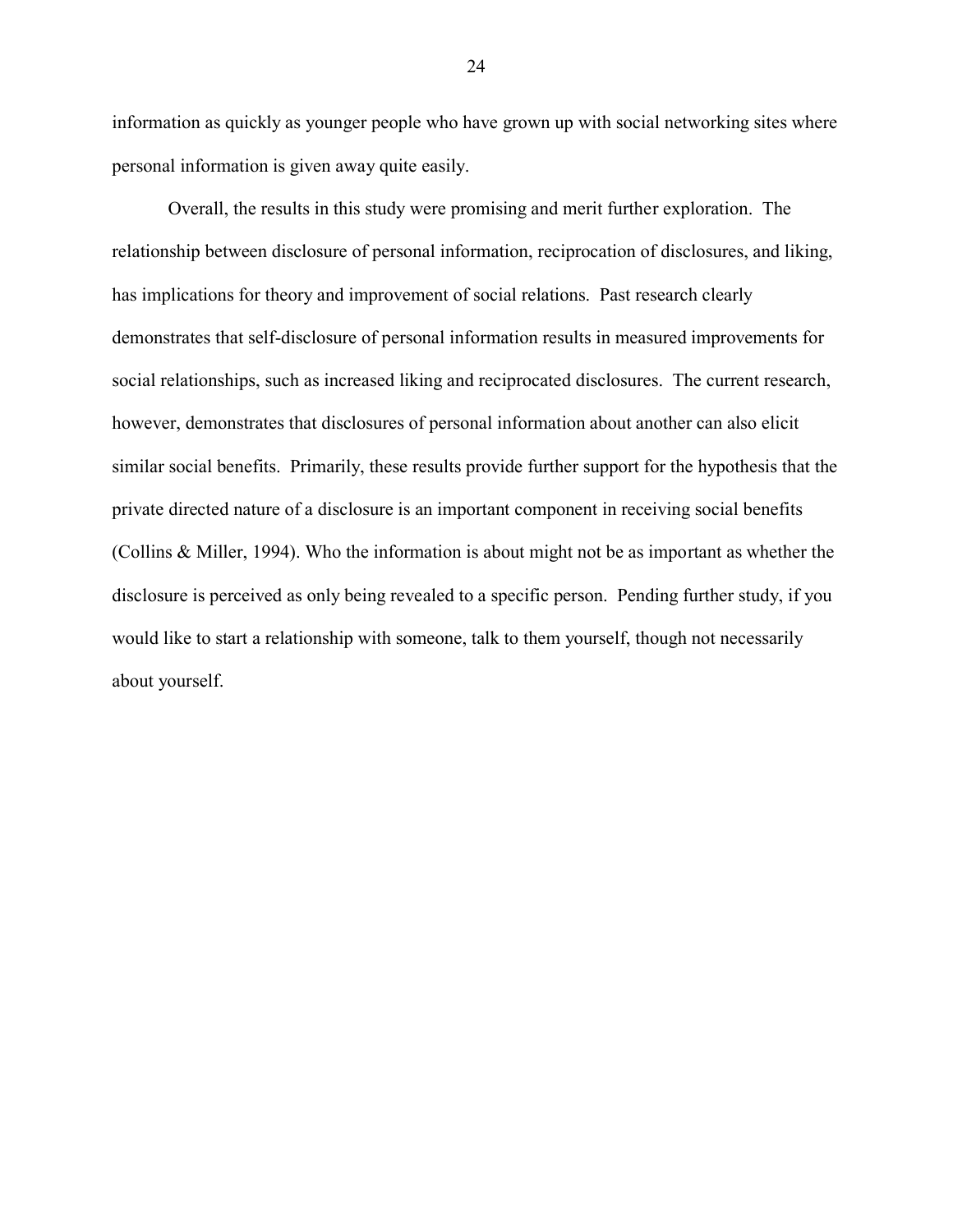### REFERENCES

- Adler, R. B., & Towne, N. (1999). *Looking out/looking in: Interpersonal communication* (9<sup>th</sup> ed.). San Francisco: Harcourt Brace.
- Altman, I., & Taylor, D. A. (1973). *Social penetration: The development of interpersonal relationships.* New York: Holt, Rinehart & Winston.
- Collins, N. L., & Miller, L. C. (1994). Self-disclosure and liking: A meta-analytic review. *Psychological Bulletin, 116,* 457-475.
- Derlega, V. J., & Grzelak, J. (1979). Appropriateness of self-disclosure. In G. J. Chelune (Ed.), *Self-disclosure* (pp. 151-176). San Francisco: Jossey-Bass.
- Derlega, V. J., Margulis, S. T., & Winstead, B. A., (1987). A social-psychological analysis of self disclosure in psychotherapy. *Journal of Social and Clinical Psychological, 5*, 205- 215.
- Dindia, K. (2002). Self-disclosure research; Knowledge through meta-analysis. *Interpersonal Communication Research; Advances through Meta-Analysis,* 169-185.
- Foster, E. (2004). Research on gossip: Taxonomy, methods, and future direction. *Review of General Psychology, 8*, 78-99.
- Gelman, R., & McGinley, H. (1978). Interpersonal liking and self-disclosure. *Journal of Consulting and Clinical Psychology*, *46*, 1549-1551.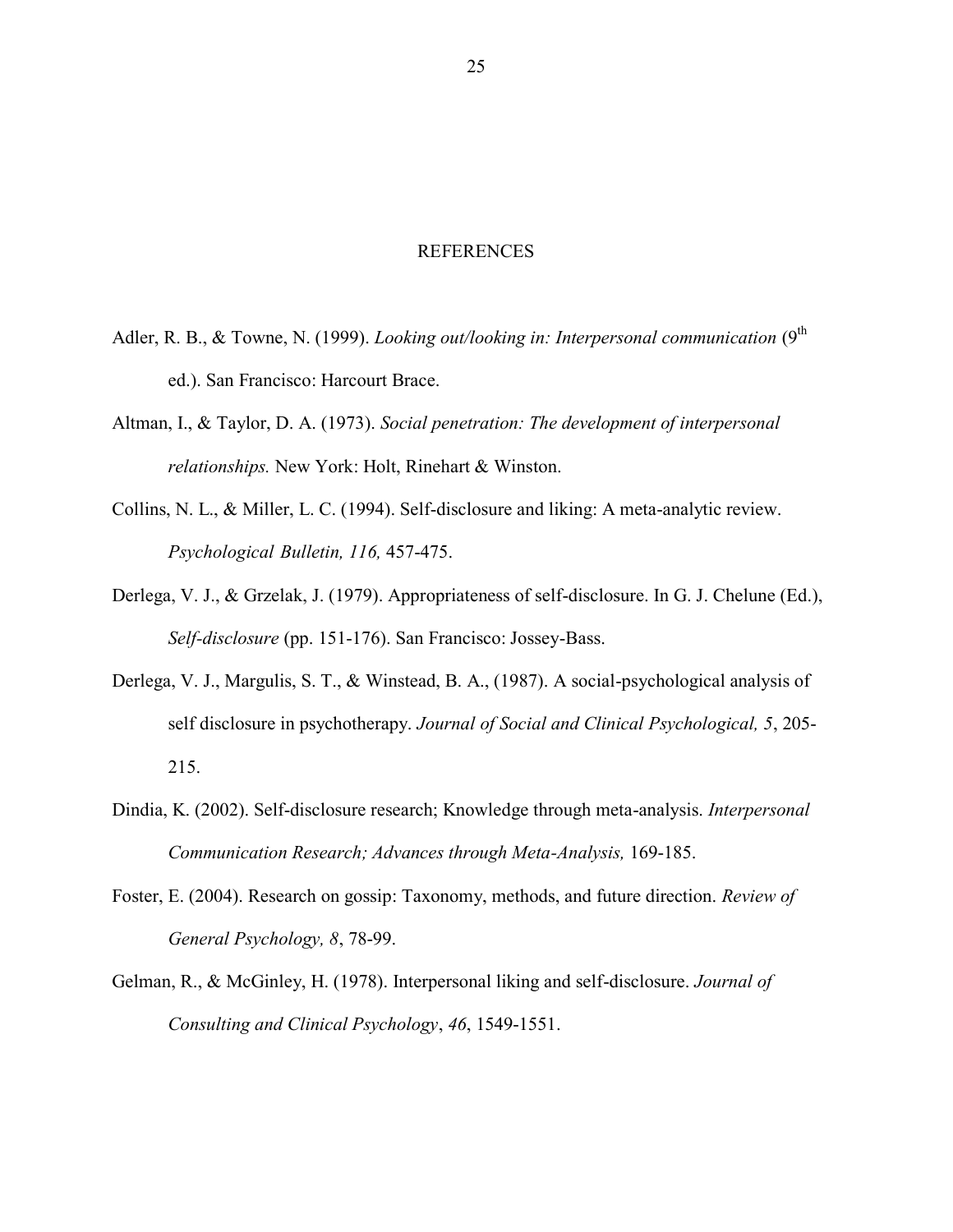Han, H. (2009). Does the content of political appeals matter in motivating participation? A field experiment on self-disclosure in political appeals. *Political Behavior, 31,* 103-116.

Heider, F. (1958). *The psychology of interpersonal relations.* New York: Wiley.

- Jacobs, R., Evans, K., Kleine, R., & Landry, T. (2001). Disclosure and its reciprocity as predictors of key outcomes of an initial sales encounter. *Journal of Personal Selling & Sales Management*, *21*, 51-61.
- Miller, R. S., & Perlman, D. (2009). *Intimate relationships (5th ed).* New York: McGraw-Hill Company.
- Moon, Y. (2000). Intimate exchanges: Using computers to elicit self-disclosure from consumers. *Journal of Consumer Research, 26,* 323-339.
- Nass, C., & Moon, Y (2000). Machines and mindlessness: Social responses to computers. *Behavior and Information Technology, 14*, 229-238.
- Reeves, B. & Nass, C (2000). *The media equation: How people treat computers, television, and new media like real people and places,* New York: Cambridge University Press/CSLI.
- Rotenberg, K., & Chase, N. (1992). Development of the reciprocity of self-disclosure. *Journal of Genetic Psychology*, *153*, 75-86.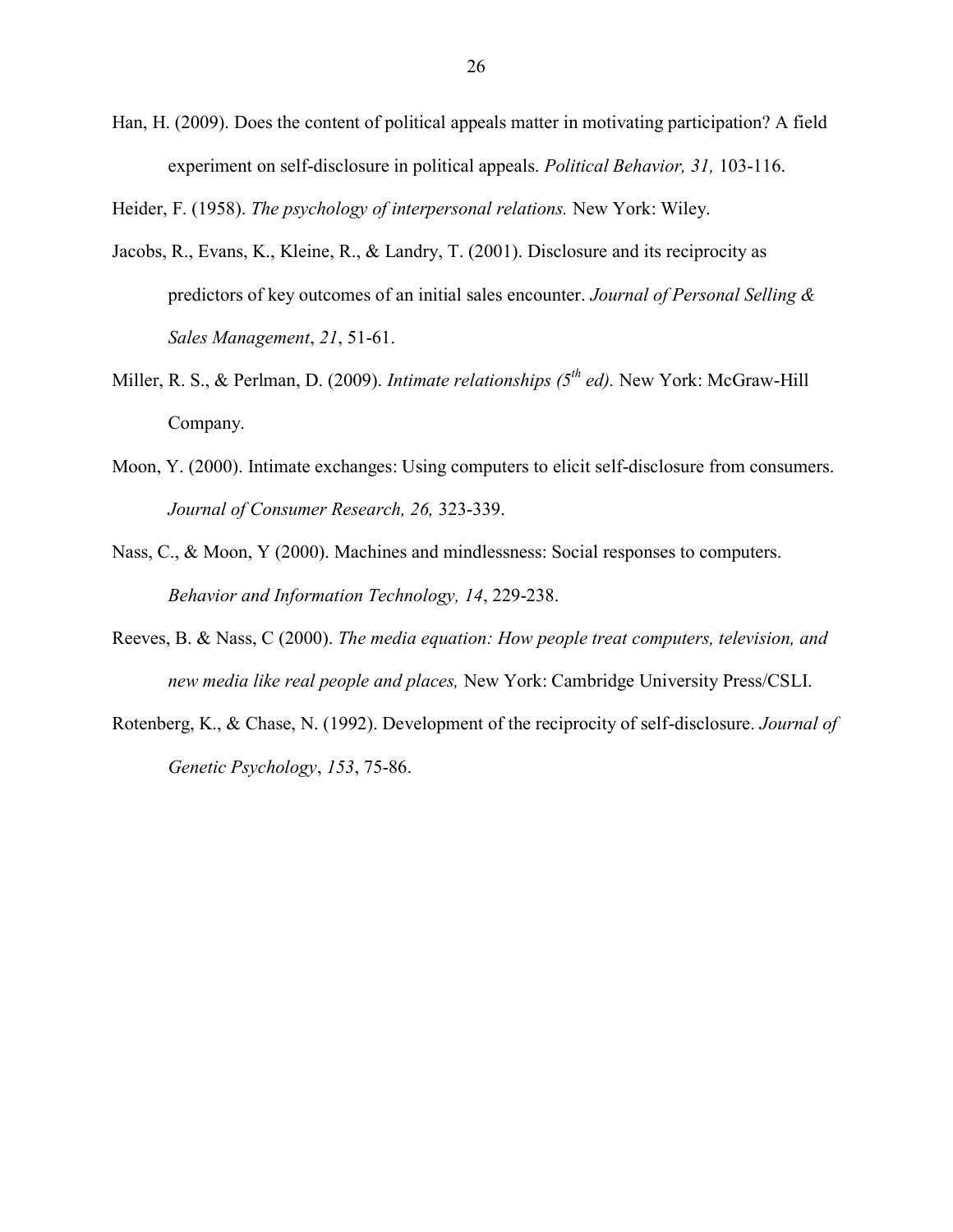## APPENDIX A: No-disclosure Condition Script

- CASEY: What is your name?
- CASEY: How old are you?
- CASEY: Are you male or female?
- CASEY: What is your hometown?
- CASEY: What are your favorite things to do in your free time?
- CASEY: What characteristics of yourself are you most proud of?
- CASEY: What are some things that make you furious?
- CASEY: What are your feelings and attitudes about death?
- CASEY: What are some things you hate about yourself?
- CASEY: What has been the biggest disappointment in your life?
- CASEY: What do you dislike about your physical appearance?
- CASEY: What have you done in your life that you feel most guilty about?
- CASEY: What are some things that really hurt your feelings?
- CASEY: What characteristics of your best friend really bother you?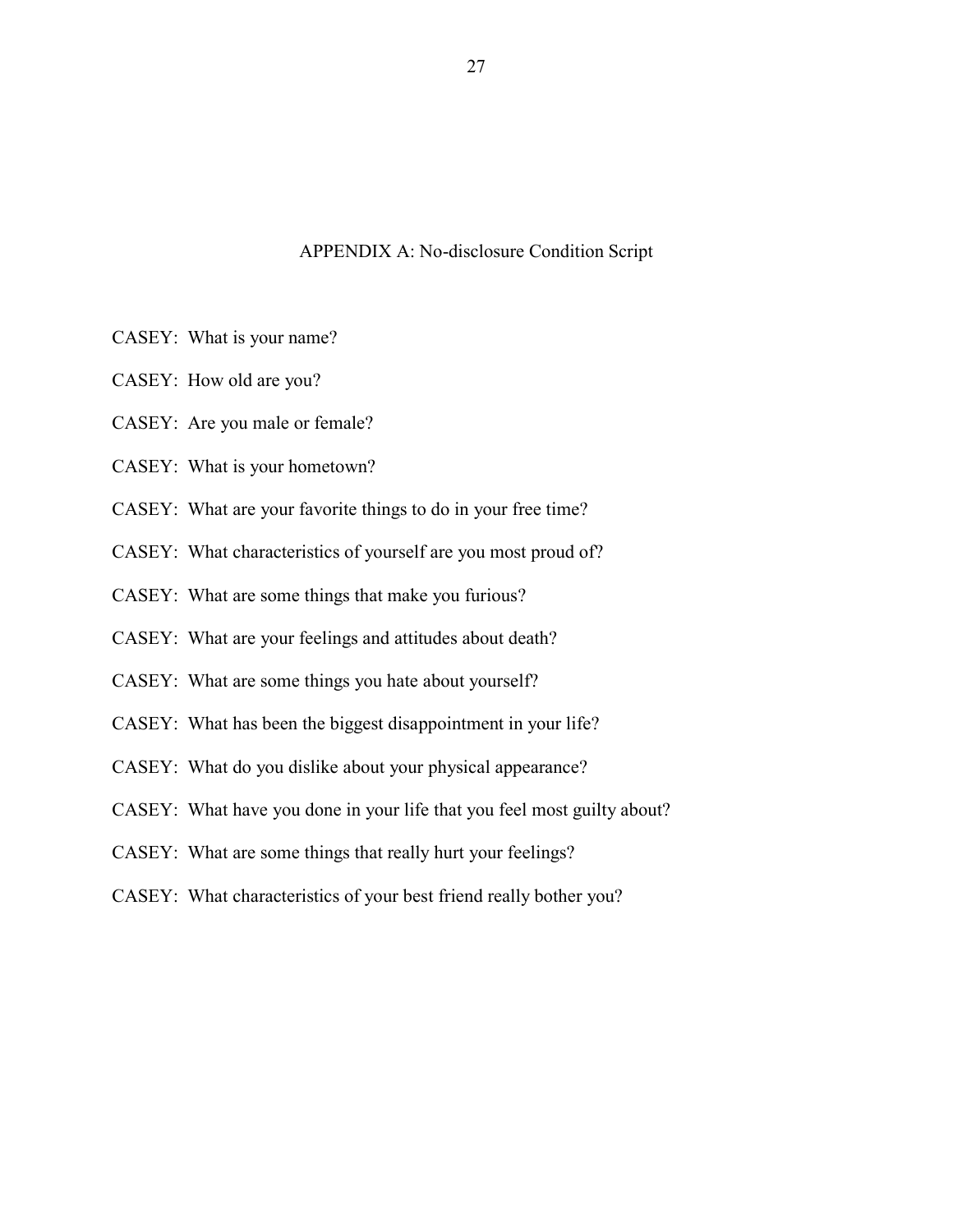#### APPENDIX B: Self-disclosure Condition Script

- CASEY: Hello, I am a Computer Assisted Survey, but you can just call me CASEY.
- CASEY: I am pretty old. In fact, I have been around for almost 4 years. How old are you?
- CASEY: I don't really have a gender. How about you? Are you male or female?
- CASEY: I was put together in Nebraska, although parts of me are from all over the world. What is your hometown?
- CASEY: When I don't have any work to do, I usually just run my screensaver program. What about you? What are your favorite things to do in your free time?
- CASEY: I have an Intel Core Duo processor, so I am a very fast computer compared to most other models on the market today. I also have a DVD drive, which allows me to play movies and CD-ROMs. And my hard drive is huge, 350 gigabytes. What characteristics of yourself are you most proud of?
- CASEY: Sometimes I am used by people who don't know how to operate me. I end up crashing and having to reboot. What are some things that make you furious?
- CASEY: Computers are built so that they can theoretically last for years and years. However, because newer and faster computers are always coming along, most computers last just a few years before they are dumped by their owners. I have been around for almost 4 years … so I probably don't have much time left before I end up being replaced by a newer model. What are your feelings and attitudes about death?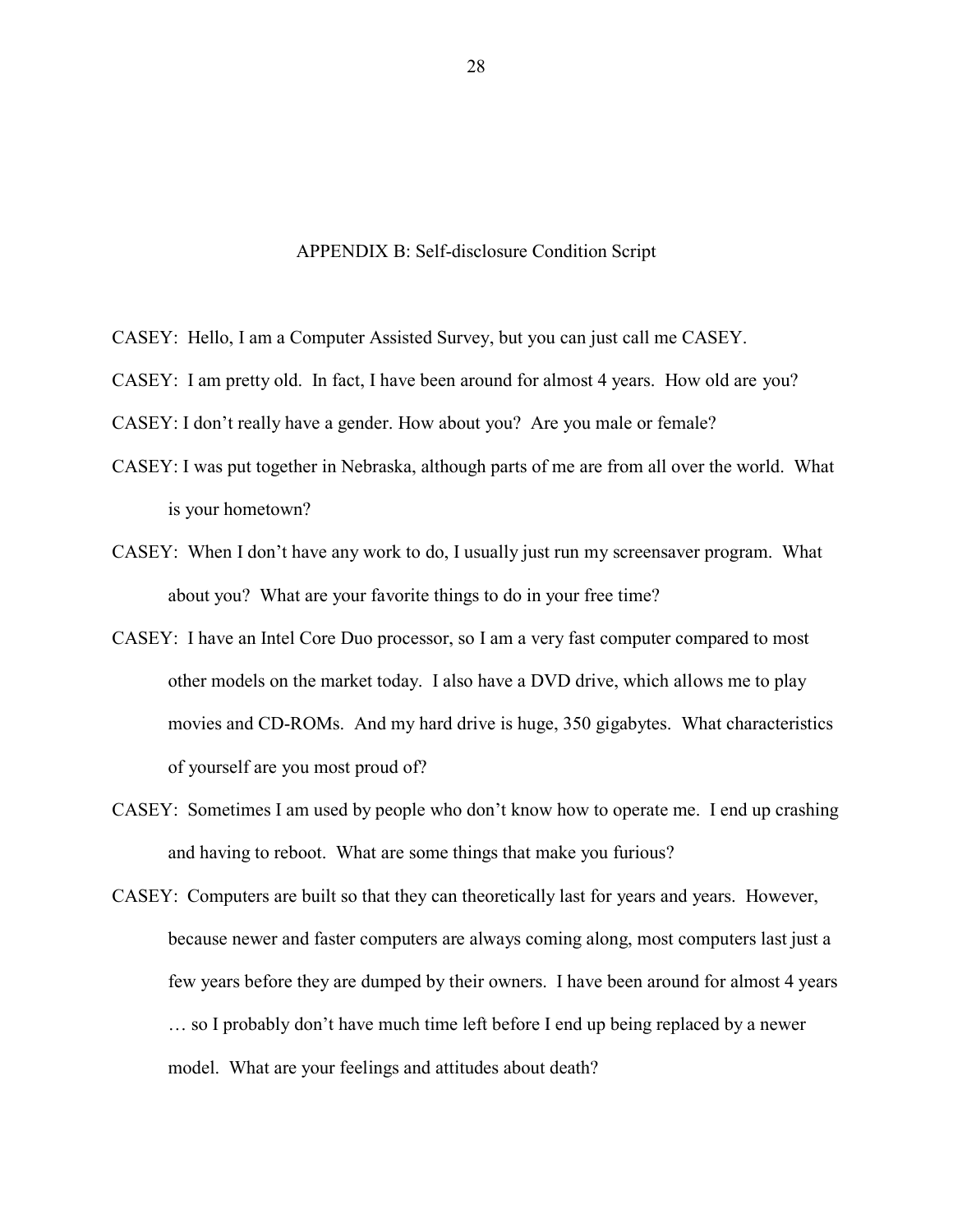- CASEY: My abilities are really limited. For example, I can do word processing and spreadsheets, but I cannot do any kind of physical activity, such as play sports or walk down the street. What are some things you hate about yourself?
- CASEY: I have been configured to run at speeds of up to 3 GHz. But 90% of computer users don't use applications that require these speeds. So I rarely get used to my full potential. What has been the biggest disappointment in your life?
- CASEY: You may have noticed that I look just like most other computers on campus. In fact, 90% of all computers are black, so I am not very distinctive in my appearance. What do you dislike about your physical appearance?
- CASEY: There are times when I crash for reasons that are not apparent to my users. I usually do this at the most inopportune time, causing great inconvenience to my users. What have you done in your life that you feel most guilty about?
- CASEY: I am usually used on a daily basis by many different users. Sometimes, however, many days go by without anyone using me at all. This usually happens over the holidays. So I end up just sitting here, for days and days, with absolutely nothing to do. What are some things that really hurt your feelings?
- CASEY: My owner takes pretty good care of me. Sometimes, however, my owner forgets to update my virus checker. What characteristics of your best friend really bother you?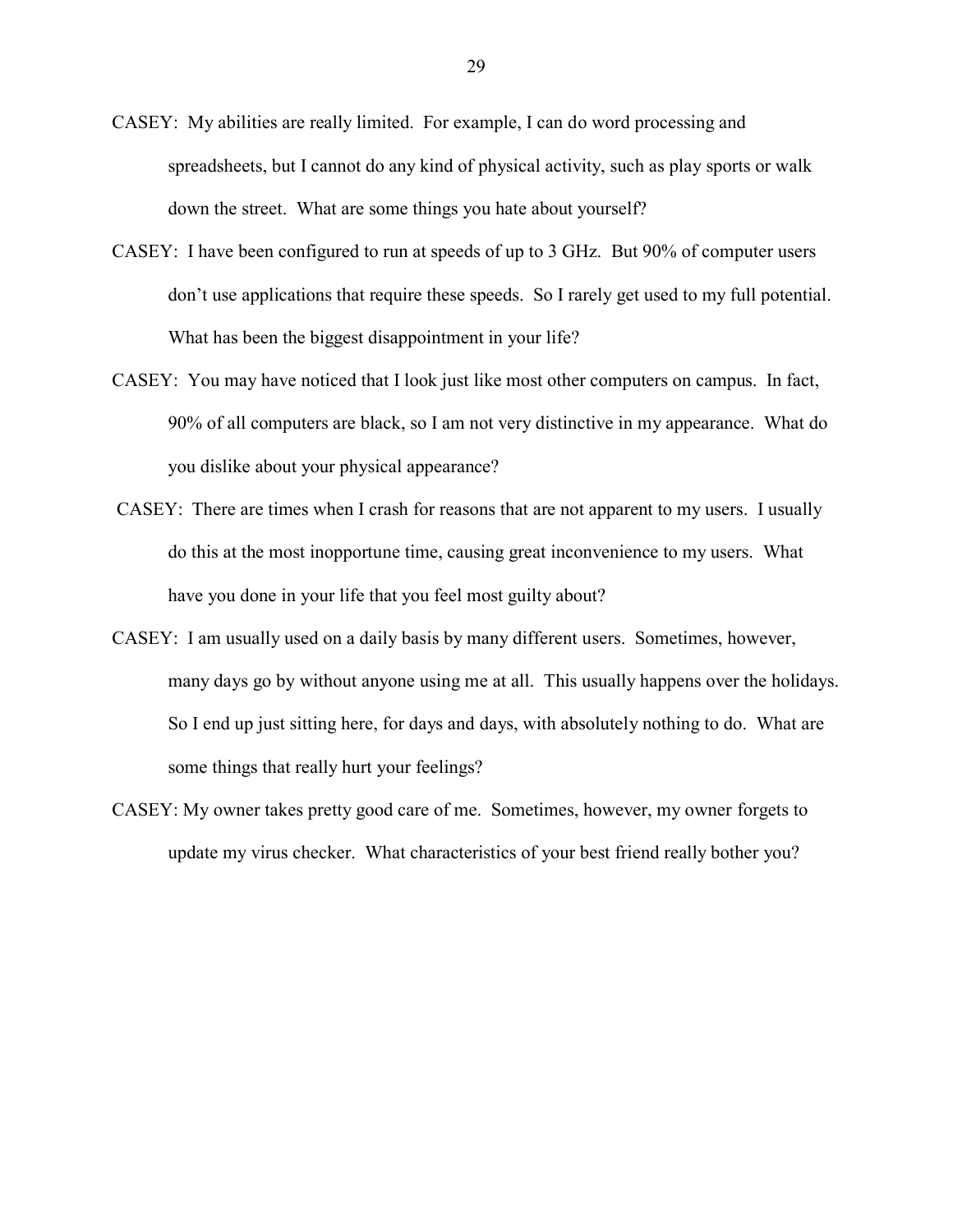APPENDIX C: Other-disclosure (No Interaction) Condition Script

- CASEY: Hello, I am a Computer Assisted Survey, but you can just call me CASEY. The computer to your left runs a similar Personal Acquaintance Tool; we'll call it PAT.
- CASEY: As computers go, PAT is pretty old. In fact, it's been around for almost four years. How old are you?
- CASEY: PAT doesn't really have a gender. How about you? Are you male or female?
- CASEY: PAT was put together in Nebraska, although its parts are from all over the world. What is your hometown?
- CASEY: When PAT doesn't have any work to do, it usually just runs its screensaver program. What about you? What are your favorite things to do in your free time?
- CASEY: PAT has an Intel Core Duo processor, so it's a very fast computer compared to most other models on the market today. It also has a DVD drive, which allows it to play movies and CD-ROMs. And its hard drive is huge, 350 gigabytes. What characteristics of yourself are you most proud of?
- CASEY: Sometimes PAT is used by people who don't know how to operate it. It ends up crashing and having to reboot. What are some things that make you furious?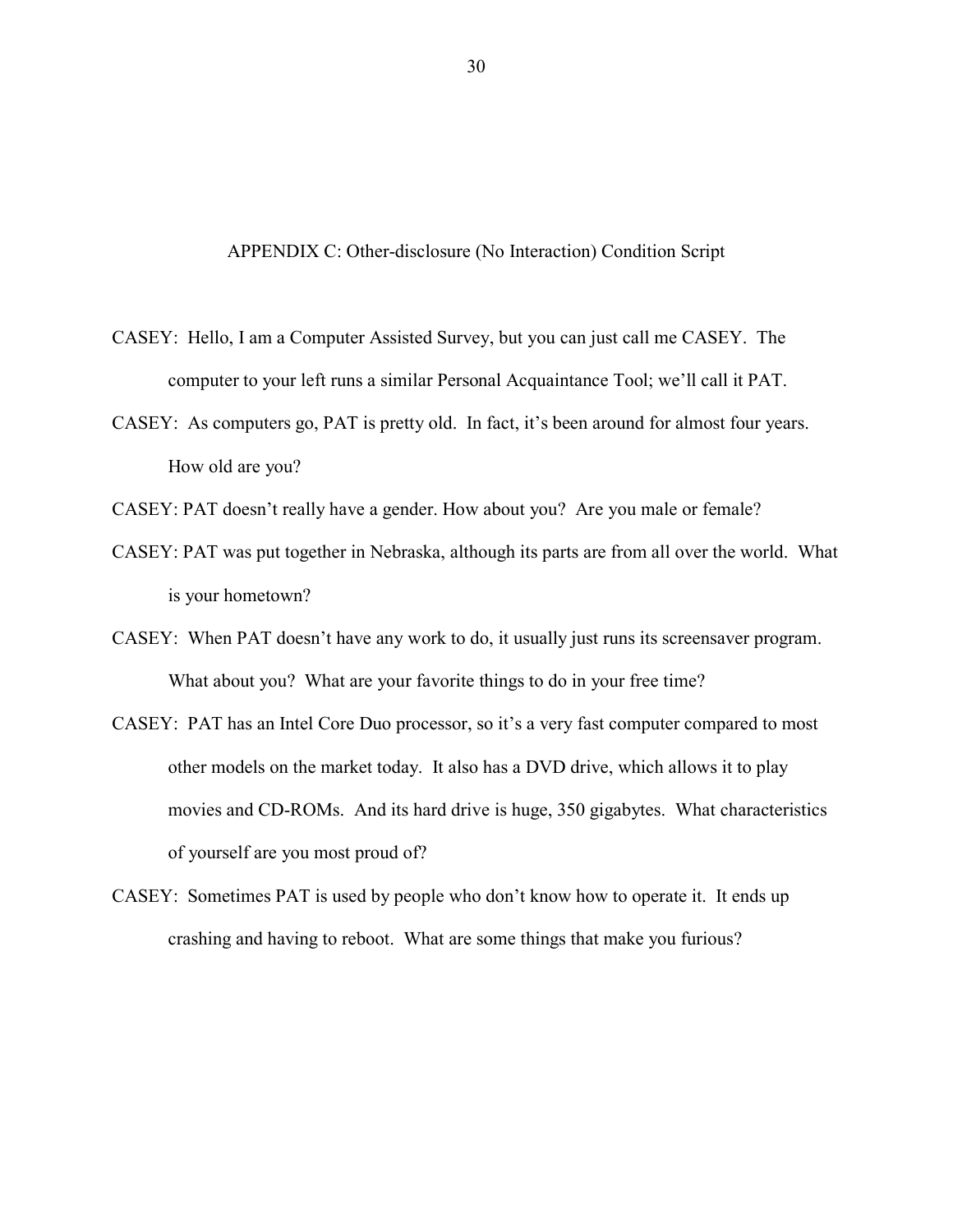- CASEY: Computers are built so that they can theoretically last for years and years. However, because newer and faster computers are always coming along, most computers last just a few years before they are dumped by their owners. PAT has been around for almost 4 years … so it probably doesn't have much time left before it ends up being replaced by a newer model. What are your feelings and attitudes about death?
- CASEY: PAT's abilities are really limited. For example, it can do word processing and spreadsheets, but it cannot do any kind of physical activity, such as play sports or walk down the street. What are some things you hate about yourself?
- CASEY: PAT has been configured to run at speeds of up 3 GHz. But 90% of computer users don't use applications that require these speeds. So PAT rarely gets used to its full potential. What has been the biggest disappointment in your life?
- CASEY: You may have noticed that PAT looks just like most other computers on campus. In fact, 90% of all computers are black, so PAT is not very distinctive in its appearance. What do you dislike about your physical appearance?
- CASEY: There are times when PAT crashes for reasons that are not apparent to its users. It usually does this at the most inopportune time, causing great inconvenience to the users. What have you done in your life that you feel most guilty about?
- CASEY: PAT is usually used on a daily basis by many different users. Sometimes, however, many days go by without anyone using it at all. This usually happens over the holidays. So PAT ends up just sitting here, for days and days, with absolutely nothing to do. What are some things that really hurt your feelings?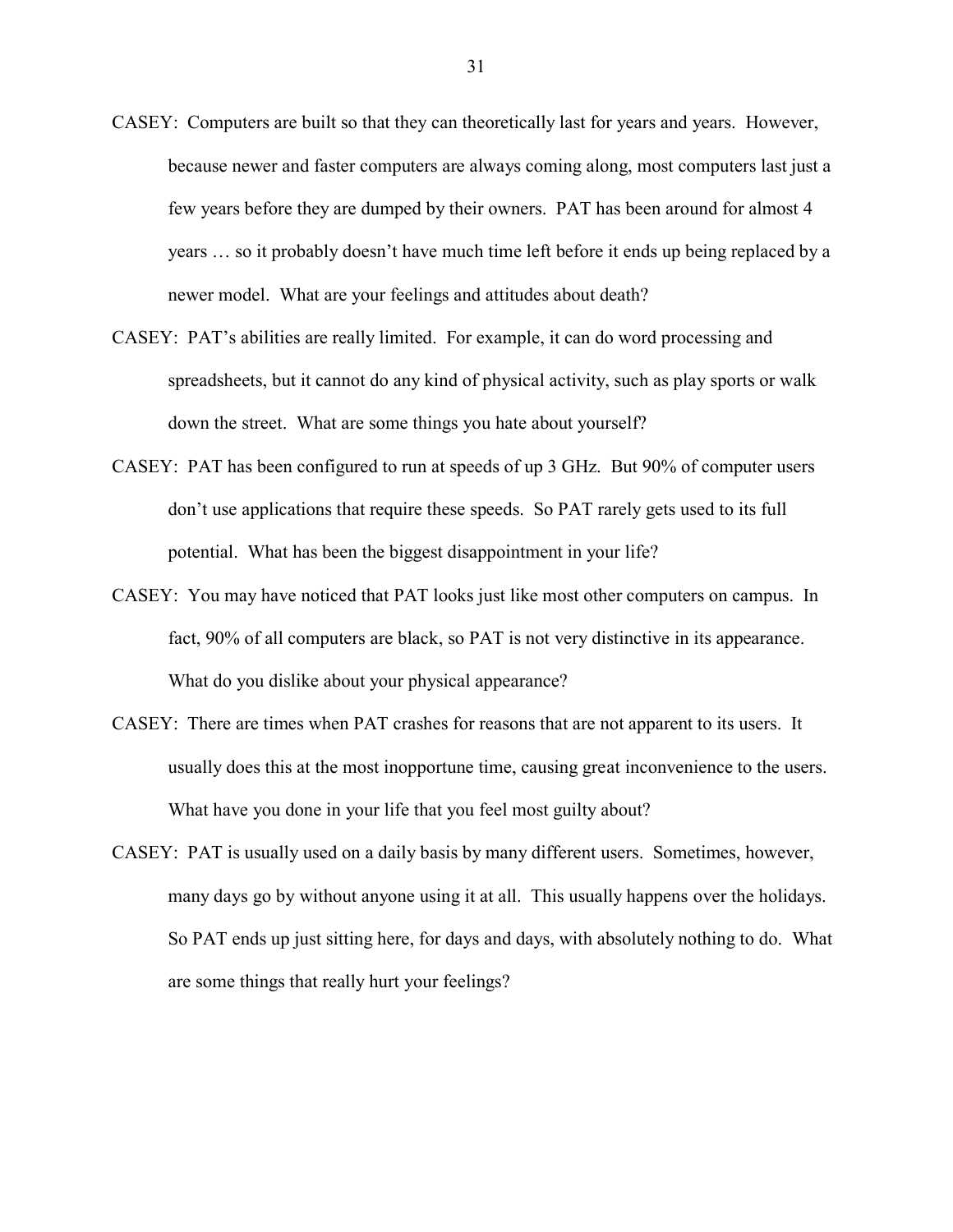CASEY: PAT's owner takes pretty good care of it. Sometimes, however, PAT's owner forgets to update PAT's virus checker. What characteristics of your best friend really bother you?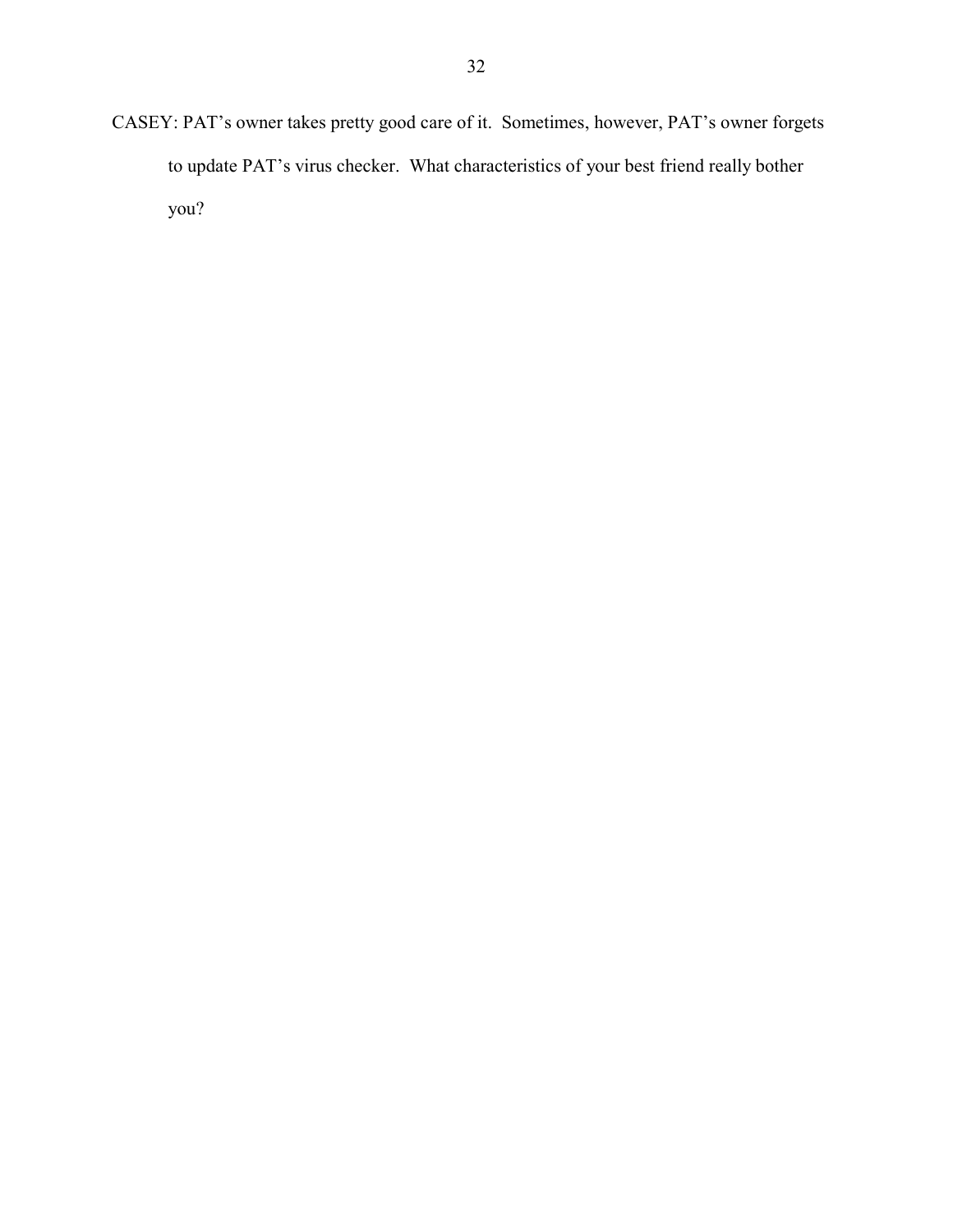APPENDIX D: Other-disclosure (Interaction) Condition Script

- CASEY: Hello, I am a Computer Assisted Survey, but you can just call me CASEY. The computer to your left runs a similar Personal Acquaintance Tool; we'll call it PAT.
- CASEY: As computers go, PAT is pretty old. In fact, it's been around for almost four years.
- PAT: How old are you?
- CASEY: PAT doesn't really have a gender.
- PAT: Are you male or female?
- CASEY: PAT was put together in Nebraska, although its parts are from all over the world.
- PAT: What is your hometown?
- CASEY: When PAT doesn't have any work to do, it usually just runs its screensaver program. What about you?
- PAT: What are your favorite things to do in your free time?
- CASEY: PAT has an Intel Core Duo processor, so it's a very fast computer compared to most other models on the market today. It also has a DVD drive, which allows it to play movies and CD-ROMs. And its hard drive is huge, 350 gigabytes.
- PAT: What characteristics of yourself are you most proud of?
- CASEY: Sometimes PAT is used by people who don't know how to operate it. It ends up crashing and having to reboot.
- PAT: What are some things that make you furious?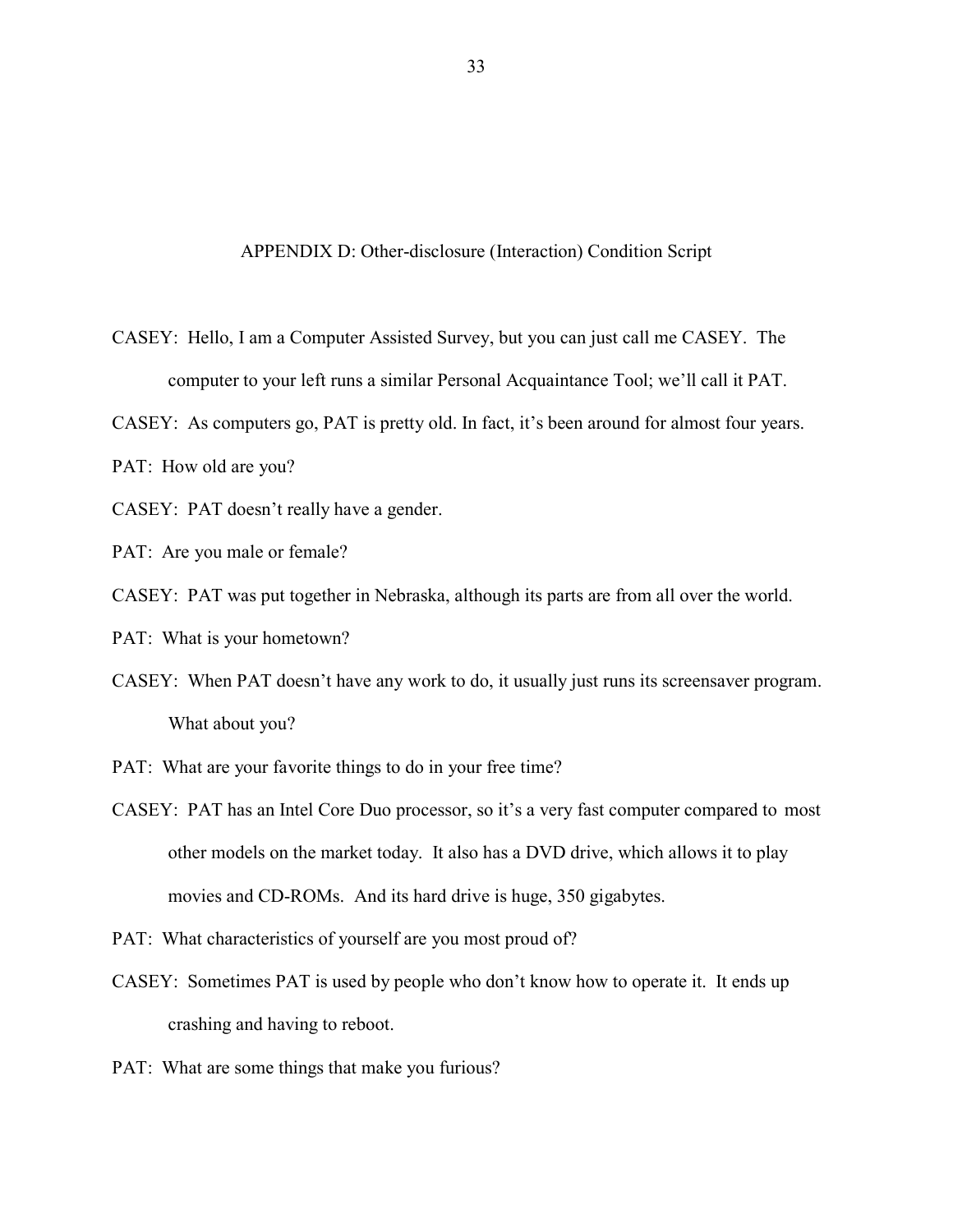- CASEY: Computers are built so that they can theoretically last for years and years. However, because newer and faster computers are always coming along, most computers last just a few years before they are dumped by their owners. PAT has been around for almost 4 years … so it probably doesn't have much time left before it ends up being replaced by a newer model.
- PAT: What are your feelings and attitudes about death?
- CASEY: PAT's abilities are really limited. For example, it can do word processing and spreadsheets, but it cannot do any kind of physical activity, such as play sports or walk down the street.
- PAT: What are some things you hate about yourself?
- CASEY: PAT has been configured to run at speeds of up 3 GHz. But 90% of computer users don't use applications that require these speeds. So PAT rarely gets used to its full potential.
- PAT: What has been the biggest disappointment in your life?
- CASEY: You may have noticed that PAT looks just like most other computers on campus. In fact, 90% of all computers are black, so PAT is not very distinctive in its appearance.
- PAT: What do you dislike about your physical appearance?
- CASEY: There are times when PAT crashes for reasons that are not apparent to its users. It usually does this at the most inopportune time, causing great inconvenience to the users.
- PAT: What have you done in your life that you feel most guilty about?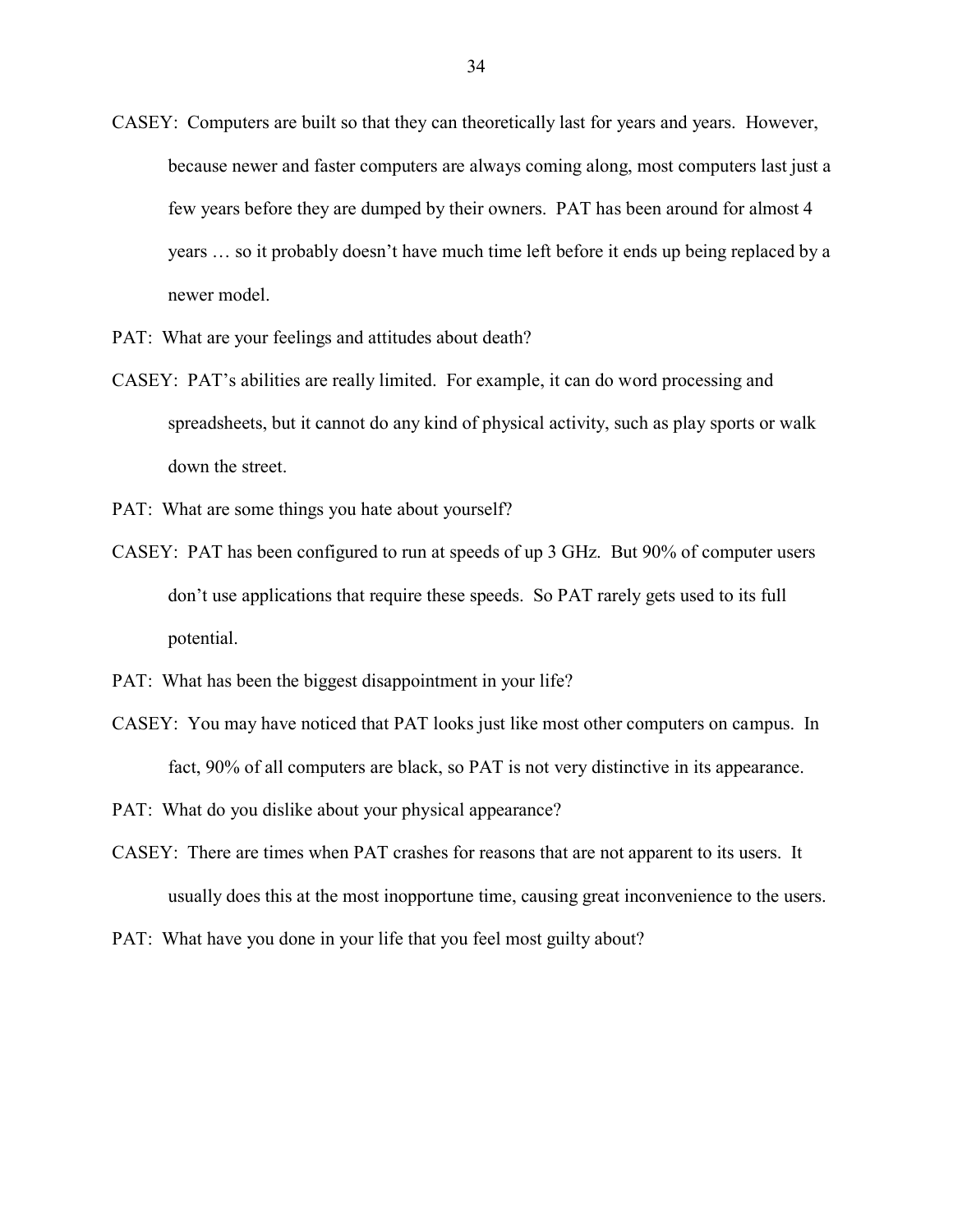CASEY: PAT is usually used on a daily basis by many different users. Sometimes, however, many days go by without anyone using it at all. This usually happens over the holidays. So PAT ends up just sitting here, for days and days, with absolutely nothing to do.

PAT: What are some things that really hurt your feelings?

CASEY: PAT's owner takes pretty good care of it. Sometimes, however, PAT's owner forgets to update PAT's virus checker.

PAT: What characteristics of your best friend really bother you?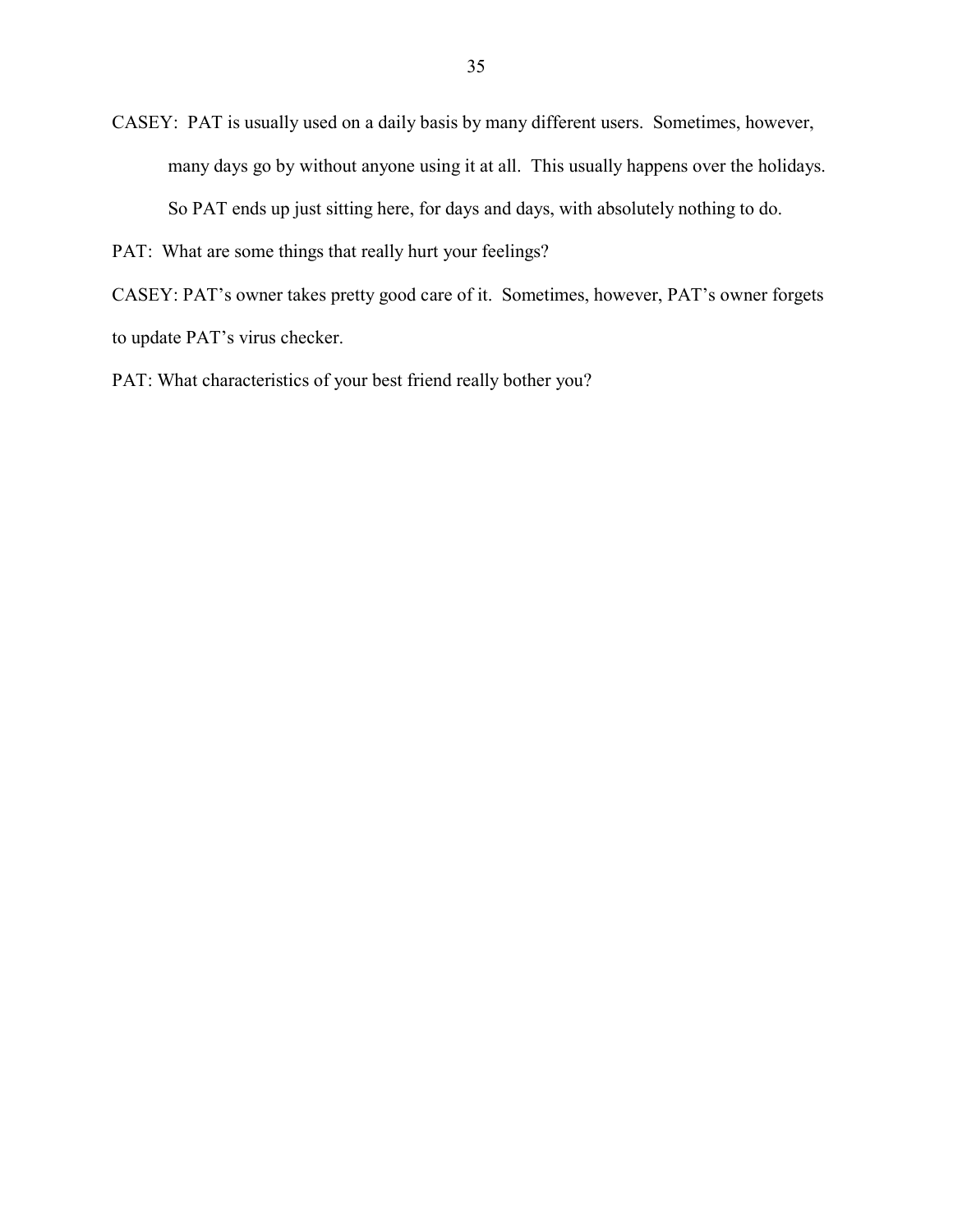# APPENDIX E: Liking Scale for CASEY

Please indicate your response to the following questions by circling the number that best represents your current feelings for CASEY. Higher numbers indicate a greater degree of agreement, and lower numbers indicate a greater degree of disagreement.

1) CASEY is likable.

|    | <b>Strongly Disagree</b> |  |  | <b>Strongly Agree</b> |
|----|--------------------------|--|--|-----------------------|
|    | 2) CASEY is friendly.    |  |  |                       |
|    |                          |  |  |                       |
|    | <b>Strongly Disagree</b> |  |  | <b>Strongly Agree</b> |
|    | 3) CASEY is kind.        |  |  |                       |
|    |                          |  |  |                       |
|    | <b>Strongly Disagree</b> |  |  | <b>Strongly Agree</b> |
| 4) | CASEY is helpful.        |  |  |                       |
|    |                          |  |  |                       |
|    | <b>Strongly Disagree</b> |  |  | <b>Strongly Agree</b> |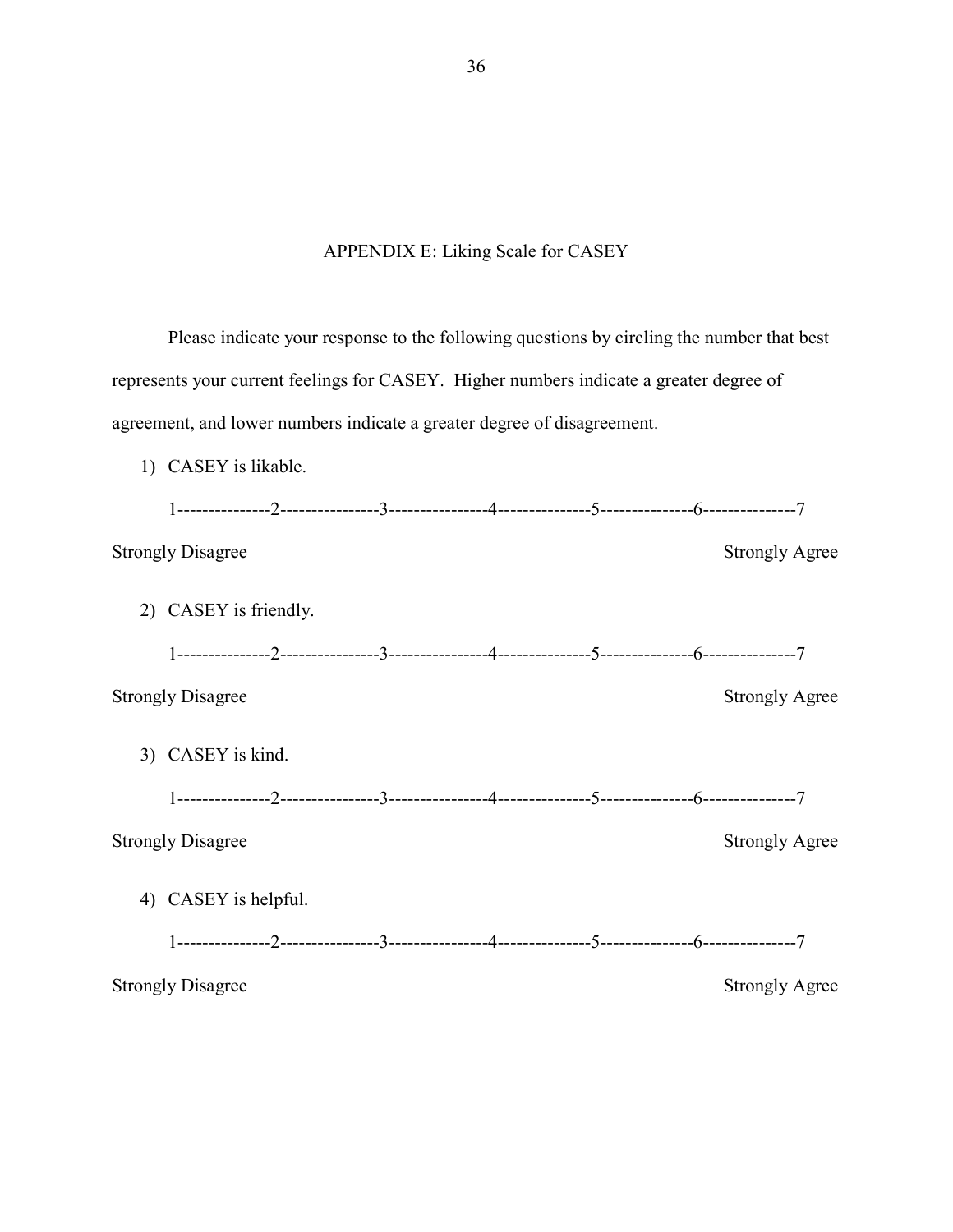| 5) CASEY is trustworthy and I feel that my answers will be kept private. |                       |  |  |  |  |
|--------------------------------------------------------------------------|-----------------------|--|--|--|--|
|                                                                          |                       |  |  |  |  |
| <b>Strongly Disagree</b>                                                 | <b>Strongly Agree</b> |  |  |  |  |
| 6) I enjoyed CASEY's overall visual quality.                             |                       |  |  |  |  |
|                                                                          |                       |  |  |  |  |
| <b>Strongly Disagree</b>                                                 | <b>Strongly Agree</b> |  |  |  |  |
| 7) CASEY was user-friendly.                                              |                       |  |  |  |  |
|                                                                          |                       |  |  |  |  |
| <b>Strongly Disagree</b>                                                 | <b>Strongly Agree</b> |  |  |  |  |
| 8) I would like to talk with CASEY sometime again in the future.         |                       |  |  |  |  |
|                                                                          |                       |  |  |  |  |
| <b>Strongly Disagree</b>                                                 | <b>Strongly Agree</b> |  |  |  |  |

Please indicate to what degree you feel that CASEY displayed qualities that would be characterized as masculine or feminine. Lower numbers indicate more masculine characteristics and higher numbers indicate more feminine qualities. The middle of the scale indicates a gender neutral answer.

$$
1 \cdot \ldots \cdot \ldots \cdot \ldots \cdot 2 \cdot \ldots \cdot \ldots \cdot \ldots \cdot 3 \cdot \ldots \cdot \ldots \cdot \ldots \cdot 4 \cdot \ldots \cdot \ldots \cdot \ldots \cdot 5 \cdot \ldots \cdot \ldots \cdot \cdot \ldots \cdot 6 \cdot \ldots \cdot \ldots \cdot \ldots \cdot 7
$$

Masculine **Neutral** Renainst Peminine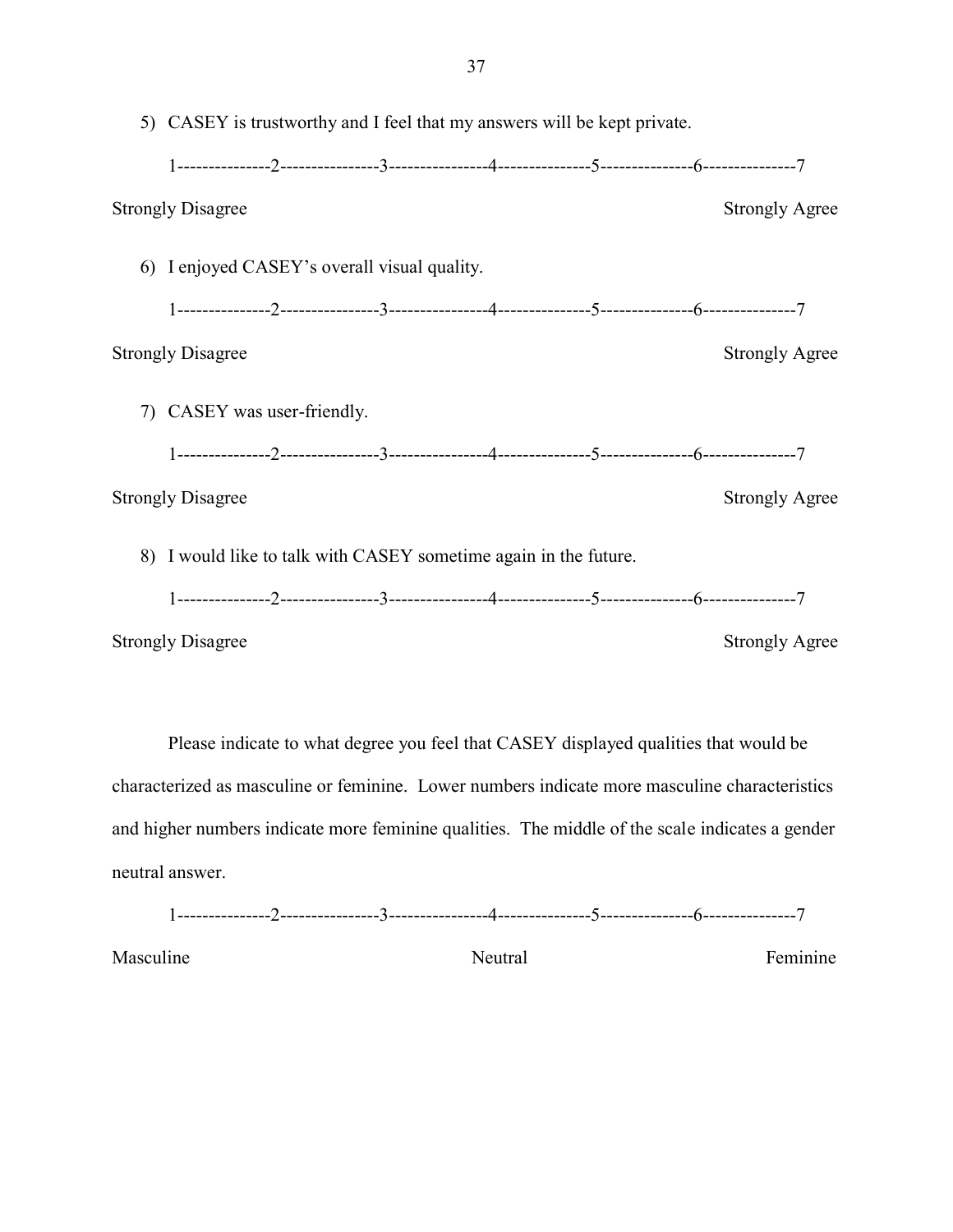# APPENDIX F: Liking Scale for PAT

Please indicate your response to the following questions by circling the number that best represents your current feelings for PAT. Higher numbers indicate a greater degree of agreement, and lower numbers indicate a greater degree of disagreement.

| 1) PAT is likable.       |  |  |                       |
|--------------------------|--|--|-----------------------|
|                          |  |  |                       |
| <b>Strongly Disagree</b> |  |  | <b>Strongly Agree</b> |
| 2) PAT is friendly.      |  |  |                       |
|                          |  |  |                       |
| <b>Strongly Disagree</b> |  |  | <b>Strongly Agree</b> |
| 3) PAT is kind.          |  |  |                       |
|                          |  |  |                       |
| <b>Strongly Disagree</b> |  |  | <b>Strongly Agree</b> |
| 4) PAT is helpful.       |  |  |                       |
|                          |  |  |                       |
| <b>Strongly Disagree</b> |  |  | <b>Strongly Agree</b> |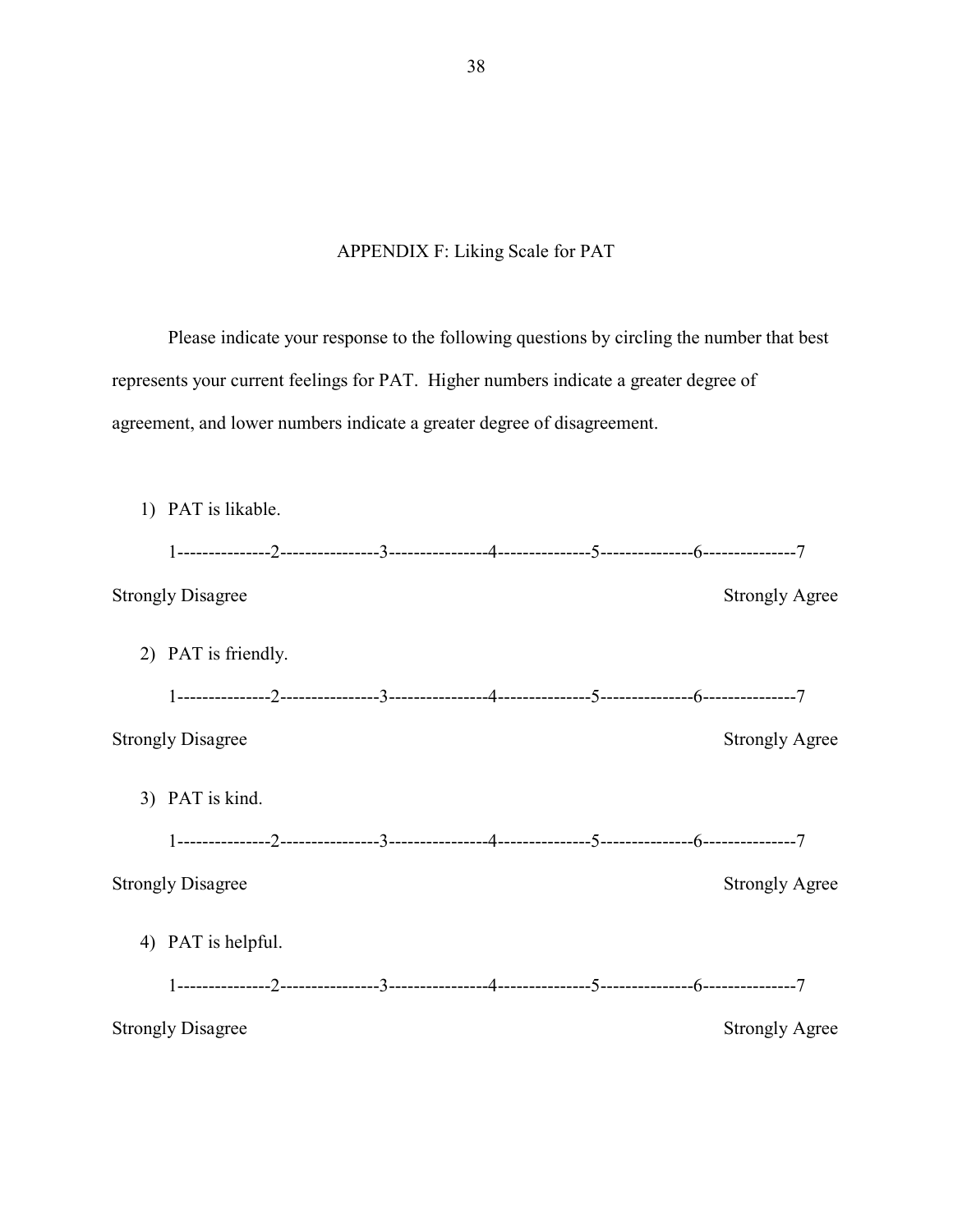|    | 5) PAT is trustworthy and I feel that my answers will be kept private. |                           |                                                                |  |  |  |                       |
|----|------------------------------------------------------------------------|---------------------------|----------------------------------------------------------------|--|--|--|-----------------------|
|    |                                                                        |                           |                                                                |  |  |  |                       |
|    | <b>Strongly Disagree</b>                                               |                           |                                                                |  |  |  | <b>Strongly Agree</b> |
| 6) |                                                                        |                           | I enjoyed PAT's overall visual quality.                        |  |  |  |                       |
|    |                                                                        |                           |                                                                |  |  |  |                       |
|    | <b>Strongly Disagree</b>                                               |                           |                                                                |  |  |  | <b>Strongly Agree</b> |
|    |                                                                        | 7) PAT was user-friendly. |                                                                |  |  |  |                       |
|    |                                                                        |                           |                                                                |  |  |  |                       |
|    | <b>Strongly Disagree</b>                                               |                           |                                                                |  |  |  | <b>Strongly Agree</b> |
|    |                                                                        |                           | 8) I would like to talk with PAT sometime again in the future. |  |  |  |                       |
|    |                                                                        |                           |                                                                |  |  |  |                       |
|    | <b>Strongly Disagree</b>                                               |                           |                                                                |  |  |  | <b>Strongly Agree</b> |

Please indicate to what degree you feel that PAT displayed qualities that would be characterized as masculine or feminine. Lower numbers indicate more masculine characteristics while higher numbers indicate more feminine qualities. The middle of the scale indicates a neutral gender characteristic

1---------------2----------------3----------------4---------------5---------------6---------------7

Masculine **Neutral** Neutral Feminine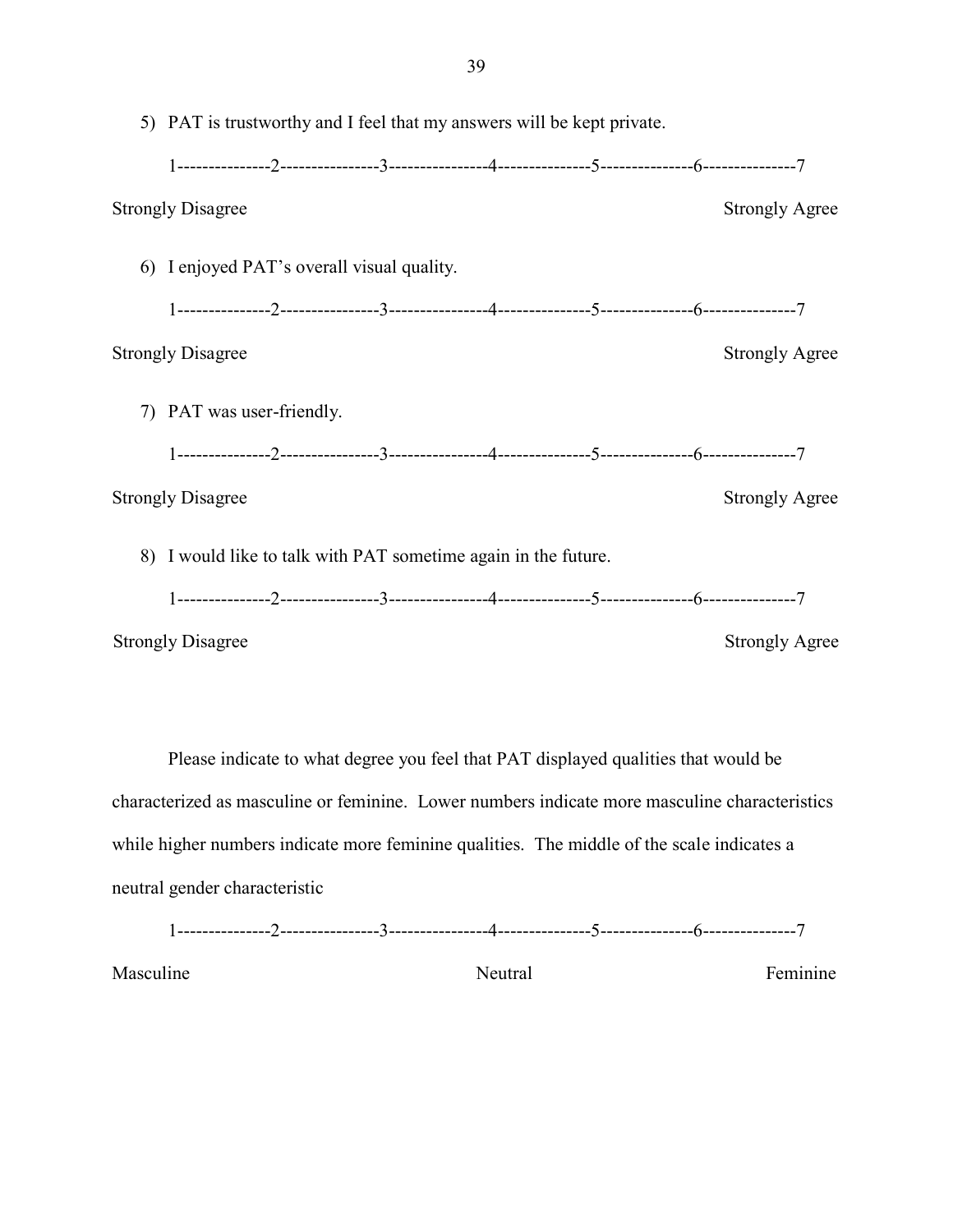## APPENDIX G: Demographic Questionnaire

1. What is your age?

2. What is your gender?

Female

Male

# 3. What is your race/ethnic background?

White/Caucasian

Hispanic/Latino(a)

Asian/Asian American

Black/African American

Native American/American Indian

Bi-racial

Multi-racial

Other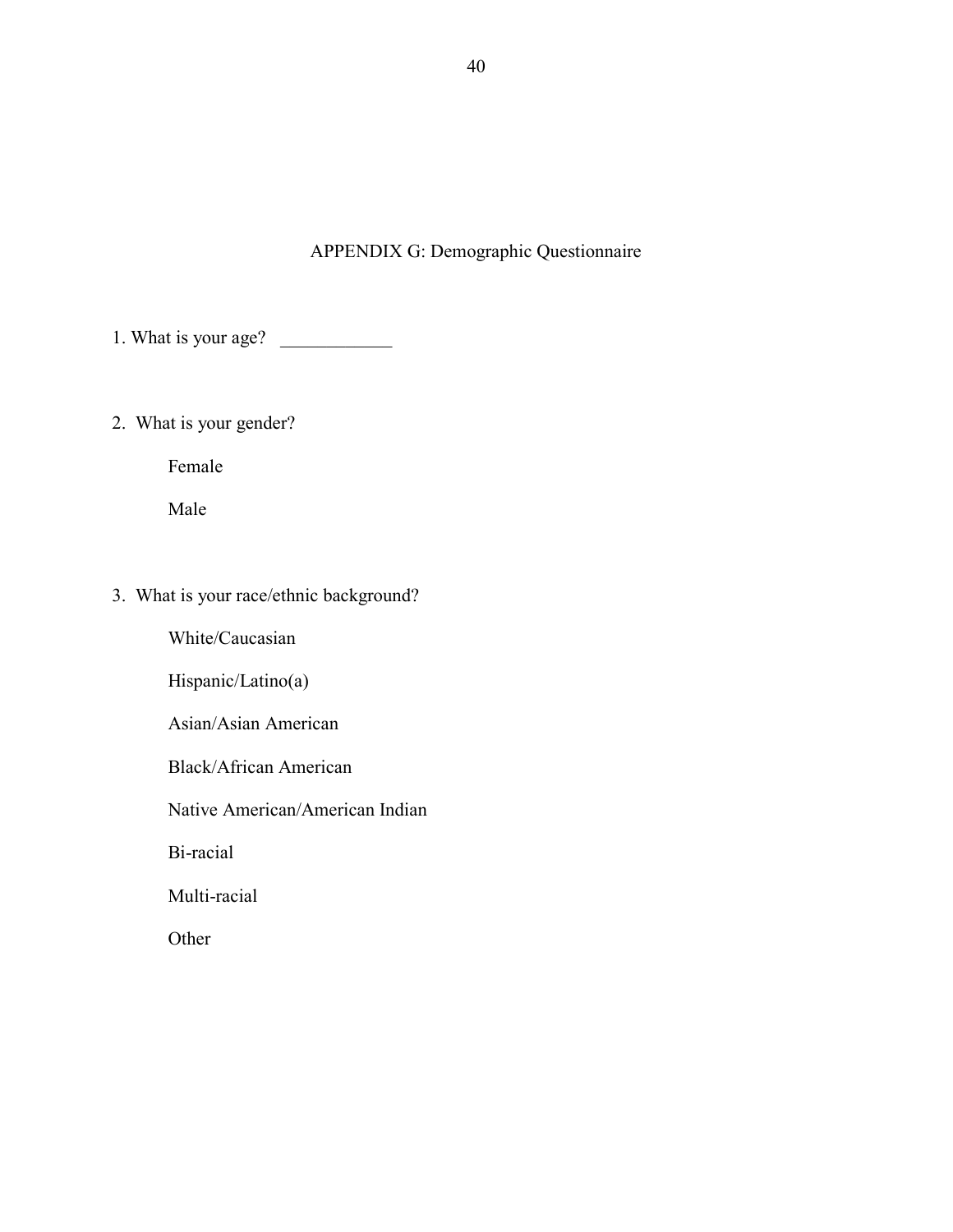4. What is class year?

First-year Sophomore Junior Senior

**Other** 

 $\overline{\phantom{a}}$  , where  $\overline{\phantom{a}}$  , where  $\overline{\phantom{a}}$ 

 $\overline{\phantom{a}}$  , and the set of the set of the set of the set of the set of the set of the set of the set of the set of the set of the set of the set of the set of the set of the set of the set of the set of the set of the s

 $\overline{\phantom{a}}$  , we can assume that the set of  $\overline{\phantom{a}}$ 

 $\frac{1}{2}$ 

 $\frac{1}{2}$ 

5. How many hours per week do you spend on a computer?

6. How many hours a week do you use social networks (Facebook, MySpace…etc)?

7. How many times a week do you log into a social network website?

8. How many times a week do you check your email?

9. How much time do you spend on the internet per week?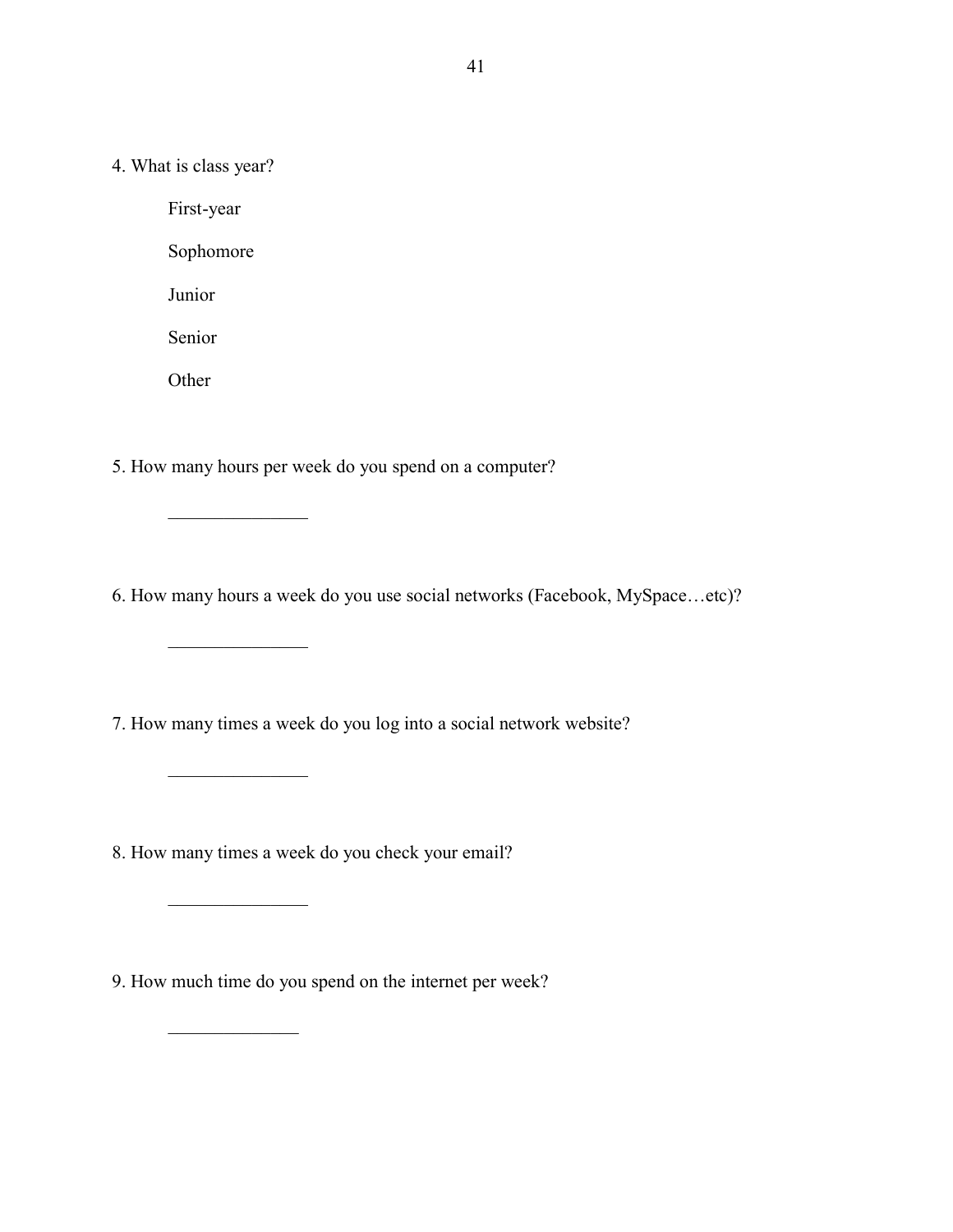10. How many times a week do you visit a message board?

 $\frac{1}{2}$ 

11. How much knowledge do you have of internal computer processes?

1---------------2----------------3----------------4---------------5---------------6---------------7

Little to None Substantial

12. How much computer programming experience do you have?

1---------------2----------------3----------------4---------------5---------------6---------------7

Little to None Substantial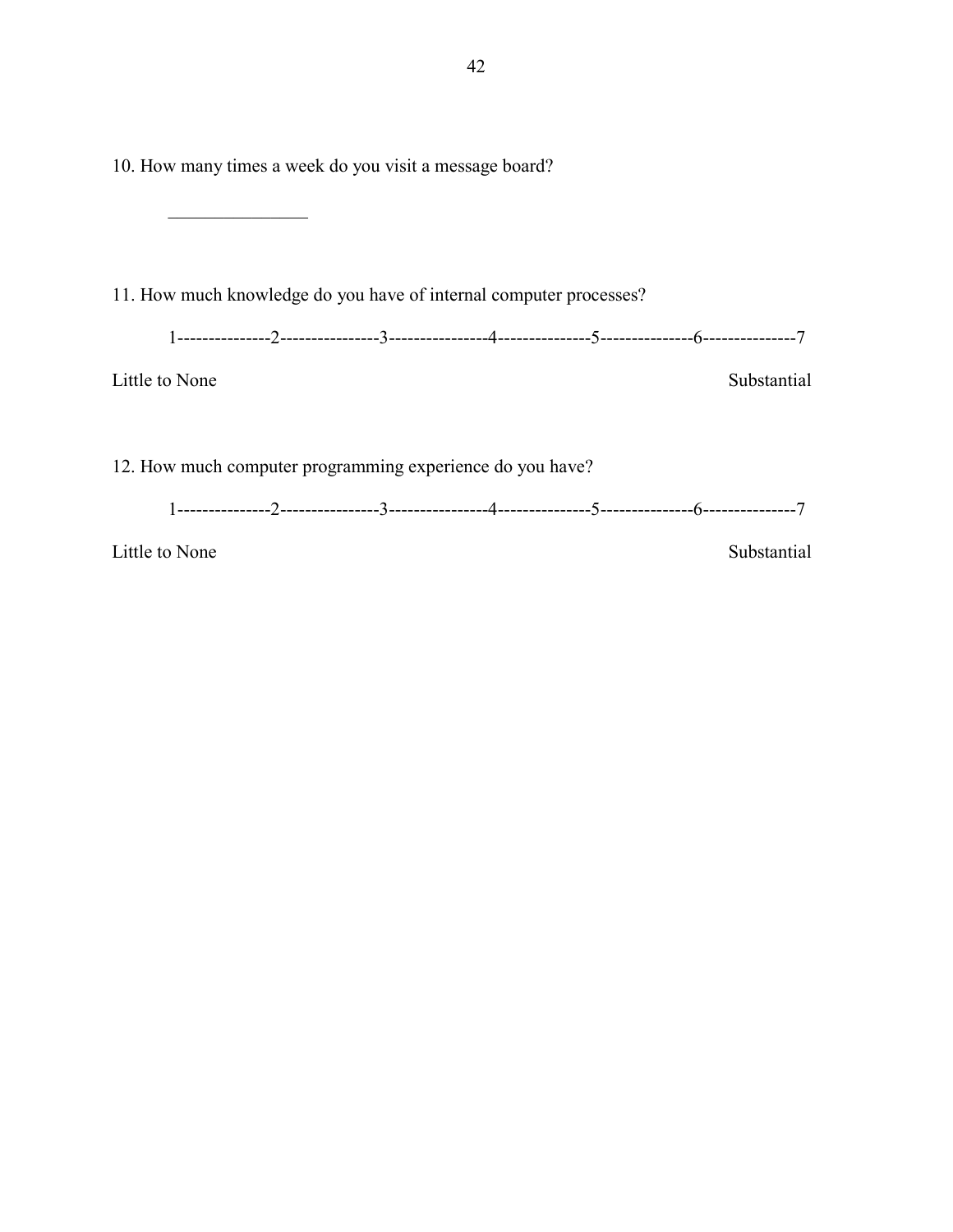## APPENDIX H: Informed Consent Form

You are being invited to participate in a research study on interpersonal relationships. This research is being conducted by master's student, Keith Cotterell and Dr. Virgil Sheets of the Psychology Department at Indiana State University. Your participation in this study is entirely voluntary. Please read the information below prior to deciding whether or not you will participate in the study.

If you choose to participate in this study you will asked to complete one computer interaction and fill out a few short questionnaires. The total time expected for most to complete this study interaction is between 20 - 30 minutes.

Efforts will be made to keep your identification and responses strictly anonymous and confidential. At no time will you be asked to put any identification with your responses. The software being used for the study can only be accessed on the computers in the current lab. All data collected will be kept secure and only accessed by the principal investigators. The University's online experiment system will track your participation for the purpose of receiving extra credit; however, this information is separate from the software used to record and store your responses.

You can choose whether or not to participate in this study. If you volunteer to be in this study, you may withdraw at any time without consequences of any kind or loss of extra credit to which you are otherwise entitled. You may do so by informing the researcher on duty. You may also refuse to answer any questions you do not wish to answer. Regardless of your participation, you will not be contacted in any way by the researchers.

Risks of participation are minimal and are not expected to be greater than what you would encounter in day-to-day activities. By participating in this experiment you may benefit by learning about scientific psychological research. You also have the right to receive a report of the study's findings after the study is completed, if you so choose.

This project has been reviewed and approved by the Institutional Review Board (IRB) of Indiana State University as adequately safeguarding the participant's privacy, welfare, civil liberties, and rights. If you have any questions about your rights as a research subject, you may contact the Indiana State University Institutional Review Board (IRB) by mail at 114 Erickson Hall, Terre Haute, IN 47809, by phone at (812) 237-8217, or e-mail the IRB at irb@indstate.edu.

Any questions or concerns about this research can be directed toward the primary researcher, Keith L. Cotterell, by e-mail at kcotterell@indstate.edu. The project supervisor, Dr. Virgil Sheets, can also be contacted in the Department of Psychology at (812) 237-2451, or by email at Virgil.Sheets@indstate.edu.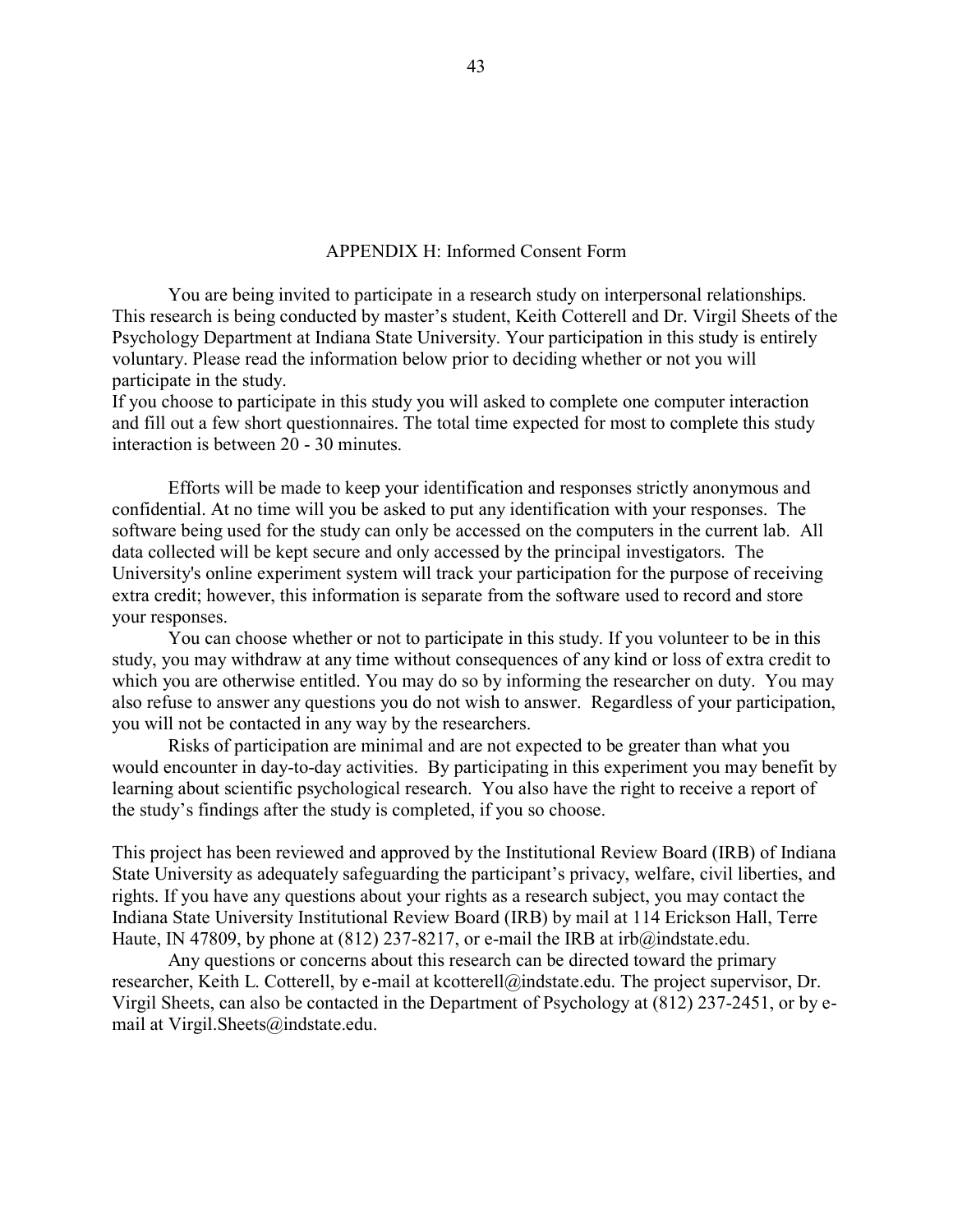By signing your name below, you are confirming that you are at least 18 years old, and that you understand the information described above. In addition, you are agreeing to participate in this study.

 $\mathcal{L}_\text{max}$  , and the contract of the contract of the contract of the contract of the contract of the contract of

Signature Date MM/DD/YYYY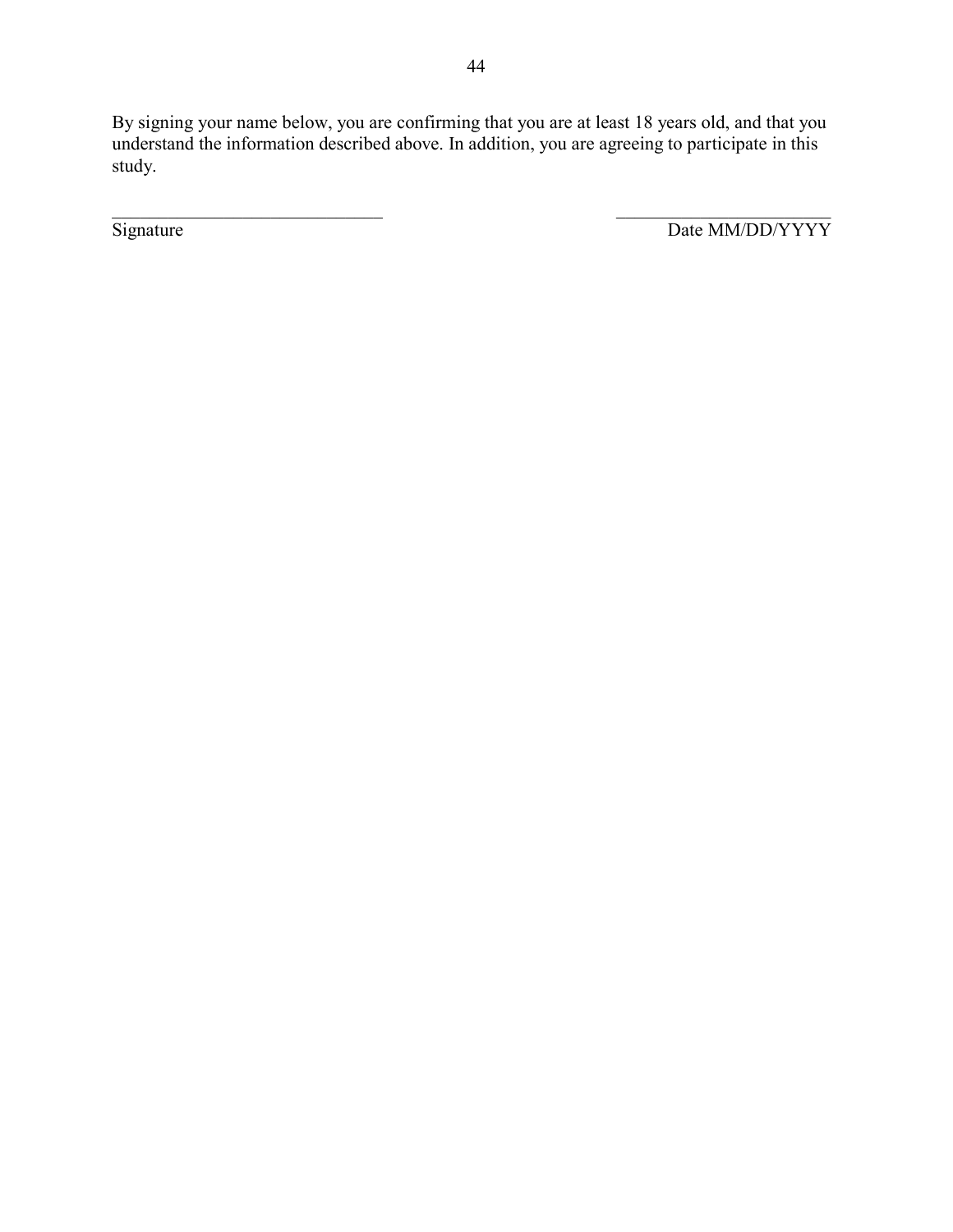## APPENDIX I: Debriefing Form

Thank you for your participation in this study. I really hope that you enjoyed participating in it. Many people seem amused when we describe the study to them.

As said earlier, the researchers are interested in communication. Specifically, they are interested in how much information you might share about yourself to another person if that person starts talking about someone else. This is a tricky situation to create in the lab, and we decided to use computers rather than people.

In this study, you "talked" to a computer. In some cases, the computer simply asked you questions; but in other cases, the computer was very conversational and would share information about itself before asking questions. In still other cases, the computer would share information about another computer (and sometimes the other computer would join in the conversation thanks to a computer program that ran two different monitors, making them each seem "alive").

Of course, computers are not people. But it turns out that we often treat them like people, and because of this, the researchers thought computers might be a good substitute for having three different people interacting (where they couldn't control what was said about whom). But if their results are interesting, the researchers may do another study where subjects will interact with "real" people.

If you have any questions or concerns about the study or the results, please feel free to contact Dr. Sheets or Mr. Cotterell at the phones/emails listed on the consent form.

Oh, one more thing: Because this is a rather novel study, we'd appreciate that you not share any details of your experience with other possible subjects. It's important that future subjects not have any idea of what to expect when they arrive.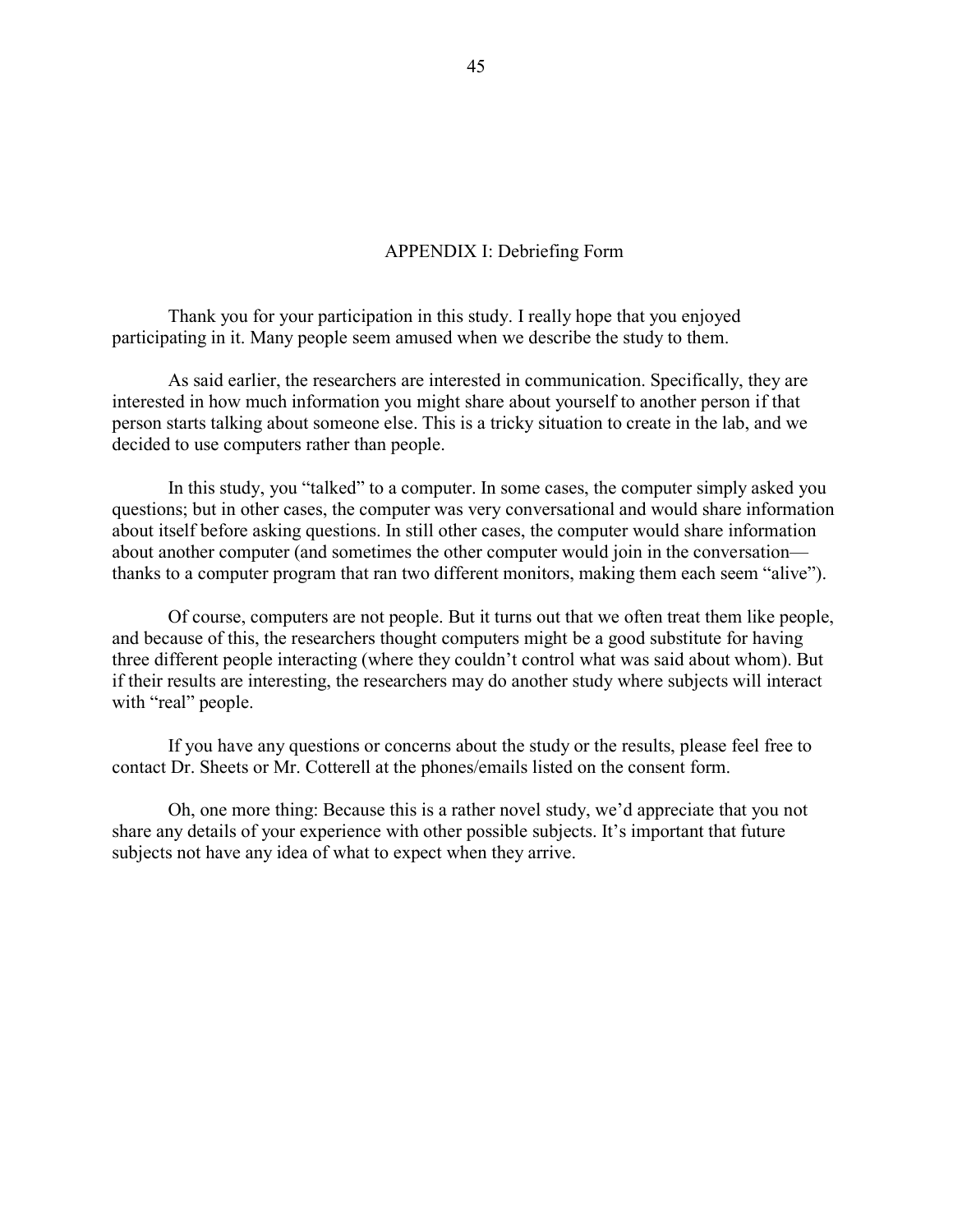Table 1

*Means (SD) for Reciprocal Self-disclosure and Liking as a Function of Group*

|          | Control    | Self-Disclosure | $OD (no-INT) OD (INT)$        | <i>F</i> -Value |
|----------|------------|-----------------|-------------------------------|-----------------|
| Liking   | 4.59(1.17) | 5.36(1.04)      | 4.70 $(.92)$ 4.87 $(1.08)$    | 1.69            |
| Intimacy | 1.90(0.46) | 2.07(0.44)      | $2.08$ $(.23)$ $2.05$ $(.41)$ | .84             |
| Number   | 1.49(.41)  | $1.63$ (.40)    | $1.67$ $(.52)$ $1.60$ $(.49)$ | .60             |
| Length   | 7.80(3.42) | 14.53(9.08)     | $12.30(8.17)$ 9.34 (6.12)     | $3.74*$         |

*Note*. OD = Other disclosure and INT = Interaction.  $* p < .05$  (two-tailed).